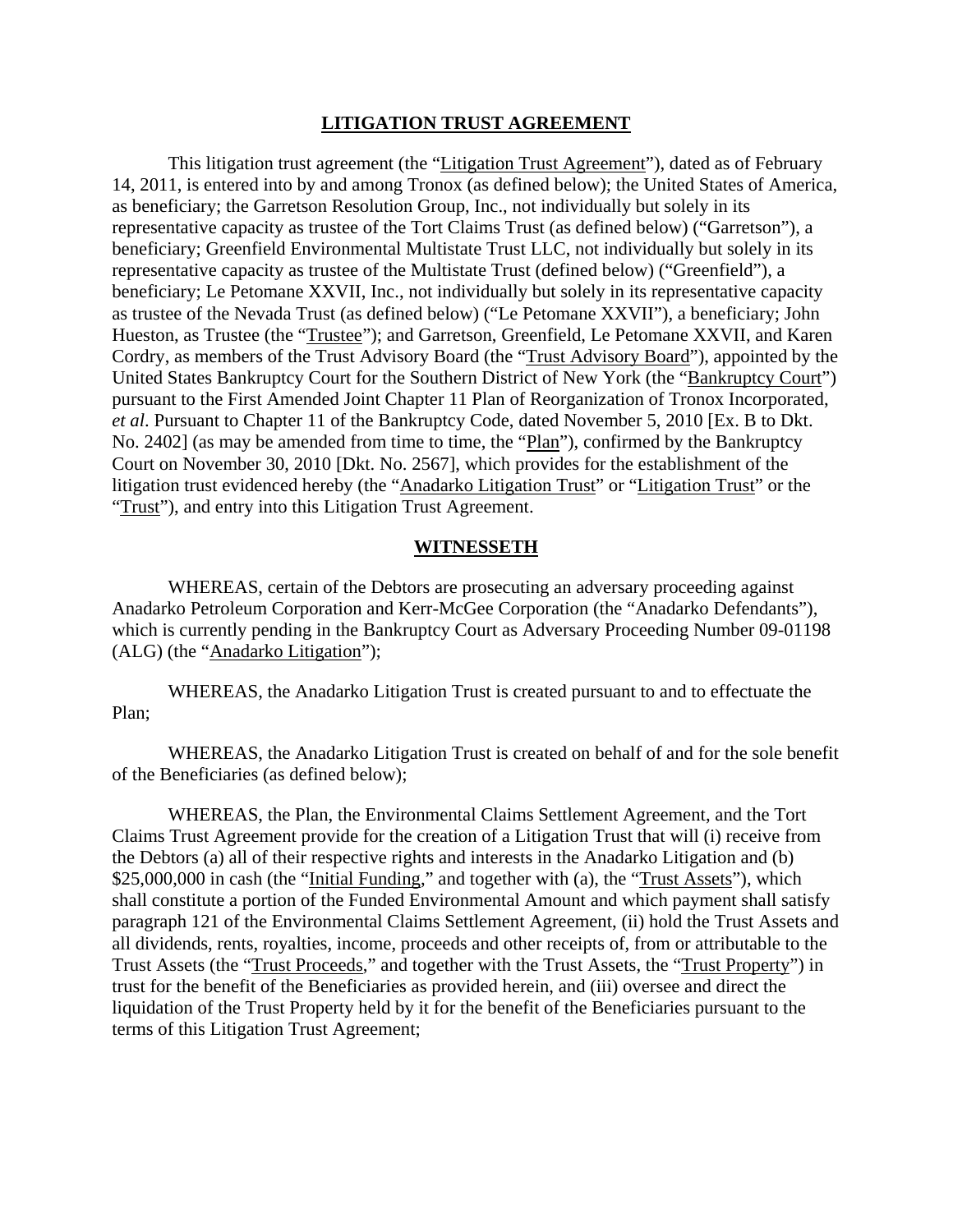WHEREAS, this Litigation Trust Agreement is executed to establish the Litigation Trust and to facilitate implementation of the Plan, the Environmental Claims Settlement Agreement, and the Tort Claims Trust Agreement;

WHEREAS, the Litigation Trust is established hereunder for the sole purpose of prosecuting the Anadarko Litigation and liquidating and distributing the Trust Property to or for the benefit of the holders of interests in the Litigation Trust (the "Litigation Trust Interests"), with no objective or authority to continue or engage in the conduct of a trade or business;

WHEREAS, the Litigation Trust is intended to qualify as a "qualified settlement fund" within the meaning of section 1.468B-1 et seq. of the Treasury Regulations promulgated under section 468B of the Internal Revenue Code (the "QSF Regulations"); and

WHEREAS, presuming that the Litigation Trust qualifies as a "qualified settlement fund" within the meaning of the QSF Regulations, to the extent permitted by law, Tronox and the Reorganized Debtors will elect to treat the Litigation Trust for tax purposes as a grantor trust pursuant to the QSF Regulations;

NOW, THEREFORE, in consideration of the promises and the mutual covenants and agreements contained herein and in the Plan, the Debtors, the Reorganized Debtors, the Trustee, the members of the Trust Advisory Board; the United States of America, as Beneficiary; the Garretson Resolution Group, Inc., not individually but solely in its representative capacity as trustee of the Tort Claims Trust (as defined below), a Beneficiary; Greenfield Environmental Multistate Trust LLC, not individually but solely in its representative capacity as trustee of the Multistate Trust (defined below), a Beneficiary; Le Petomane XXVII, Inc., not individually but solely in its representative capacity as trustee of the Nevada Trust (as defined below), a Beneficiary, agree as follows:

# **1. DEFINITIONS**

Debtors.

(a) Tronox. The term "Tronox" shall mean the Debtors and Reorganized

(b) Debtors. The term "Debtors" shall mean Tronox Incorporated; Tronox Luxembourg S.ar.l; Cimarron Corporation; Southwestern Refining Company, Inc.; Transworld Drilling Company; Triangle Refineries, Inc.; Triple S, Inc.; Triple S Environmental Management Corporation; Triple S Minerals Resources Corporation; Triple S Refining Corporation; Tronox LLC; Tronox Finance Corp.; Tronox Holdings, Inc.; Tronox Pigments (Savannah) Inc., and Tronox Worldwide LLC.

(c) Reorganized Debtors. The term "Reorganized Debtors" shall mean the Debtors, as reorganized pursuant to the Plan, and any successors thereto, whether by merger, consolidation, dissolution, restructuring, recapitalization, acquisition of assets or equity securities, or otherwise, on or after the Effective Date (as defined below).

(d) Beneficiaries. The term "Beneficiaries" shall mean the United States of America; the Cimarron Environmental Response Trust ("Cimarron Trust"); the Commonwealth of Massachusetts; the Multistate Environmental Response Trust ("Multistate Trust"); the Navajo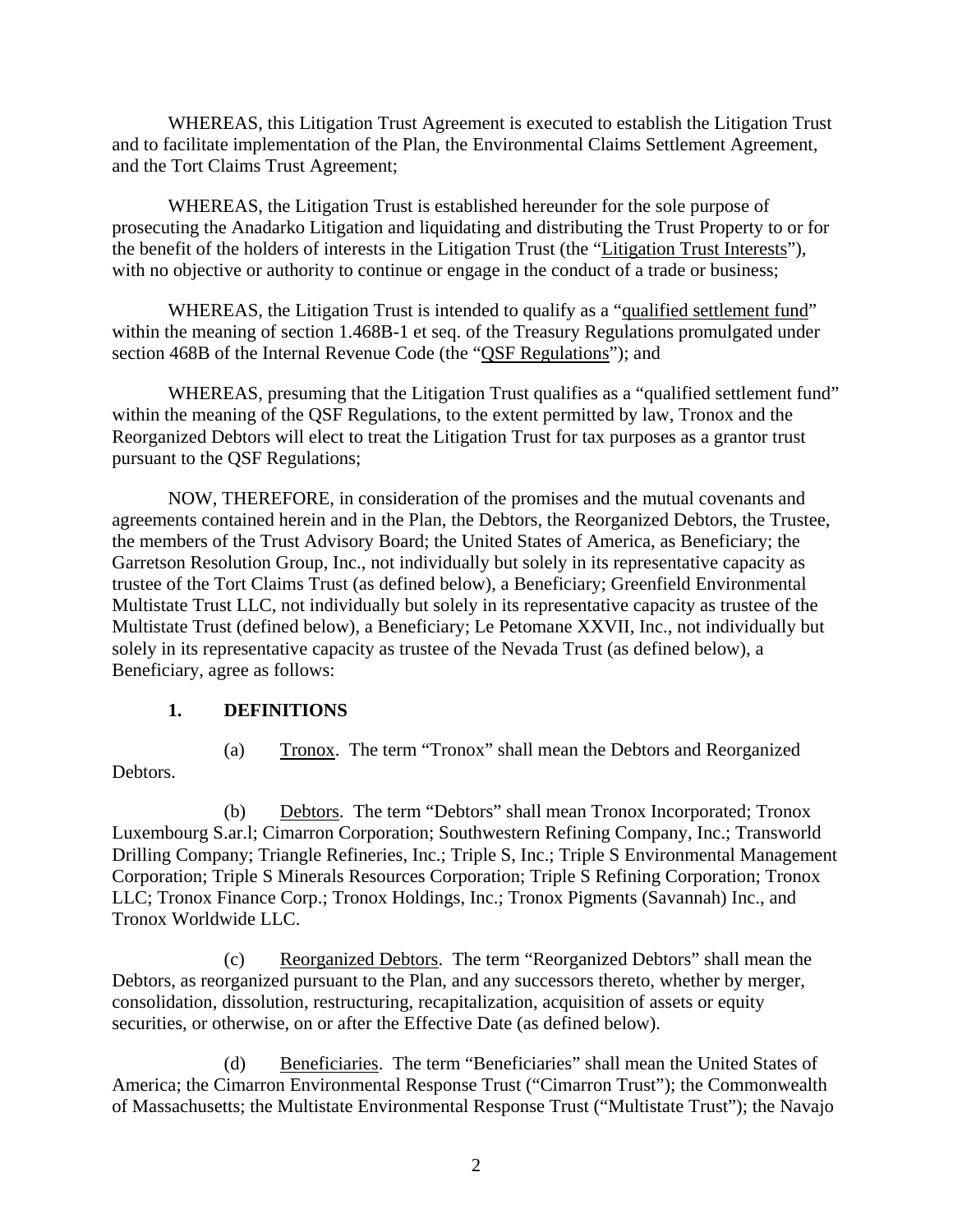Nation; the Nevada Environmental Response Trust ("Nevada Trust"); the Savannah Environmental Response Trust ("Savannah Trust"); the State of Alabama; the State of Georgia<sup>1</sup>; the State of Illinois; the State of Louisiana; the State of Missouri; the State of New Jersey; the State of New York; the State of Ohio; the State of Oklahoma; the State of Texas; and the Tort Claims Trust; and each of their respective successors and any permitted assigns.

(e) Effective Date. The term "Effective Date" shall have the same meaning as in the Plan.

(f) Environmental Claims Settlement Agreement. The term "Environmental Claims Settlement Agreement" shall have the same meaning as in the Plan.

(g) Government Environmental Entities. The term "Government Environmental Entities" shall have the same meaning as in the Plan.

(h) Tort Claims Trust. The term "Tort Claims Trust" shall have the same meaning as in the Plan.

(i) Tort Claims Trust Agreement. The term "Tort Claims Trust Agreement" shall have the same meaning as in the Plan.

(j) Initial Funding. The term "Initial Funding" shall have the same meaning provided in the Recitals, above.

(k) Plan. The term "Plan" shall have the meaning provided in the introductory text, above.

(l) Trustee, Trust Advisory Board, Trust Assets, Trust Proceeds, Trust Property, Litigation Trust Agreement, Anadarko Litigation Trust, Litigation Trust, Anadarko Litigation, Anadarko Defendants, Bankruptcy Court, QSF Regulations, and qualified settlement fund. The terms "Trustee," "Trust Advisory Board," "Trust Assets," "Trust Proceeds," "Trust Property," "Litigation Trust Agreement," "Anadarko Litigation Trust," "Litigation Trust," "Anadarko Litigation," "Anadarko Defendants," "Bankruptcy Court," "QSF Regulations," and "qualified settlement fund" shall have the meaning for such terms provided in the introductory text and recitals, above.

(m) At-Large Member. The term "At-Large Member" shall have the meaning provided in subsection 8(a)(i), below.

(n) Any capitalized terms for which no definition is provided herein shall have the meaning given such terms in the Plan.

 $\overline{a}$ 

 $<sup>1</sup>$  All references to "Georgia" or the "State of Georgia" are limited to the "Georgia Department of Natural Resources,</sup> Environmental Protection Division."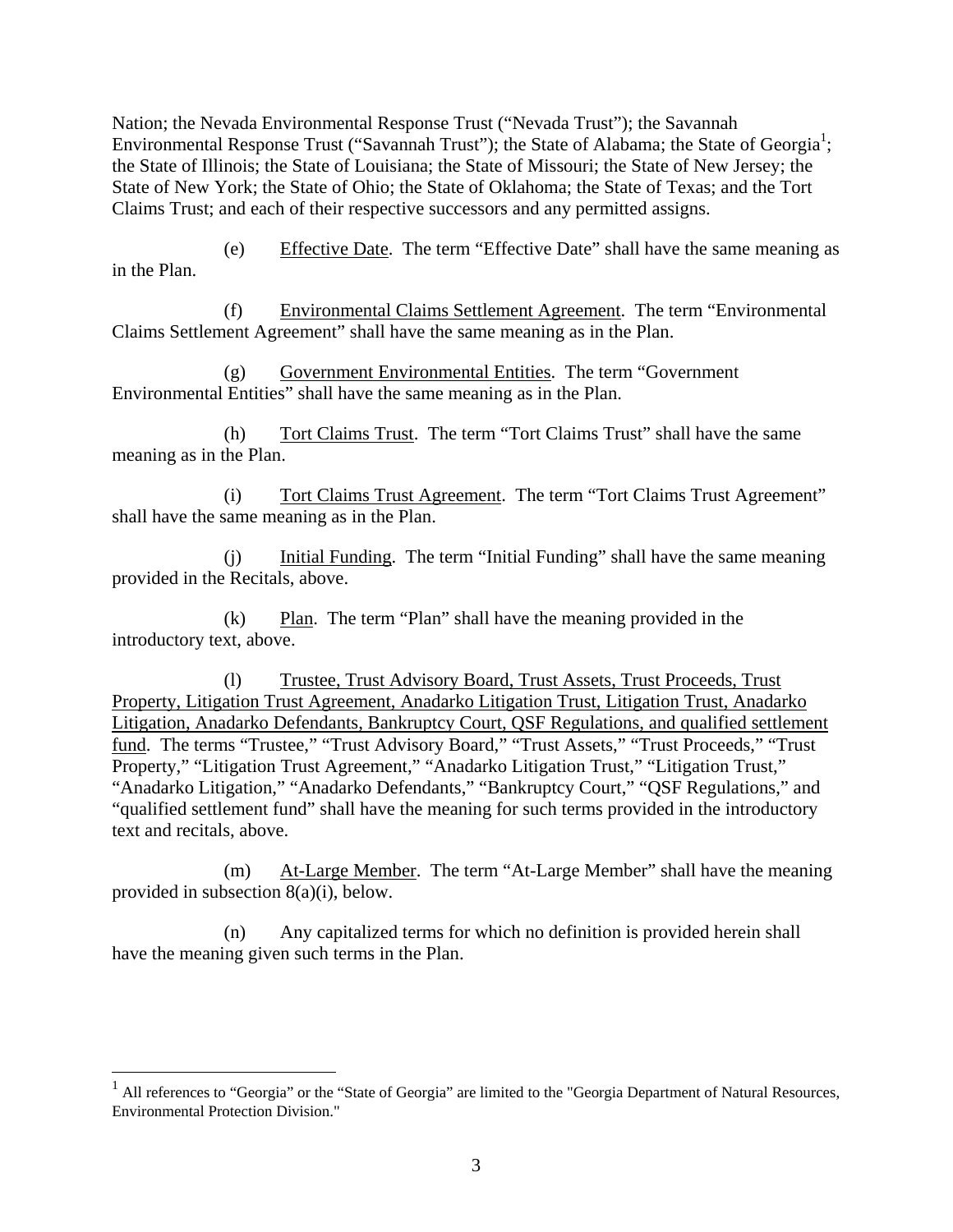#### **2. ESTABLISHMENT OF THE LITIGATION TRUST**

#### (a) Establishment and Declaration of Trust.

(i) Name. This Trust shall be known as the "Anadarko Litigation Trust," in which name the Trustee may conduct the affairs of the Litigation Trust.

(ii) Office. The office of the Litigation Trust shall be in care of the Trustee at its trust office or at any other address that the Trustee may designate by written notice to the Beneficiaries.

(iii) Declaration of Trust; Transfer of Trust Assets. Pursuant to the Plan, (I) the Debtors and the Trustee hereby establish as of the Effective Date the Litigation Trust on behalf of and for the Beneficiaries, (II) the Debtors irrevocably and absolutely transfer, assign, convey, and deliver to the Litigation Trust as of the Effective Date, in trust to and for the benefit of the Beneficiaries for the uses and purposes stated herein, all of their rights, title, and interests (whether legal, beneficial, or otherwise) to the Anadarko Litigation, including any and all claims therein**,** free and clear of any lien, claim, encumbrance, or interest in such property of it or any other person or entity and (III) the Debtors irrevocably and absolutely transfer to the Litigation Trust the Initial Funding in trust to and for the benefit of the Beneficiaries for the uses and purposes stated herein. Effective as of the Effective Date, the Trustee shall have all the rights, powers, and duties set forth herein and pursuant to applicable law for accomplishing the purposes of the Litigation Trust. The Trustee is hereby authorized to file with any governmental authority any documents necessary to establish the Litigation Trust. The Litigation Trust shall remain subject to the continuing jurisdiction of the Bankruptcy Court.

(iv) Transfer of Documents and Information. The Debtors have provided their counsel with relevant documents related to the Anadarko Litigation, including more than 5 million pages of documents that have been produced in the Anadarko Litigation. The Debtors' counsel will promptly respond to reasonable requests for documents or information from the Trustee related to the Anadarko Litigation. To the extent documents or information related to the Anadarko Litigation or required to be available as part of the Anadarko Litigation are not available from the Debtors' counsel, Tronox shall promptly respond to reasonable requests for such documents or information (including documents or information maintained in electronic format and original documents), whether held by any of them or any of their respective agents, advisors, attorneys, accountants or other professionals, subject to the terms of paragraphs 161 through 163 of the Environmental Claims Settlement Agreement and Attachment H thereto. In addition, Tronox shall provide the Trustee with access to the employees, agents, advisors, attorneys, accountants and professionals employed, retained or consulted by Tronox who have knowledge of matters relevant to the Anadarko Litigation, including making such parties available to provide deposition, trial or other testimony in connection with the Anadarko Litigation, subject to the terms of the paragraphs 161 through 163 of the Environmental Claims Settlement Agreement and Attachment H thereto. After the Effective Date, paragraph 163 of the Environmental Claims Settlement Agreement and Attachment H thereto shall govern retention by Reorganized Tronox of information related to the Anadarko Litigation and the access of the Trustee thereto. Notwithstanding the foregoing provisions of this paragraph, in the event the Tronox determines that any such provision of information violates any law or legal proceeding or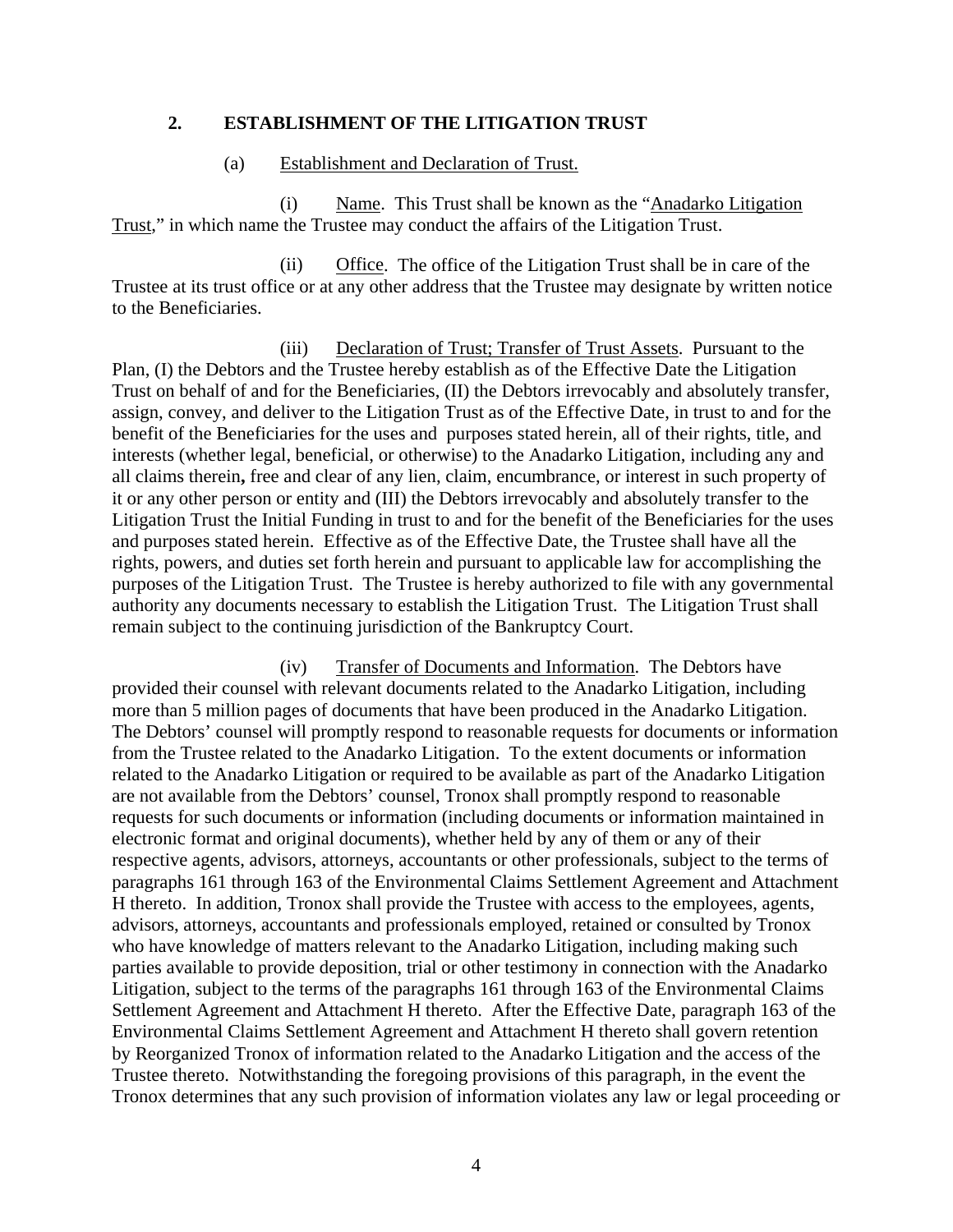waives any applicable privilege, protection or immunity, including, without limitation, the attorney-client privilege or the work-product doctrine, Tronox shall take all reasonable measures to provide such information in a manner that avoids any such harm or consequence, including retention of the specific files.

(v) Appointment of Trustee. The Trustee is hereby appointed as trustee of the Litigation Trust effective as of the date hereof, to have all the rights, powers, and duties set forth herein.

(vi) Acceptance of Trust. The Trustee hereby agrees to accept and hold the Trust Property in trust for the holders of Litigation Trust Interests identified herein, subject to the terms of this Litigation Trust Agreement.

(vii) Incidents of Ownership. The Beneficiaries shall be the sole beneficiaries of the Trust and the Trust Property, and the Trustee shall retain only such incidents of ownership as are necessary to undertake the actions and transactions authorized herein and in the Plan, including but not limited to, those powers set forth in Section 4(b).

(viii) No Reversion to Debtors or Reorganized Debtors. In no event shall any part of the Trust Property revert to or be distributed to any of the Debtors or any of the Reorganized Debtors.

(ix) Duties of Reorganized Debtors; Reimbursement of Expenses. The Reorganized Debtors shall have no responsibility or obligation with respect to the Anadarko Litigation after the Effective Date, other than (I) to comply with Article 2(a)(iv) herein; (II) to perform their obligations under, and otherwise comply with, paragraph 163 of the Environmental Claims Settlement Agreement (subject to Attachment H thereto); (III) following any transfers of cash or other property to the Litigation Trust, to provide, or cause to be provided, to the Trustee any reports or statements required under the QSF Regulations; and (IV) otherwise to use reasonable efforts to cooperate with the Trustee.

(x) Access to Environmental Liability Report and Expert. The Litigation Trust will provide the Reorganized Debtors with any final expert report prepared by Dr. Neil Ram or Roux Associates. The Litigation Trust will also provide the Reorganized Debtors with reasonable access upon reasonable notice to Dr. Ram, provided that such access shall be at the sole expense of the Reorganized Debtors, including any fees and expenses of Dr. Ram in connection therewith. Notwithstanding anything to the contrary contained in this Agreement or the Plan, the Reorganized Debtors shall have no right to any access to Dr. Ram or Roux Associates, to the extent that the provision of such access could (y) result in the waiver of any privileges or protections from production of documents or information in the Anadarko Litigation or (z) violate any confidentiality agreement or order or protective order. Information deemed confidential by the Trustee and provided to Reorganized Debtors shall be treated as confidential by Reorganized Debtors in accordance with a confidentiality agreement, reasonably satisfactory in form and substance to the Trustee, to be executed by Reorganized Debtors.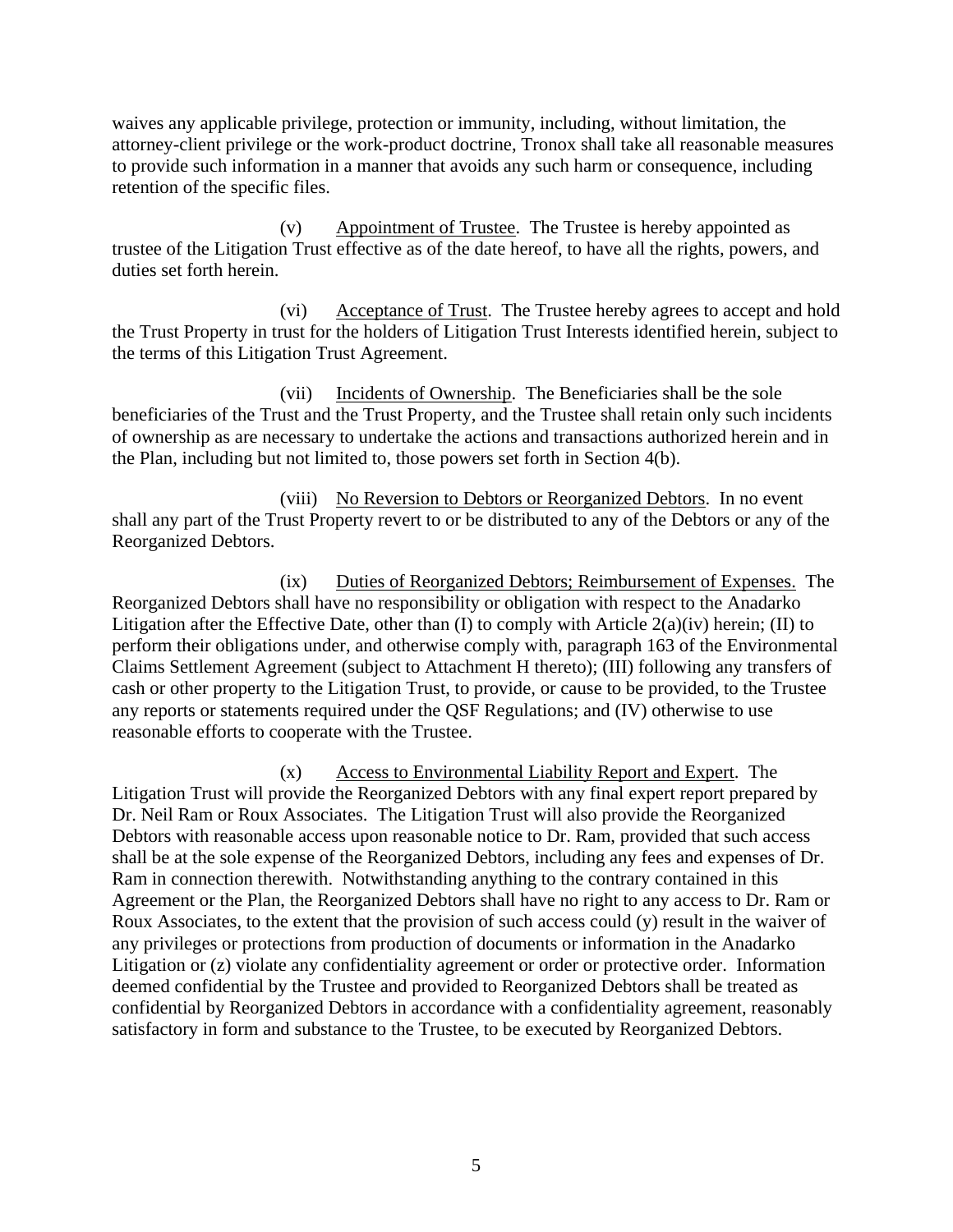#### (b) Title to Trust Property.

(i) Upon the Effective Date, title to the Trust Property shall pass to the Litigation Trust free and clear of all Claims and equity interests in accordance with section 1141 of the Bankruptcy Code.

(ii) Upon the transfer to the Litigation Trust of the Trust Property, (I) the Trustee, on behalf of the Beneficiaries, shall succeed to all of the Debtors' and the Reorganized Debtors' rights, title, and interests in and to the Trust Property, and neither the Debtors nor the Reorganized Debtors will have any further interests or rights in or with respect to the Trust Property or the Litigation Trust, and (II) no creditor of or holder of a claim against or interest in any Debtor or any Reorganized Debtor (other than the Beneficiaries in their capacities as such) will have any claim against or recourse to the Litigation Trust or any of the Trust Property. The Trustee on behalf of the Litigation Trust as successor-in-interest to the Debtors' Estates (for the limited purpose of fulfilling the Trustee's duties under this Litigation Trust Agreement) may execute and deliver any instruments, documents, books, and records (including those maintained in electronic format and original documents as may be needed), and take, or cause to be taken, all such further action in order to evidence, vest, perfect or effectuate the transfer of the Trust Property to the Litigation Trust and consummation of the transactions contemplated hereby and by the Plan.

(iii) With respect to all Trust Property, the Trustee will directly and indirectly be the representative of each Debtor's Estate, as that term is used in section 1123(b)(3)(B) of the Bankruptcy Code, and will have the rights and powers provided for in the Bankruptcy Code, including section 1107 thereof, in addition to any rights and powers granted in this Litigation Trust Agreement and in the Plan. The Litigation Trust will be the successor-in-interest to each of the Debtors with respect to any action that was or could have been commenced by any of the Debtors prior to the Effective Date that is a Trust Property and shall be deemed substituted for the same as the party in such litigation. The Litigation Trust may enforce, sue on, settle or compromise (or decline to do any of the foregoing) all claims, rights or causes of actions, suits and proceedings, whether in law or in equity, whether known or unknown, that any Debtor or its Estate may hold against any person or entity, that constitute Trust Property, in accordance with the terms of this Litigation Trust Agreement including, but not limited to, Section 4(c), below. All actions, claims, rights, or interests constituting Trust Property are preserved and retained and may be enforced by the Litigation Trust as the representative of each Debtor's Estate pursuant to section 1123(b)(3)(B) of the Bankruptcy Code. The Trustee will be a party in interest as to all matters over which the Bankruptcy Court has jurisdiction or retains jurisdiction under the Plan insofar as such matters affect the Litigation Trust or the Trust Property.

# **3. HOLDERS OF LITIGATION TRUST INTERESTS**

(a) Rights of Holders of Trust Interests. Each Beneficiary shall be a holder of Litigation Trust Interests in proportion to its right to distributions from the Trust under Section 5 hereof. The Litigation Trust Interests will be uncertificated; accordingly, distributions of Litigation Trust Interests will be accomplished solely by the entry of the names of the holders and their respective Litigation Trust Interests in the books and records of the Litigation Trust.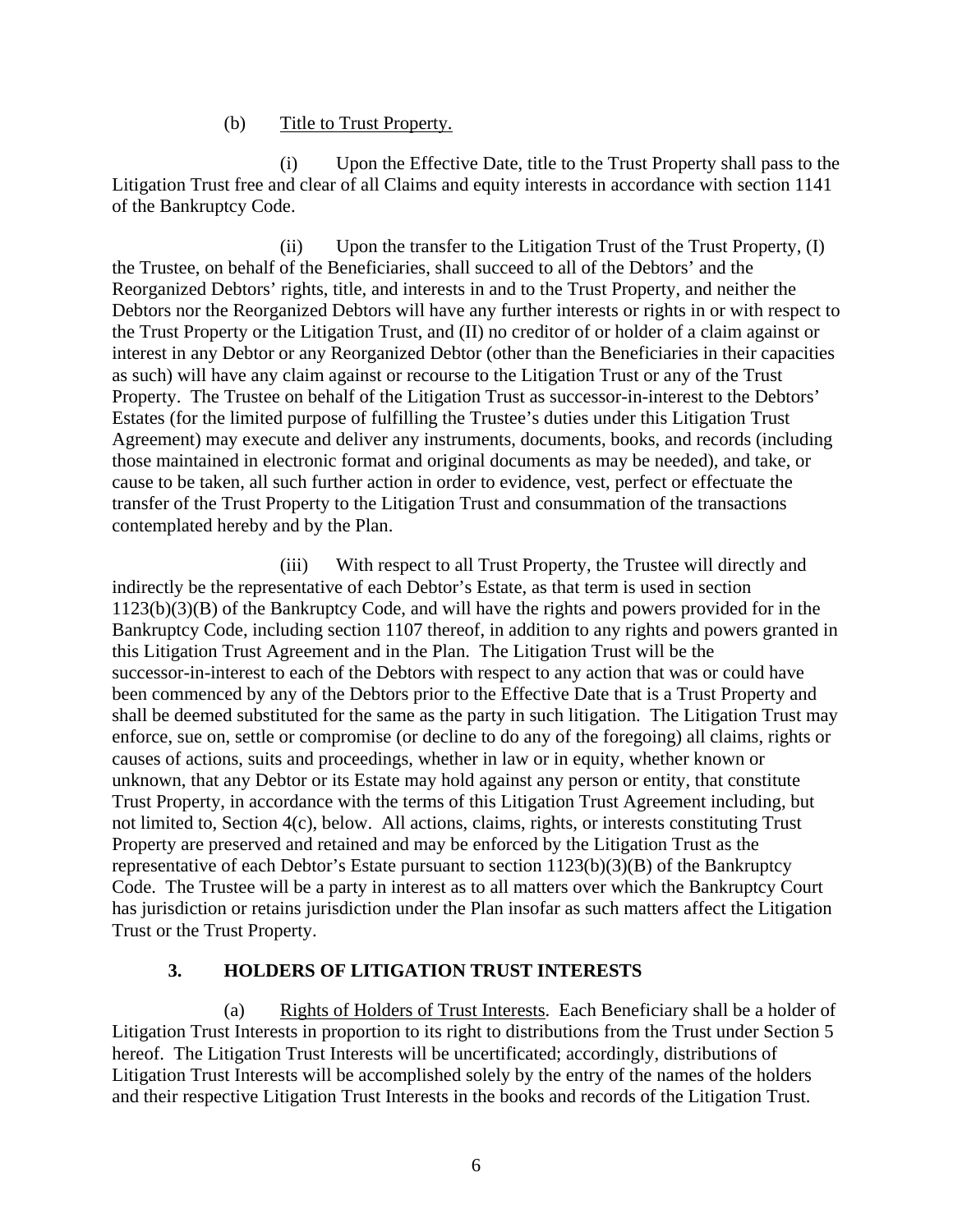Each holder of a Litigation Trust Interest shall take and hold its uncertificated beneficial interest subject to all of the terms and provisions of this Litigation Trust Agreement, the Confirmation Order, and the Plan. The interest of a holder of a Litigation Trust Interest is in all respects personal property, and upon the death, insolvency or incapacity of an individual holder of a Litigation Trust Interest, such holder's interest shall pass to the legal representative of such holder of a Litigation Trust Interest and such death, insolvency or incapacity shall not terminate or affect the validity of this Litigation Trust Agreement. A holder of a Litigation Trust Interest shall have no title to, right to, possession of, management of, or control of, the Trust Property except as herein expressly provided. No surviving spouse, heir or devisee of any deceased holder of a Litigation Trust Interest shall have any right of dower, homestead, or inheritance, or of partition, or any other right, statutory or otherwise, in the Trust Property, but the whole title to all the Trust Property shall be vested in the Litigation Trust and the sole interest of the holders of Litigation Trust Interests shall be the rights and benefits given to such persons under this Litigation Trust Agreement. The record holder of Litigation Trust Interests will be entitled to participate in the rights due to a holder of Litigation Trust Interests hereunder.

(b) No Legal Title in Holders of Litigation Trust Interests. No holder of a Litigation Trust Interest shall have legal title to any part of the Trust Property. No transfer by operation of law or otherwise of the right, title and interest of any holder of a Litigation Trust Interest in and to the Trust Property or hereunder shall operate to terminate this Litigation Trust or entitle any successor or transferee of such holder of a Litigation Trust Interest to an accounting or to the transfer to it of legal title to any part of the Trust Property.

(c) Identification of Holders of Litigation Trust Interests. The record holders of the Litigation Trust Interests shall be recorded and set forth in a register maintained by the Trustee expressly for such purpose. Except as otherwise required by law, references in this Litigation Trust Agreement to the identification of holders and the providing of information to holders shall be read to mean holders of record as set forth in the official register maintained by the Trustee and shall not mean any beneficial owner not recorded on such official registry. Unless expressly provided herein, the Trustee may establish a record date, which it deems practicable for determining the holders for a particular purpose. The distribution of Litigation Trust Interests to the holders of Litigation Trust Interests shall be accomplished as set forth herein.

(d) Non-Transferability of Litigation Trust Interests. The Litigation Trust Interests have not been registered pursuant to the Securities Act of 1933, as amended, or any state securities law. If the Litigation Trust Interests constitute "securities," the parties hereto intend that the exemption provisions of section 1145 of the Bankruptcy Code shall apply to the Litigation Trust Interests. The Litigation Trust Interests shall not be capable of being transferred, assigned, pledged or hypothecated, in whole or in part. Any purported transfer, assignment, pledge or hypothecation of a Litigation Trust Interest or any part thereof shall constitute a violation of this Section 3(d) and shall be void ab initio.

# **4. PURPOSE, AUTHORITY, LIMITATIONS, AND DUTIES**

(a) Purpose of the Litigation Trust. The Litigation Trust is established for the sole purpose of prosecuting the Anadarko Litigation and liquidating and distributing the Trust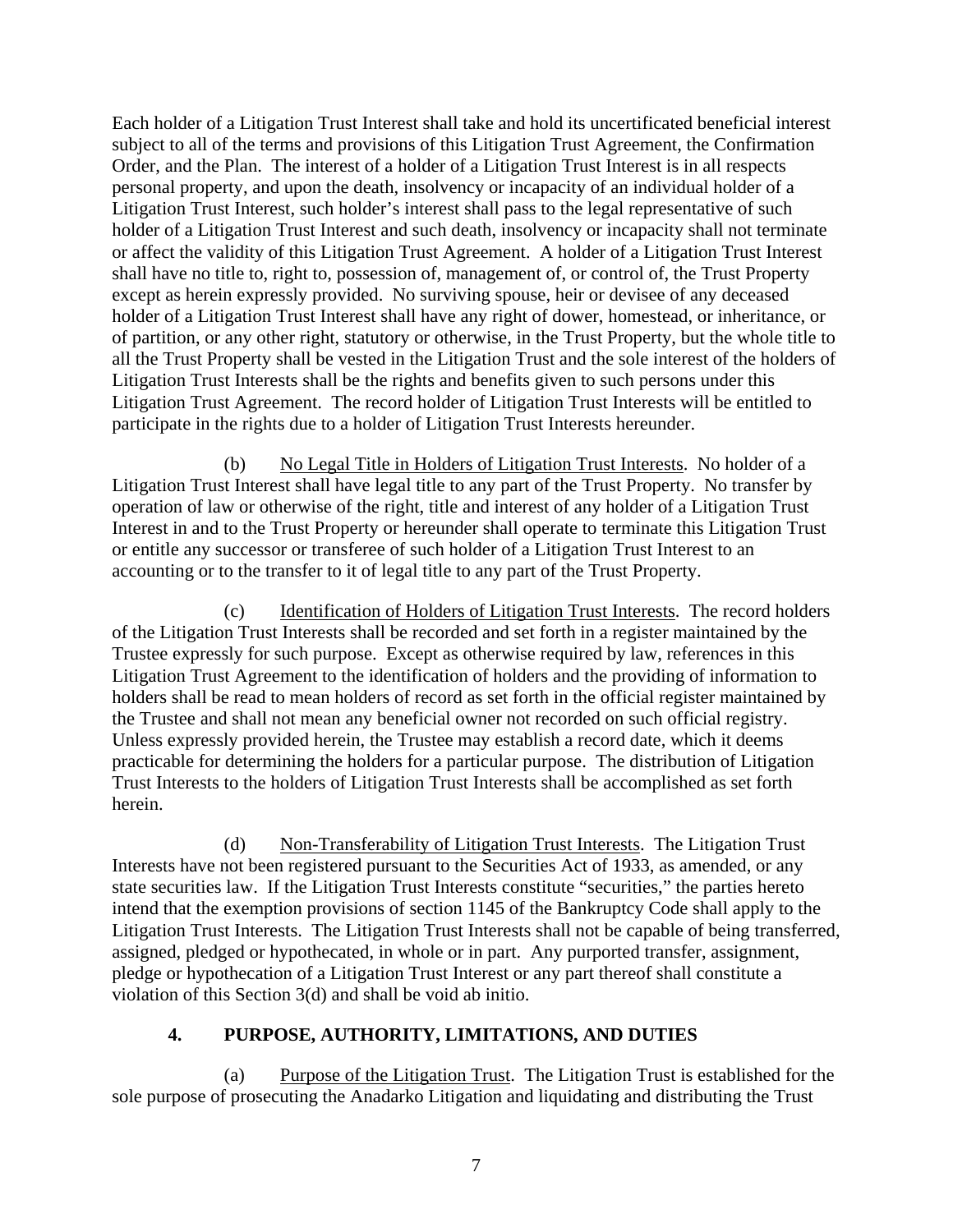Property, in accordance with the QSF Regulations, with no objective to continue or engage in the conduct of a trade or business. The Trustee shall, in an expeditious but orderly and reasonable manner, distribute the Trust Property, and not unduly prolong the duration of the Litigation Trust, subject to Section 4(c), below. The distribution of the Trust Property shall be accomplished by transferring such assets to the holders of Litigation Trust Interests, in the manner and in the proportions set forth herein. The Trustee shall prosecute or resolve the Anadarko Litigation with the goal of ensuring that any resolution or recovery will include cash, cash equivalents, promissory note(s) and/or marketable securities in an amount sufficient to make distributions of cash, cash equivalents, promissory note(s) and/or marketable securities to all Beneficiaries that would prefer to receive distributions in cash, cash equivalents, promissory note(s) and/or marketable securities rather than in another form of consideration, to the extent that such Beneficiaries timely advise the Trustee of such preferences.

(b) Authority of Trustee. In connection with the administration of the Litigation Trust, except as set forth in this Litigation Trust Agreement, including Section 4(c) hereof, and subject in all respects to the powers and rights of the Trust Advisory Board set forth herein, the Trustee is authorized to perform any and all acts necessary or desirable to accomplish the purposes of the Litigation Trust. Without limiting, but subject to, the foregoing and to Section  $4(c)$  hereof, the Trustee shall be expressly authorized, but shall not be required, in each case upon reasonable consultation with the Trust Advisory Board, to:

(i) hold legal title to any and all rights of the holders of the Litigation Trust Interests in or arising from the Trust Property, including, but not limited to, collecting any and all money and other property belonging to the Litigation Trust;

(ii) perform the duties, exercise the powers, and assert the rights of a trustee under sections 704 and 1106 of the Bankruptcy Code;

(iii) subject to Section 4(c) below, compromise, adjust, mediate, arbitrate, sue on or defend, pursue, prosecute, abandon, or otherwise protect and enforce the rights to the Trust Property by any method deemed appropriate including, without limitation, by judicial proceedings or pursuant to any applicable bankruptcy, insolvency, moratorium, or similar law and general principles of equity;

 $(iv)$  subject to Section  $4(c)$  below, in accordance with section 1123(b)(3)(B) of the Bankruptcy Code, engage in, intervene in, join, compromise, adjust, release, mediate, arbitrate, sue on or defend, counterclaim, setoff, recoup, pursue, prosecute, abandon, or otherwise deal with and settle any actions, suits, proceedings, disputes, claims, controversies, demands, causes of action, or other litigation in favor of or against the Litigation Trust, to enter into agreements relating to the foregoing, whether or not any suit is commenced or claim accrued or asserted and, in advance of any controversy, to enter into agreements regarding arbitration, adjudication or settlement thereof, all in the name of the Litigation Trust if necessary or appropriate, and institute or continue actions which were or otherwise could have been brought by any Debtor that constitute Trust Property, and prosecute or defend all litigation or appeals that are Trust Property and, when appropriate, settle such actions and claims;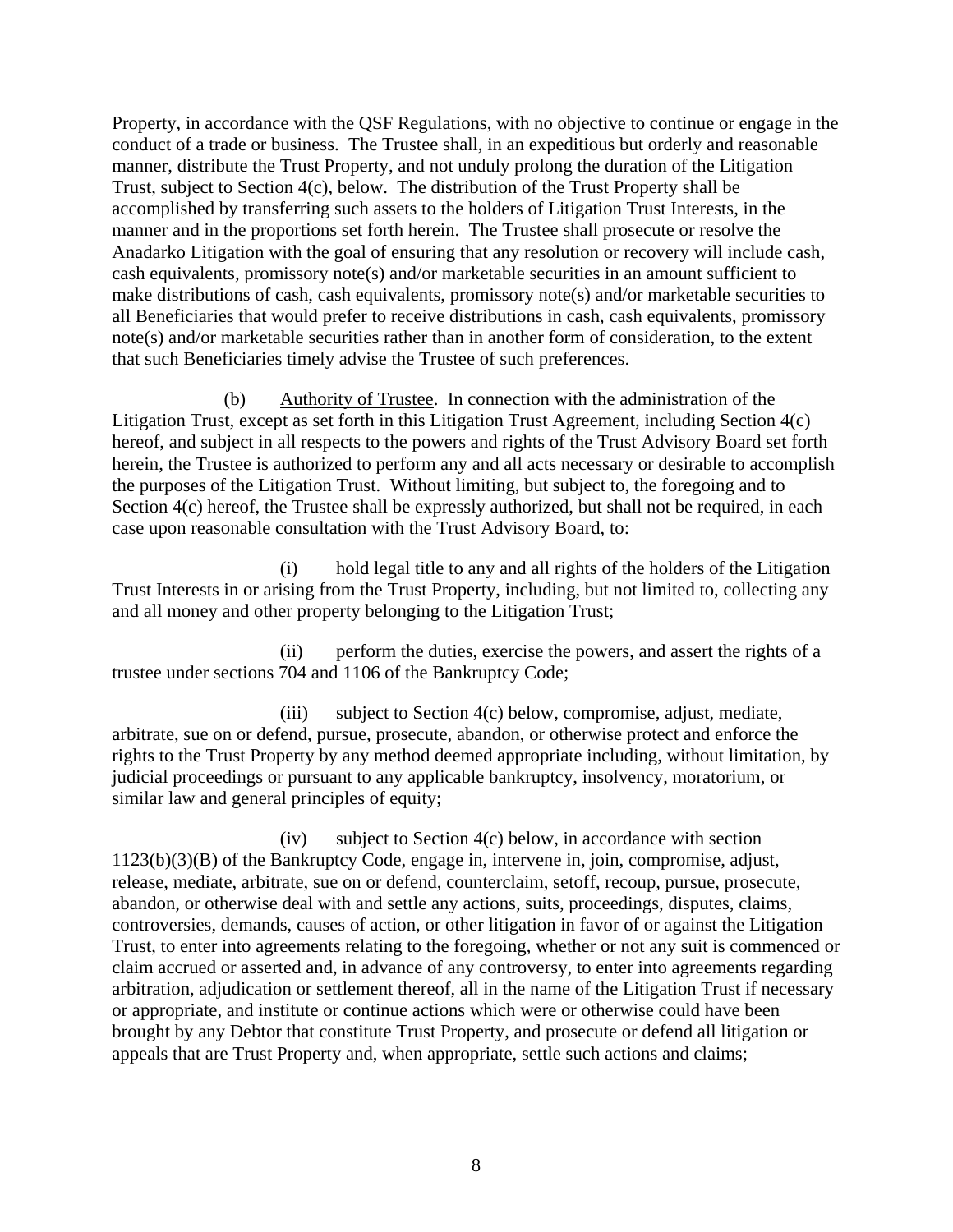(v) determine and satisfy any and all liabilities created, incurred or assumed by the Litigation Trust, subject to Section 11(a) hereof;

(vi) make distributions to holders of the Litigation Trust Interests;

(vii) file, if necessary, any and all tax and information returns with respect to the Litigation Trust, comply with any withholding obligations, and pay taxes properly payable by the Litigation Trust, if any;

Trust;

(viii) assert or waive any privilege or defense on behalf of the Litigation

(ix) pay all expenses and make all other payments relating to the Trust Property, including the liquidation and distribution thereof;

(x) obtain insurance coverage with respect to the liabilities and obligations of the Trustee and the Trust Advisory Board under this Litigation Trust Agreement (in the form of, among other things, an errors and omissions policy or otherwise), except to the extent that the liabilities and obligations of the Trustee or members of the Trust Advisory Board are covered by other applicable insurance available from other sources, and indemnification for the Trustee and the members of the Trust Advisory Board and others as provided for in this Litigation Trust Agreement;

(xi) subject to Section 4(c) below, retain and pay third-party providers of professional services, including, but not limited to, attorneys, accountants, and other professionals reasonably necessary to accomplish the purposes of the Litigation Trust;

(xii) invest any moneys held as part of the Litigation Trust (including any earnings thereon or proceeds therefrom) in accordance with the terms and limitations of Section  $6(c)$  hereof;

(xiii) request any appropriate tax determination with respect to the Litigation Trust, including, without limitation, a determination pursuant to section 505 of the Bankruptcy Code;

(xiv) open and maintain bank accounts and deposit funds, draw checks and make disbursements in accordance with the Plan and this Litigation Trust Agreement;

(xv) enforce, waive, assign or release rights, privileges or immunities of

any kind;

(xvi) seek any relief from, or resolution of, any disputes by the

Bankruptcy Court;

(xvii) appear and participate in any proceeding before the Bankruptcy Court with respect to any matter regarding or relating to the Plan (insofar as it affects the Litigation Trust or the Trust Property), the Litigation Trust, the Trust Advisory Board, or the Anadarko Litigation;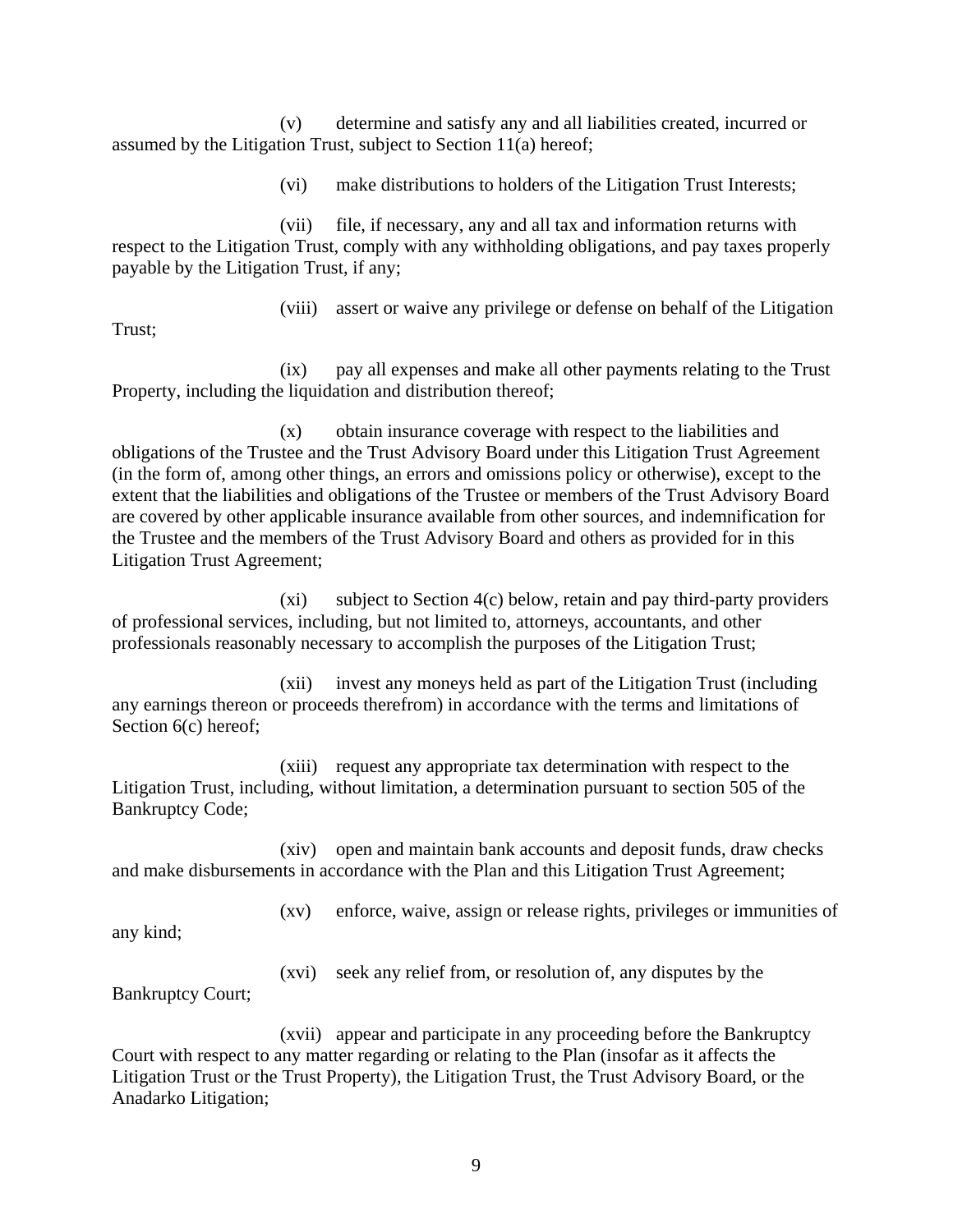(xviii) establish and maintain a web site for the purpose of providing notice of the Litigation Trust activities in addition to notice by other means or, to the extent specifically authorized by any given holder of Litigation Trust Interests, in lieu of notice by other means, subject to providing notice to those holders referred to in Section 14(f) hereof;

(xix) file any and all documents and take or refrain from taking any and all actions the Trustee reasonably deems necessary for the continuation, protection, distribution, liquidation, and maximization of the Trust Property consistent with the purposes hereof; and

(xx) do any and all things necessary to accomplish the purposes of this Litigation Trust Agreement.

(c) Limitations on Trustee's Authority. Notwithstanding anything to the contrary contained in the Plan, the Confirmation Order or this Litigation Trust Agreement:

(i) Settlement.

(I) The Trustee may not settle, compromise, abandon, dismiss, release, submit to binding arbitration or mediation, or waive, in whole or in part, the Anadarko Litigation, or any claims, rights, causes of action, appeals, or collection efforts arising thereunder or in connection therewith, without the consent of (A) the United States, after consultation with the Beneficiaries and the Government Environmental Entities, and (B) a majority of the Trust Advisory Board. (Any such settlement, compromise, abandonment, dismissal, release, submission, or waiver referred to herein as a "Settlement"). For avoidance of doubt, the provisions of this subsection  $4(c)(i)(I)$  are in addition to, and not in lieu of, the limitations contained in subsections  $4(c)(i)(II)$  and  $4(c)(i)(IV)$ .

(II) In the event that the Trustee proposes to enter into any Settlement involving the payment (in whole or part) of consideration other than cash, cash equivalents, promissory note(s) and/or marketable securities, the Trustee shall prepare a written plan, prior to entering into such Settlement, describing the manner in which Trust Property would thereafter be distributed pursuant to Section 5 hereof if the Settlement were entered into (the "Distribution Plan"). As part of a Distribution Plan, the Trustee shall include a valuation of any non-monetary consideration that would be part of the Settlement or distributed under the Distribution Plan, and shall consider any non-monetary consideration to be paid or provided directly to a Beneficiary under the Settlement as if it were a distribution from the Trust. The Distribution Plan shall be subject to the unanimous approval of the Trust Advisory Board, except as provided in the follow section  $4(c)(i)(III)$ . To the extent that a Distribution Plan would provide for any distribution to be made to a Beneficiary in a form other than cash, cash equivalents, promissory note(s) and/or marketable securities, the Trustee must obtain the written consent of that Beneficiary before entering into such Settlement. For avoidance of doubt, the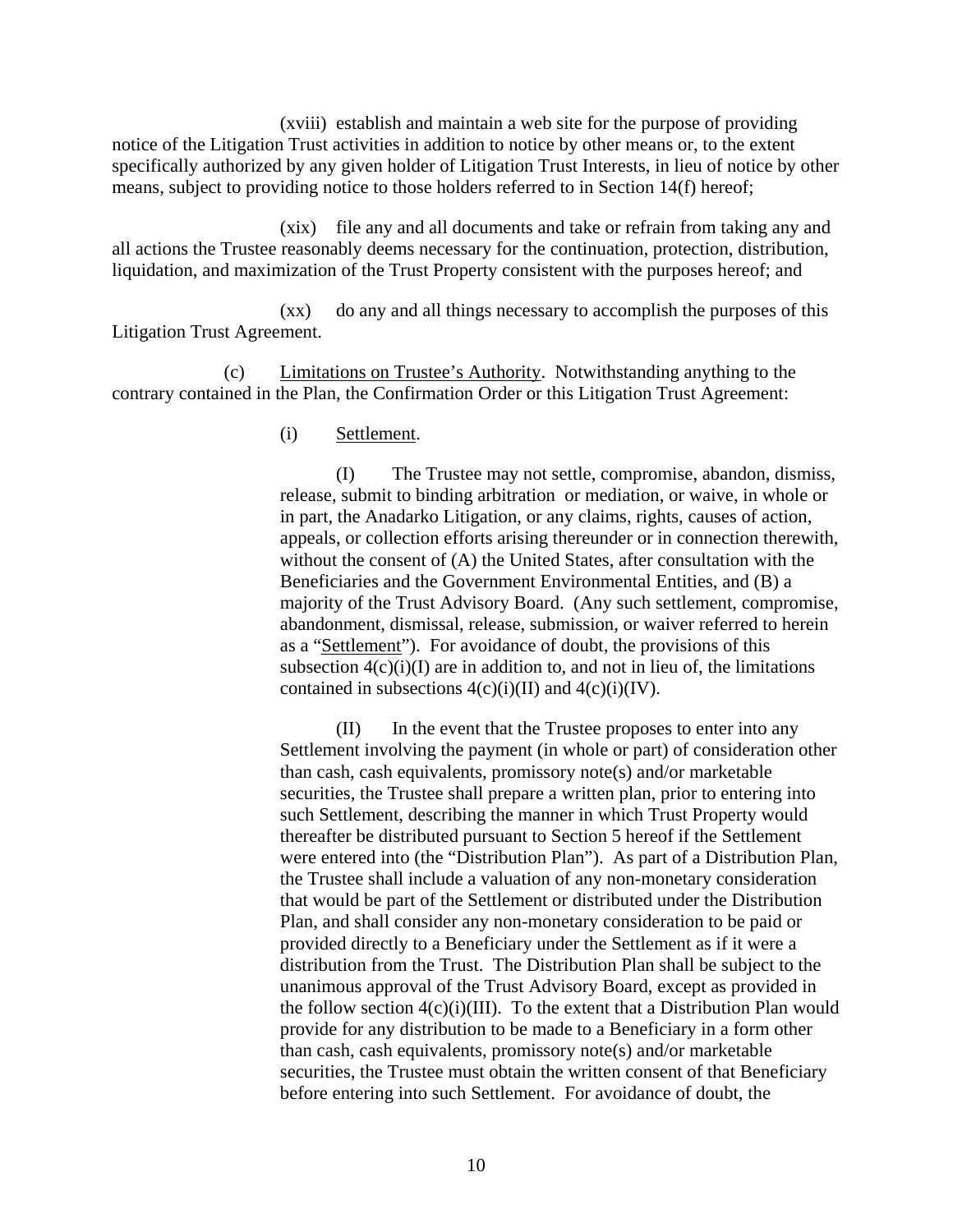provisions of this subsection  $4(c)(i)(II)$  are in addition to, and not in lieu of, the limitations contained in subsections  $4(c)(i)(I)$  and  $4(c)(i)(IV)$ .

(III) In event that the Trustee has prepared a Distribution Plan as provided in the preceding subsection  $4(c)(i)(II)$ ; the Trust Advisory Board fails to approve unanimously such Distribution Plan; and not more than one member of the Trust Advisory Board voted against the Distribution Plan, then the At-Large Member of the Trust Advisory Board shall cast a vote in favor or against the Distribution Plan based on whether it believes that the terms of the Distribution Plan, including the valuation of the nonmonetary consideration, are reasonable. If the At-Large Member determines that such terms are reasonable, then it shall vote in favor of the Distribution Plan, in which case the Trust Advisory Board shall be deemed to have unanimously approved the Distribution Plan pursuant to the preceding subsection  $4(c)(i)(II)$ .

(IV) The Trustee shall not enter into any Settlement involving the payment (in whole or part) of consideration other than cash unless such Settlement includes a cash amount greater than or equal to (i) the lesser of (x) \$74 million in cash (or, if the Settlement is after a second trial on the merits has occurred, \$84 million in cash) and (y) any amount that the Trustee and lead litigation counsel for the Trust ("Trust Litigation Counsel") otherwise jointly agree to be the maximum amount that may be due to Trust Litigation Counsel under the Special Fee Arrangement between the Trust and Trust Litigation Counsel (the "Special Fee Arrangement") referred to in Article IV.C.5 of the Plan, plus (ii) an amount of cash sufficient to pay any incurred or reasonably anticipated liabilities of the Trust, less (iii) any amount of cash (or cash equivalents) that is reasonably anticipated to be Trust Property at the conclusion of the Anadarko Litigation. For avoidance of doubt, the provisions of this subsection  $4(c)(i)(IV)$  are in addition to, and not in lieu of, the limitations contained in subsections  $4(c)(i)(I)$  and  $4(c)(i)(II)$ .

(V) No Settlement involving the payment (in whole or part) of consideration other than cash shall become effective until the lesser of (a) the net cash amount referred to in subsection  $4(c)(i)(IV)(i)-(iii)$ , or (b) the cash amount referred to in subsection  $4(c)(i)(IV)(i)$ , has been deposited in escrow to be paid to Trust Litigation Counsel to the extent thereafter determined to be due under the Special Fee Arrangement, and such deposit is confirmed to Trust Litigation Counsel.

(ii) Any engagement, compensation or indemnification on behalf of the Litigation Trust of consultants, agents, employees or other professional persons to assist the Trustee with respect to the Trustee's responsibilities, powers and duties under this Litigation Trust Agreement (other than Trust Litigation Counsel or conflicts counsel engaged in connection with prosecuting or resolving the Anadarko Litigation) shall require the prior written consent of the Trust Advisory Board. All attorney services in connection with prosecuting or resolving the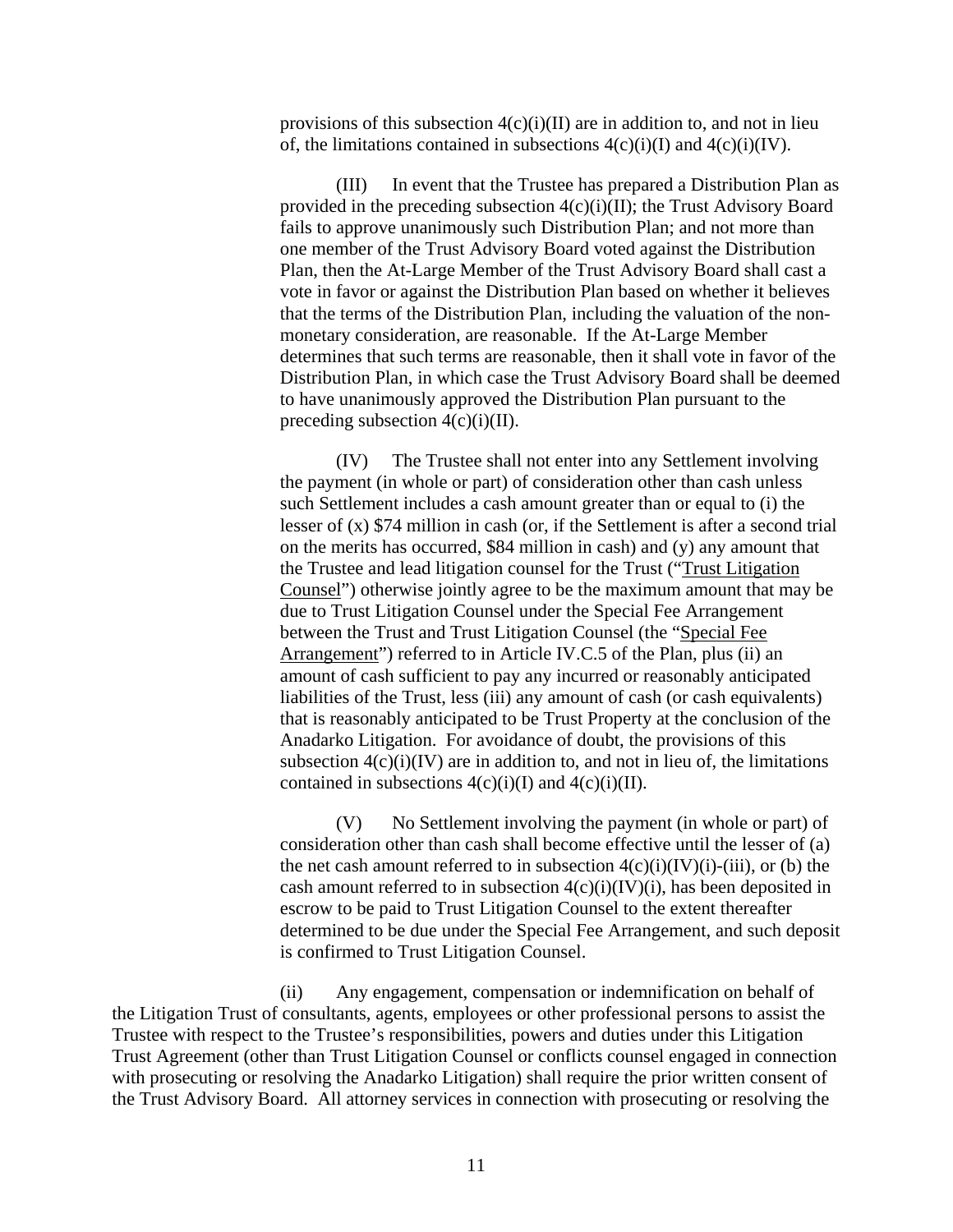Anadarko Litigation shall be provided pursuant to the terms of the Special Fee Arrangement. Subject to any contrary provision in the Special Fee Arrangement, the Special Fee Arrangement may be amended or replaced by the Trustee only with the consent of the Trust Advisory Board and the United States. Notwithstanding the foregoing, the Trustee may (I) approve the engagement of conflicts counsel by Trust Litigation Counsel, to be paid as provided by the Special Fee Arrangement, (II) engage counsel for the purpose of rendering advice on behalf of the Litigation Trust on any terms deemed reasonable, in writing, by a majority of the Trust Advisory Board, and (III) call upon attorneys that are employed by or members of the law firm of which the Trustee is a member to conduct research, analyze issues of fact and law, render opinions, provide consultation and perform other tasks as necessary and appropriate in the judgment of the Trustee to fulfill the Trustee's duties to prosecute or resolve the Anadarko litigation, safeguard the Trust and the assets of the Trust, and perform other duties as set forth in the Litigation Trust Agreement, to be paid as provided in subsection  $6(e)(i)$ , below. The Trustee shall take no action inconsistent with Section 13, hereof.

(iii) The Trustee shall not, and shall not be authorized to, engage the Litigation Trust in any trade or business and shall take (I) such actions consistent with the orderly distribution of the Trust Property as are required by applicable law and (II) such actions permitted hereunder; *provided*, *however*, that the Trustee is not authorized to engage in any investments or activities inconsistent with the treatment of the Litigation Trust, the Tort Claims Trust, and the Environmental Response Trusts as qualified settlement funds within the meaning of the QSF Regulations or under applicable Internal Revenue Service guidelines, rulings, or other controlling authorities.

(iv) The Litigation Trust shall not hold any operating assets of a going concern directly and shall not hold 50% or more of the stock (in either vote or value) of any entity that is treated as a corporation for federal income tax purposes, nor be the sole member of a limited liability company, nor have any interest in an entity that is treated as a partnership for federal income tax purposes, unless such stock, membership interests or partnership interest was obtained involuntarily or as a matter of practical economic necessity in order to preserve the value of the Trust Property, or, in any case, such corporation, company or partnership does not hold operating assets of a going business.

(d) Books and Records. The Trustee shall maintain in respect of the Litigation Trust and the holders of Litigation Trust Interests books and records relating to the Trust Property and income of the Litigation Trust and the payment of expenses of, and liabilities of claims against or assumed by, the Litigation Trust in such detail and for such period of time as may be necessary to enable it to make a full and proper accounting in respect thereof. Such books and records shall be maintained as reasonably necessary to facilitate compliance with the tax reporting requirements of the Litigation Trust. Except as expressly provided herein, nothing in this Litigation Trust Agreement requires the Trustee to file any accounting or seek approval of any court with respect to the administration of the Litigation Trust or as a condition for managing any payment or distribution out of the Trust Property. Members of the Trust Advisory Board shall have the right to examine the Trust's books and records upon the affirmative vote of the Trust Advisory Board. Holders of the Litigation Trust Interests shall have the right upon thirty (30) days' prior written notice delivered to the Trustee to inspect such books and records (including financial statements), subject to the Trustee's right to deny access in a reasonable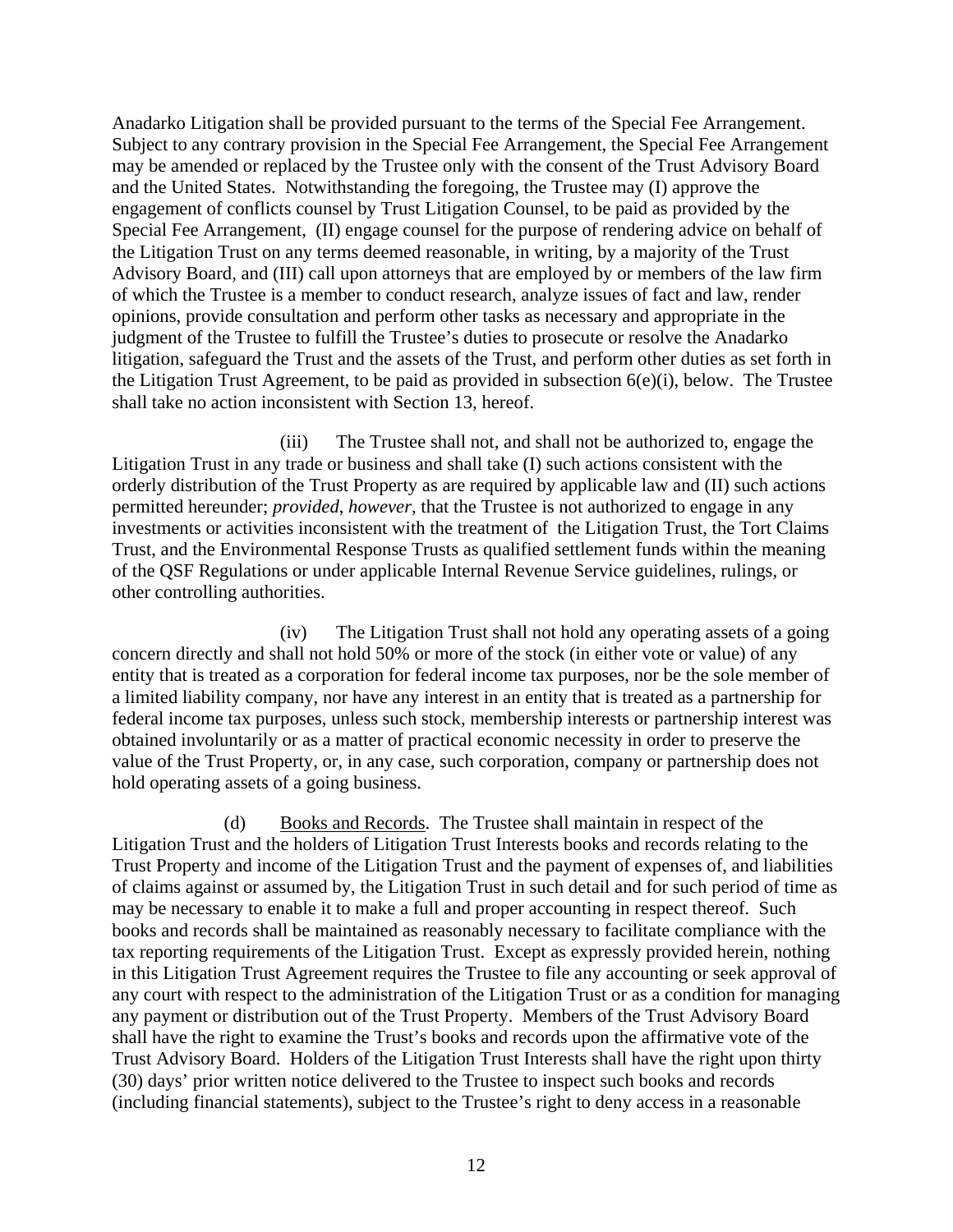effort to preserve privileged or confidential information or protect litigation or other strategies and provided that, if so requested, such holder shall have entered into a confidentiality agreement reasonably satisfactory in form and substance to the Trustee. Any books and records determined by the Trustee, in its sole discretion, not to be reasonably necessary for administering the Litigation Trust or for the Trustee's compliance with the provisions of this Litigation Trust Agreement may, to the extent not prohibited by applicable law, be destroyed.

(e) Additional Powers. Except as otherwise set forth in this Litigation Trust Agreement or in the Plan, and subject to the Treasury Regulations governing qualified settlement funds and the retained jurisdiction of the Bankruptcy Court as provided for in the Plan, but without prior or further authorization, the Trustee may control and exercise authority over the Trust Property and over the protection, conservation, and disposition thereof. No person dealing with the Litigation Trust shall be obligated to inquire into the authority of the Trustee in connection with the protection, conservation, liquidation, or disposition of the Trust Property.

# (f) Reporting Duties of the Trustee.

(i) In addition to the reporting duties of the Trustee under Section 9 hereof, the Trustee shall file any returns for the Litigation Trust required by the QSF Regulations, including satisfying the reporting requirements under Treasury Regulations Section 1.671-4.

(ii) The Trustee shall pay, out of the Trust Property, any taxes imposed on the Litigation Trust or the Trust Property.

(iii) The Trustee may request an expedited determination of taxes of the Litigation Trust under section 505(b) of the Bankruptcy Code for all returns filed for, or on behalf of, the Litigation Trust for all taxable periods through the dissolution of the Litigation Trust. The Trustee shall file (or cause to be filed) any other statements, returns, or disclosures relating to the Litigation Trust that are required by any governmental unit. Commencing thirty (30) days after the Effective Date, and continuing quarterly thereafter until the Litigation Trust is terminated, the Trustee shall report in writing to the Trust Advisory Board as to the status of the Anadarko Litigation and all other matters that materially affect the Litigation Trust or the Trust Property. In addition, the Trustee shall communicate with members of the Trust Advisory Board and with the Beneficiaries regarding all matters that may materially affect the Litigation Trust or the Trust Property. Notwithstanding anything to the contrary contained herein, the Trustee shall not provide or disclose any information that the Trustee reasonably believes is privileged or otherwise protected from discovery without first ensuring that the inclusion of that information will not waive any such privilege or protection.

(iv) The Trustee shall provide the Reorganized Debtors, as transferors to the Litigation Trust, with any statements or reports required by the QSF Regulations or Treasury Regulation § 1.671-4, to enable the Reorganized Debtors to calculate their share of the Litigation Trust's tax obligations and attributes.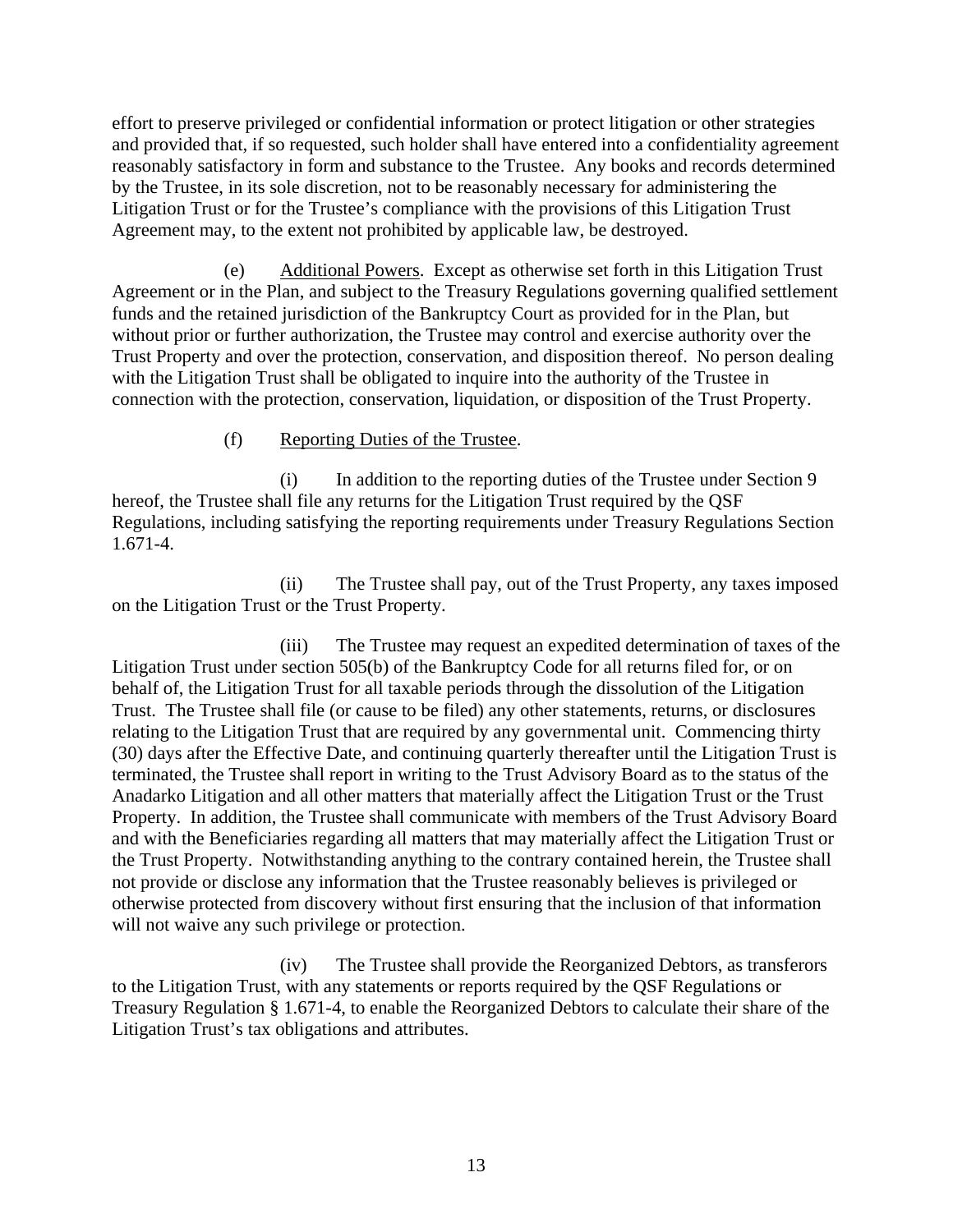(g) Compliance with Laws. Any and all distributions of Trust Property and proceeds of borrowings, if any, shall be in compliance with applicable laws, including, but not limited to, applicable federal and state securities laws.

#### (h) Tax Treatment.

(i) Qualified Settlement Fund. The Litigation Trust is intended to be treated for U.S. federal income tax purposes as a "qualified settlement fund" as described within the QSF Regulations. Accordingly, subject to definitive guidance from the Internal Revenue Service or a judicial decision to the contrary, it is the intention of all Parties and the Beneficiaries hereto that, for all U.S. federal income tax purposes, the transfer of assets to the Litigation Trust will be treated as a transfer to a trust satisfying the requirements of the QSF Regulations by Tronox Worldwide LLC, as transferor, for distribution to the holders of (I) the Tort Claims Trust's beneficial interests in the Litigation Trust, (II) the Multistate Trust's beneficial interests in the Litigation Trust, (III) the Cimarron Trust's beneficial interests in the Litigation Trust, (IV) the Nevada Trust's beneficial interests in the Litigation Trust, (V) the Savannah Trust's beneficial interests in the Litigation Trust, (VI) the West Chicago Trust's beneficial interests in the Litigation Trust; and (VII) the other Beneficiaries' beneficial interests in the Litigation Trust.

(ii) Grantor Trust Election. To the extent permitted by law, Tronox will elect to treat the Litigation Trust as a grantor trust, solely for tax purposes, pursuant to the QSF Regulations. The Trustee will reasonably cooperate with such election.

# **5. DISTRIBUTIONS**

(a) On any date determined by the Trustee with the consent of the Trust Advisory Board, or on any date directed by unanimous vote of the Trust Advisory Board, and in any event promptly upon receipt of any payment or distribution received in connection with any judgment or settlement in the Anadarko Litigation, the Trustee shall distribute from the Litigation Trust the Trust Property Then Available For Distribution (as defined below) to the holders of the Litigation Trust Interests, as described in this Section 5.

(i) Initial Distribution. The Trustee shall make an initial distribution (the "Initial Distribution") from the Trust Property Then Available For Distribution as follows:

> (I) First, an amount equal to 88% of the Initial Funding shall be distributed in the proportions described in Schedule 1 to the Beneficiaries listed therein, for the purposes described in Paragraph XII of the Environmental Claims Settlement Agreement.

> (II) Second, an amount equal to 12% of the Initial Funding less the Interest Adjustment (as defined below), if a negative number, shall be distributed in the proportions described in Schedule 1 to the Beneficiaries listed therein, for the purposes described in Paragraph XII of the Environmental Claims Settlement Agreement.

(III) Third, if the Interest Adjustment is negative, an amount equal to the Interest Adjustment shall be distributed to the Tort Claims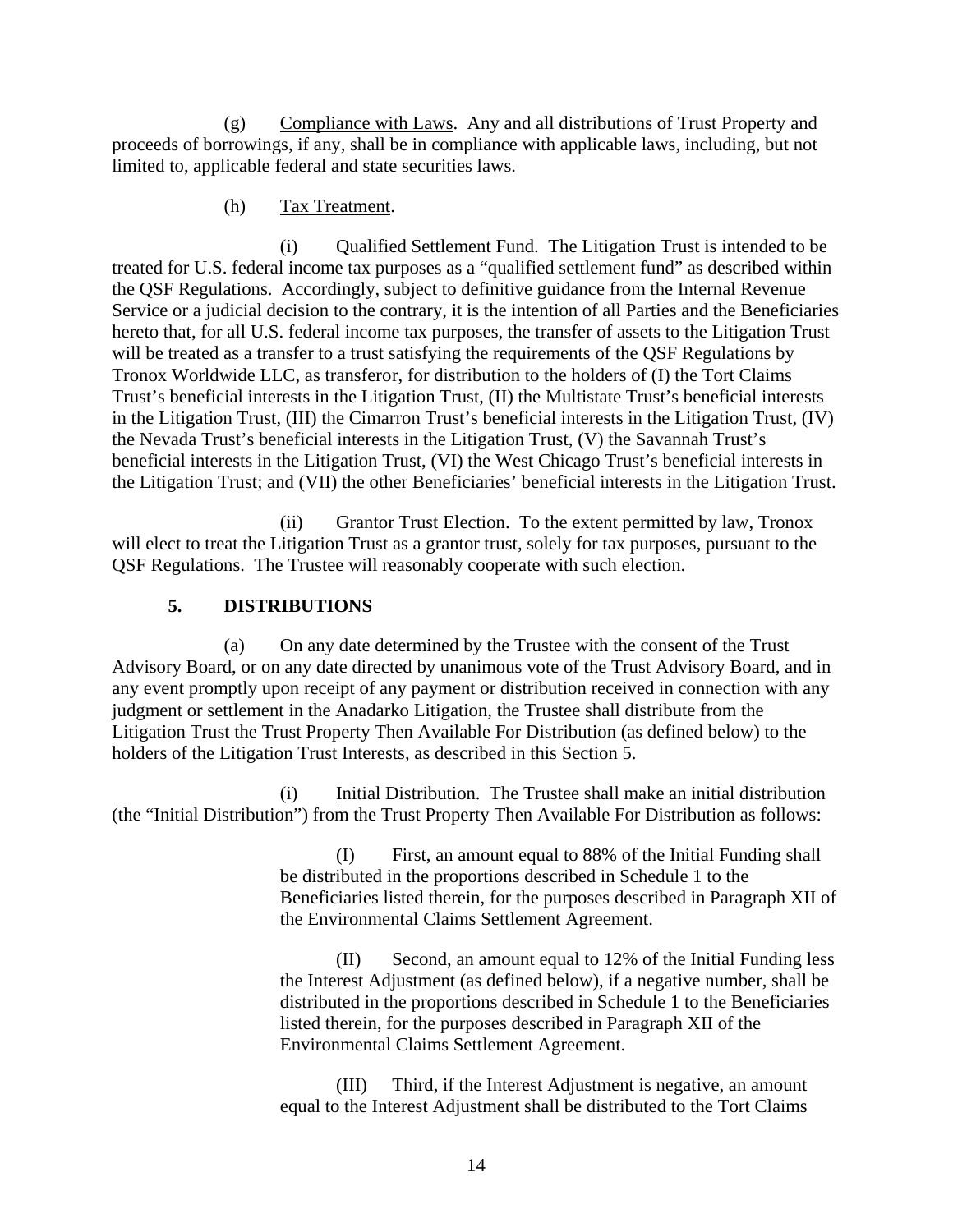Trust as part of the Initial Distribution for payment to the Holders of Tort Claims in accordance with the Tort Claims Trust Agreement and the Tort Claims Trust Distribution Procedures.

(IV) The Interest Adjustment shall be (x) the amount of interest that would have accrued at an annual percentage rate of interest of 25% on a principal amount of 12% of the Initial Funding, compounded annually beginning on the Effective Date and ending on the date of the Initial Distribution, less (y) \$1,750,000.

(ii) Additional Distributions. After the Initial Distribution has been completed, any and all additional distributions shall be made on a pro rata basis as follows:

> (I) 88% of the Trust Property Then Available For Distribution remaining after the Initial Distribution, plus the Interest Adjustment, if positive, shall be distributed in the proportions described in Schedule 1 to the Beneficiaries listed therein, for the purposes described in Paragraph XII of the Environmental Claims Settlement Agreement.

> (II) 12% of the Trust Property Then Available For Distribution, remaining after the Initial Distribution, less the Interest Adjustment if positive, shall be distributed to the Tort Claims Trust for payment to the Holders of the Tort Claims in accordance with the Tort Claims Trust Agreement and the Tort Claims Trust Distribution Procedures.

(iii) Prior to making any distribution, the Trustee shall, in consultation with and subject to the approval of the Trust Advisory Board, determine such amounts (the "Expense Reserve") that are (I) reasonably necessary to meet liabilities (whether fixed or contingent), (II) necessary to pay reasonable expenses (including, but not limited to, any fees to professionals retained by the Litigation Trust, including any payments due under the Special Fee Arrangement or the Trustee Term Sheet and Engagement Letter, and any taxes imposed on the Litigation Trust or in respect of the Trust Property), and (III) necessary to satisfy other reasonable liabilities reasonably incurred by the Litigation Trust in accordance with the Plan or this Litigation Trust Agreement, taking into account, for purposes of the foregoing, the availability, where applicable, of cash already on hand or scheduled to be received to satisfy such liabilities or expenses. "Trust Property Then Available For Distribution" as of any distribution date shall be determined by the Trustee in advance of each distribution date by subtracting the Expense Reserve from the then available Trust Proceeds. The Trustee may withhold from amounts distributable to any person any and all amounts, determined in the Trustee's reasonable sole discretion (based on advice of counsel or accountants, as applicable), required by any law, regulation, rule, ruling, directive, or other governmental requirement.

(iv) All distributions made by the Trustee shall be payable to the holders of the Litigation Trust Interests as of the 15th day prior to the date scheduled for the distribution, unless such day is not a Business Day, in which case such day shall be the following Business Day (the "Record Date"). If the distribution shall be in cash, the Trustee shall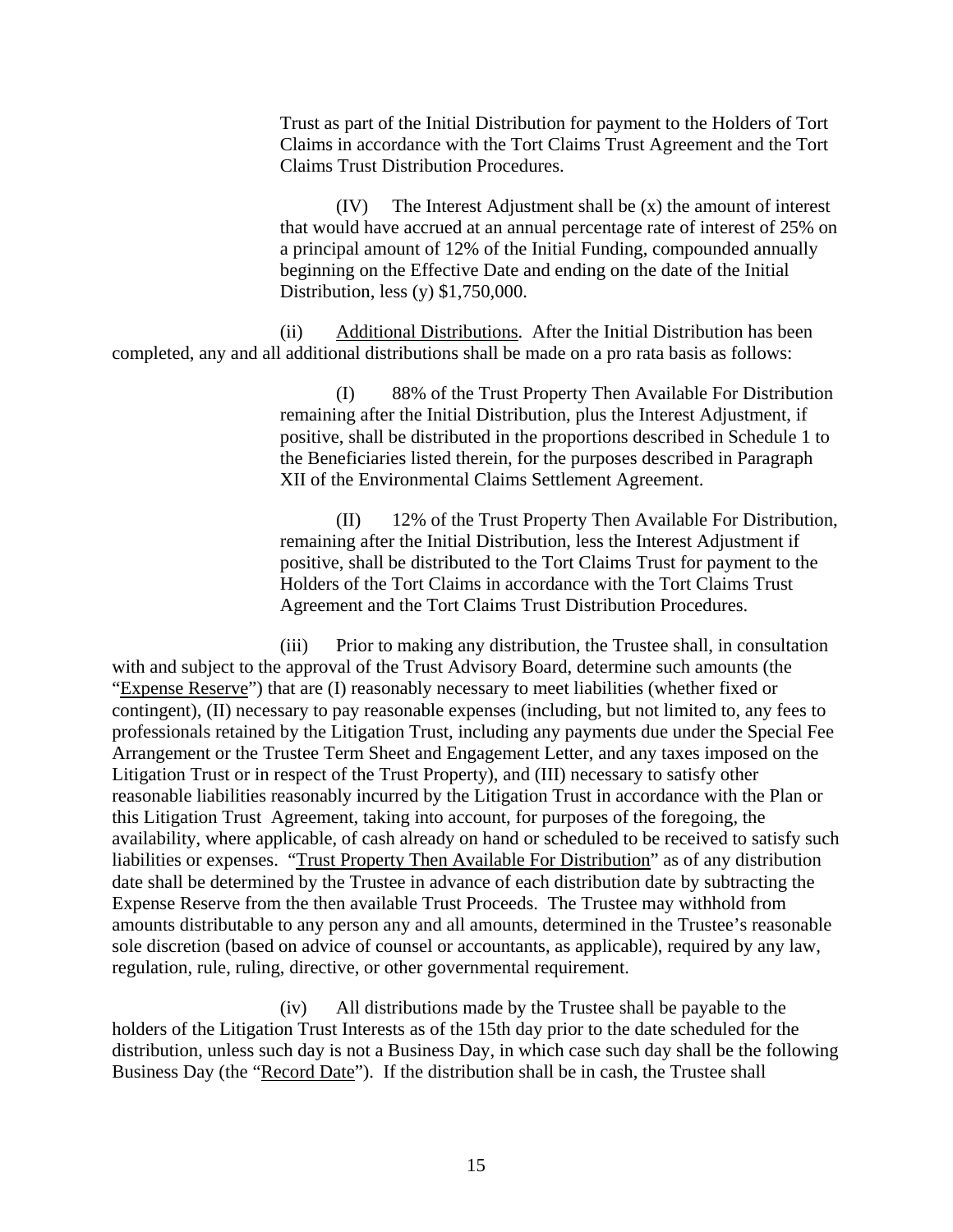distribute such cash by wire, check, or such other form as the Trustee deems appropriate under the circumstances.

(v) In the event that the resolution of the Anadarko Litigation, other than pursuant to a Settlement (which shall be governed in the first instance by Section 4), results in the payment (in whole or part) of consideration other than cash, cash equivalents, promissory note(s) and/or marketable securities, the Trustee shall prepare a Distribution Plan. As part of a Distribution Plan, the Trustee shall include a valuation of any non-monetary consideration that would be distributed under the Distribution Plan, and shall consider any non-monetary consideration to be paid or provided directly to a Beneficiary as if it were a distribution from the Trust.

> (I) The Distribution Plan shall be subject to the unanimous approval of the Trust Advisory Board.

(II) In event that the Trustee has prepared a Distribution Plan as provided in this subsection  $5(a)(v)$ ; the Trust Advisory Board fails to approve unanimously such Distribution Plan as provided in subsection  $5(a)(v)(I)$ ; and not more than one member of the Trust Advisory Board votes against the Distribution Plan, then the At-Large Member of the Trust Advisory Board shall cast a vote in favor or against the Distribution Plan based on whether it believes that the terms of the Distribution Plan, including the valuation of the non-monetary consideration, are reasonable. If the At-Large Member determines that such terms are reasonable, then it shall vote in favor of the Distribution Plan, in which case the Trust Advisory Board shall be deemed to have unanimously approved the Distribution Plan pursuant to the preceding subsection  $5(a)(v)(I)$ .

(III) In the event that the Trust Advisory Board either rejects or does not unanimously approve, and is not deemed to have unanimously approved, the Distribution Plan prepared by the Trustee pursuant to subsections  $5(a)(v)$ , within 45 days following the Trustee's submission of the Distribution Plan to the Trust Advisory Board, the Trustee may apply to the Bankruptcy Court for an order approving the Distribution Plan, with such modifications, if any, in whole or part as the Bankruptcy Court deems consistent with the rights of Holders of Litigation Trust Interests.

(vi) If the Trustee has prepared, and the Trust Advisory Board has unanimously approved, or is deemed to have unanimously approved, a Distribution Plan pursuant to subsection  $4(c)(i)(II)$  above or subsection,  $4(c)(i)(III)$ ,  $5(a)(v)(I)$  or  $5(a)(v)(II)$  above, or the Bankruptcy Court has entered an order approving a Distribution Plan pursuant to subsection  $5(a)(v)$ (III), and the Settlement or other resolution to which that Distribution Plan relates goes into effect, then the Trustee shall thereafter conform distributions of Trust Property Then Available For Distribution to the terms of the Distribution Plan. Notwithstanding anything to the contrary in this paragraph, the Trustee may make distributions of Trust Property inconsistent with the Distribution Plan to the extent authorized by the joint written instruction of all Beneficiaries.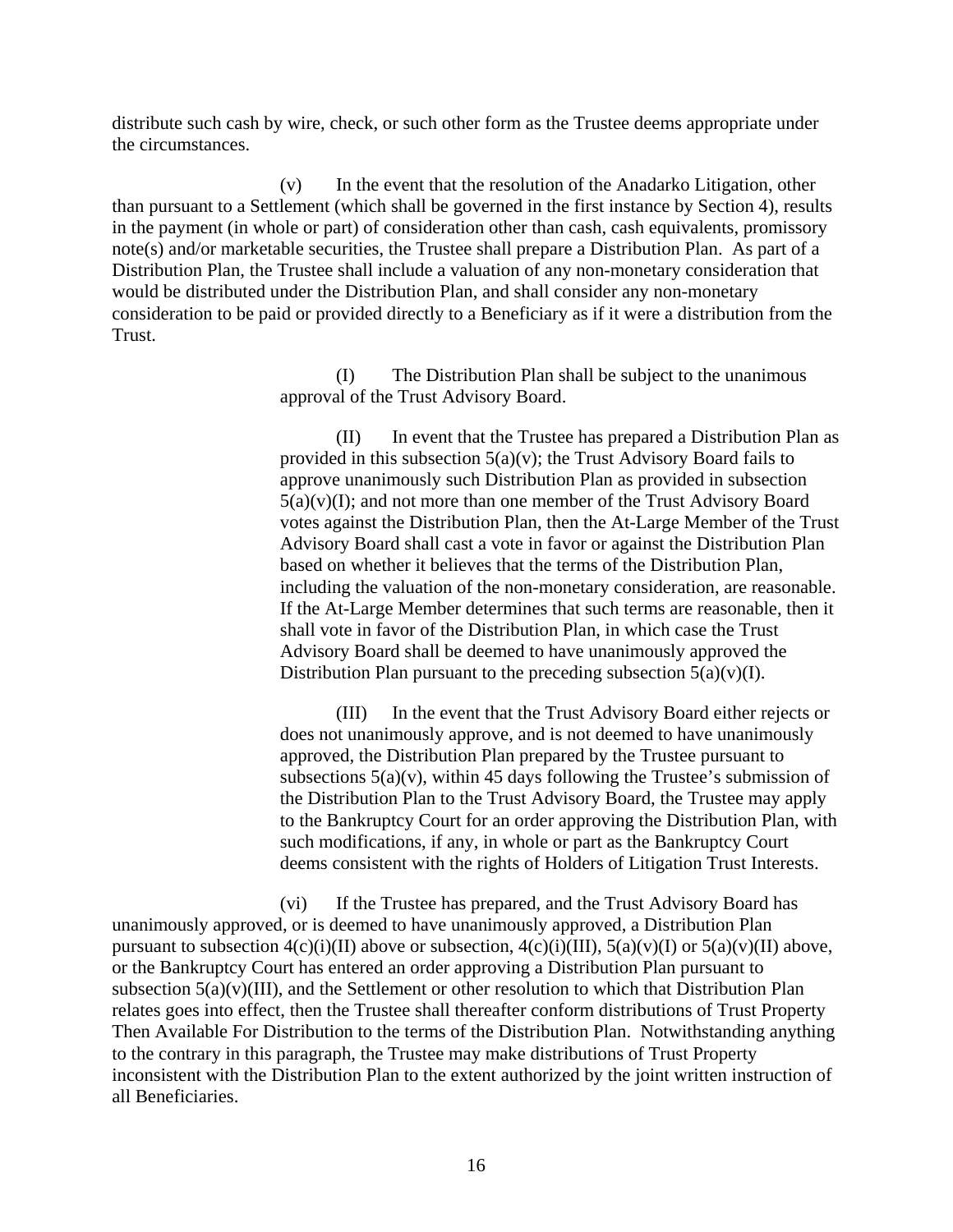(vii) In the event that a Distribution Plan calls for the distribution of cash equivalents, promissory note(s) and/or marketable securities to a Beneficiary, the Trust will, at the request of the Beneficiary, use reasonable efforts to reduce such cash equivalents, promissory note(s) and/or marketable securities to cash prior to distributing such assets to that Beneficiary. In such event, the distribution to the Beneficiary shall be limited to the amount resulting from reducing such assets to cash, net of any fees or expenses associated with reducing such assets to cash.

# **6. THE TRUSTEE**

(a) Generally. The Trustee will initially be John C. Hueston The Trustee shall serve as trustee until its successor shall have been appointed in accordance with Section 7 hereof or until resignation, death or removal. The Trustee's powers are exercisable solely in a fiduciary capacity consistent with, and in furtherance of, the purposes of this Litigation Trust and not otherwise, except that the Trustee may deal with the Trust Property for its own account as permitted by Section 6(e) hereof.

(b) Responsibilities of Trustee. The Trustee shall prosecute, settle, or otherwise resolve the Anadarko Litigation, subject to the provisions of Section 4(c), timely distribute any Trust Property Then Available For Distribution in accordance with the terms set forth herein, and not unduly prolong the duration of the Litigation Trust. In so doing, the Trustee will exercise its reasonable business judgment in prosecuting the Anadarko Litigation. Except as otherwise expressly set forth in this Litigation Trust Agreement, and subject in all respects to the provisions of Sections 4(c), 8 and 13, the Trustee shall have absolute discretion to pursue or not to pursue any and all claims, rights, or causes of action, as it determines are in the best interests of the holders of the Litigation Trust Interests and consistent with the purposes of the Litigation Trust, and shall have no liability for the outcome of its decision. Subject to the provision of Section 4(c), the Trustee may incur any reasonable and necessary expenses in performing its duties under this Litigation Trust Agreement.

(c) Investment and Safekeeping of Trust Property. The right and power of the Trustee to invest Trust Property, the proceeds thereof, or any income earned by the Litigation Trust, shall be limited to the right and power that a qualified settlement fund, within the meaning of the QSF Regulations, is permitted to hold, pursuant to the Treasury Regulations and any IRS guidelines, whether set forth in IRS rulings, other IRS pronouncements, or otherwise.

(d) Authorization to Expend and Reserve Trust Property. The Trustee may expend and reserve the Trust Property (a) as reasonably necessary to meet contingent liabilities and to maintain the value of the Trust Property during liquidation, (b) to pay all administrative expenses of the Litigation Trust (including, but not limited to, any taxes imposed on the Litigation Trust), and (c) to satisfy all other liabilities incurred or assumed by the Litigation Trust (or to which the Trust Property are otherwise subject), including obligations under the Special Fee Arrangement, in accordance with this Litigation Trust Agreement.

(e) Expense Reimbursement and Compensation.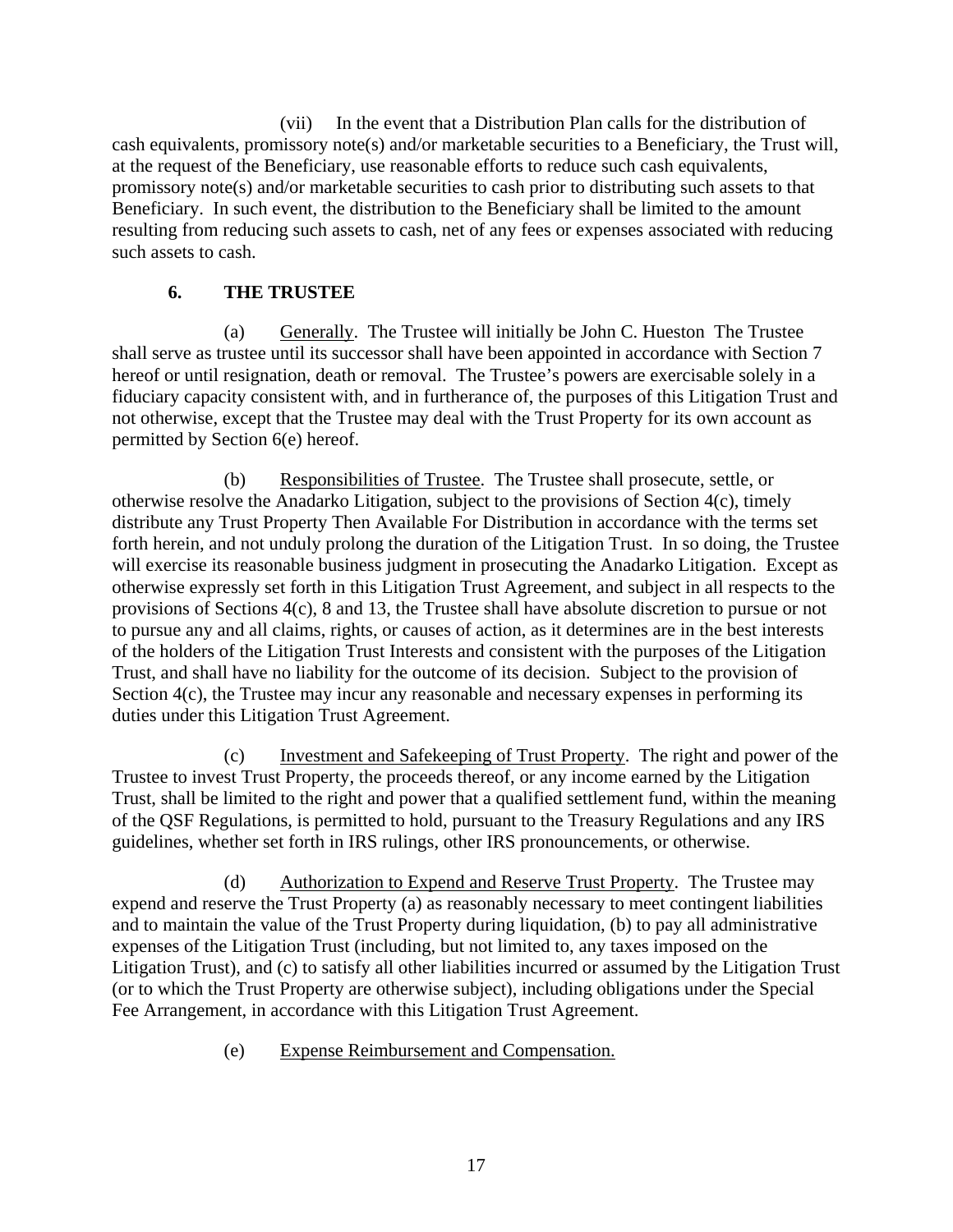(i) The Trust Property shall be subject to the claims of the Trustee and the costs and expenses of the Litigation Trust, including, but not limited to, the reasonable fees and reasonable expenses of the Trustee and its retained professionals, representatives, agents, and employees, including obligations under the Special Fee Arrangement. The Trustee shall be entitled to reimburse itself out of any available cash in the Litigation Trust for its actual reasonable out-of-pocket expenses and for any and all losses, liabilities, expenses, or damages that the Trustee may, in good faith and without willful misconduct, gross negligence, or fraud, sustain in the exercise and performance of any of the powers and duties of the Trustee under this Litigation Trust Agreement. As compensation for the performance of its duties, the Trustee will be entitled to compensation pursuant to that certain engagement letter ("Litigation Trustee Engagement Letter") dated February 14, 2011; provided, however, that the Trustee shall not be entitled to any compensation that, taken together with other Trust expenditures, exceeds the applicable Authorized Expenditure Level and permited departures therefrom established pursuant to subsection 6(h), and nothing in the Litigation Trustee Engagement Letter will be deemed to modify or limit any provision of this Litigation Trust Agreement, including but not limited the authority of the Trust Advisory Board to remove the Trustee for cause pursuant to subsection 8(ii). The Litigation Trustee Engagement Letter may be modified only by joint agreement of the Trustee and the Trust Advisory Board. The Trustee, its professionals (other than those of its attorneys retained in accordance with the Special Fee Arrangement), its agents, and its employees may be compensated on a *nunc pro tunc* basis, for work performed prior to the Effective Date, upon the agreement of the Trust Advisory Board. Notwithstanding anything herein, nothing in this paragraph shall authorize the payment of  $(x)$  any fees, costs or expenses incurred in connection with the prosecution of the Anadarko Litigation prior to the Effective Date or (y) any fees, costs, or expenses to the attorneys for the Litigation Trust not specifically provided for in the Special Fee Arrangement (except as provided at 4(c)(ii), above).

(ii) If the cash in the Litigation Trust shall be insufficient to pay the expenses and liabilities of the Trust, including but not limited to any obligation to compensate and reimburse the Trustee, the Trust Advisory Board or any members thereof, or any professionals authorized to be compensated or reimbursed by this Litigation Trust Agreement for any amounts to which they are entitled, then the Trustee is hereby authorized, with the written approval of the Trust Advisory Board, to reduce to cash that portion of the Trust Property necessary to effect such compensation and reimbursement.

(f) No Bond. The Trustee shall serve without bond.

(g) Confidentiality. The Trustee and all members of the Trust Advisory Board shall at all times hold strictly confidential and not use for personal gain any material, non-public information of or pertaining to any entity to which any of the Trust Property relates or of which it has become aware in its capacity as Trustee, except as otherwise required by law.

(h) Budget. On or as soon as reasonably practicable (and in any event within 30 days) after the Effective Date, and therafter on a quarterly basis, the Trustee shall prepare and deliver to the United States and to the members of the Trust Advisory Board a budget for the operation of the Litigation Trust (the "Budget"). The Budget shall state a maximum amount of expenditures during such quarter (excluding any expenditures pursuant to the Special Fee Arrangement with Trust Litigation Counsel) that the Trustee seeks authority to make prior to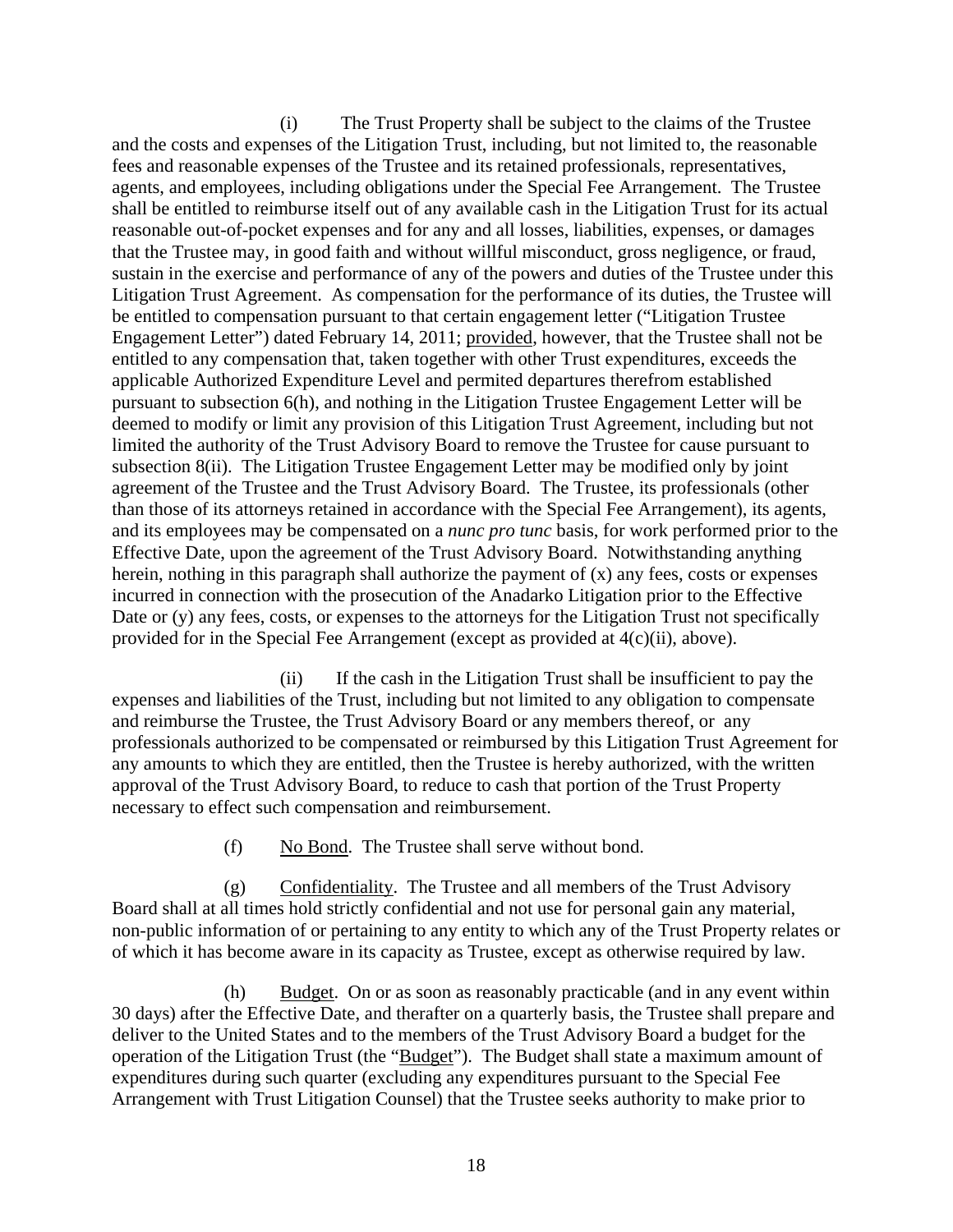seeking further approval from the Trust Advisory Board (the "Authorized Expenditure Level"). The Trustee may also from time to time submit to the Trust Advisory Board an amended Budget, with an amended Authorized Expenditure Level, for approval or rejection by the Board. The Trust Advisory Board shall approve such Authorized Expenditure Level provided that the Trustee has presented reasonable grounds for it. The Trust Advisory Board shall approve or reject in writing the Authorized Expenditure Level contained in such Budget or amended Budget no later than its next meeting occurring at least five business days after the submission of the Budget or amended Budget; *provided, however*, that where the circumstances of the Anadarko Litigation require it, the Trustee may designate an amendment as urgent, in which case the Trust Advisory Board shall act on the amendment no later than five business days after its submission. If the Trust Advisory Board fails to approvce or disapprove a proposed Authorized Expenditure Level within the time periods provided by this subsection, the Authorized Expenditure Level shall be deemed approved. The Trustee may not exceed such Authorized Expenditure Level for a given quarter by greater than 15% without obtaining further approval in writing from the Board; *provided, however*, that the Trustee may exceed an Authorized Expenditure Level for a given quarter by more than 15% if the total amount of expenses incurred by the Trustee on a cumulative, aggregate basis from the inception of the Trust through the last business day of the quarter does not exceed the total cumulative, aggregate amount of the Authroized Expenditure Levels over the same period. The Authorized Expenditure Level as of the Effective Date shall be deemed to be \$250,000, from the inception of the Trust until such time as the Trust Advisory Board first approves an Authorized Expenditure Level for the Trustee.

(i) Tax Reporting. The Trustee shall be the "administrator" (as defined in the QSF Regulations) of the Litigation Trust and shall meet, without limitation, all requirements necessary to qualify and maintain qualification of the Litigation Trust as a qualified settlement fund within the meaning of the QSF Regulations, and take no action that could cause the Litigation Trust to fail to qualify as a qualified settlement fund within the meaning of the QSF Regulations.

# **7. SUCCESSOR TRUSTEE**

(a) Removal. The Trustee may be removed and replaced by the Trust Advisory Board for cause by written consent of a majority of the members (excluding the At-Large Member) or at a meeting of the Trust Advisory Board called for the purpose of removing the Trustee. For the purpose of the preceding sentence, "cause" shall mean willful misconduct, fraud, or gross negligence; any negligence, even if not rising to the level of gross negligence, that risks adversely affecting the success of the Anadarko Litigation; any seriously or repeatedly deficient performance of duties under the Litigation Trust Agreement; or any violation of the provisions of this Litigation Trust Agreement. Such removal shall become effective on the date action is taken.

(b) Resignation. The Trustee may resign by giving not less than ninety (90) days' prior written notice thereof to the Trust Advisory Board. Such resignation shall become effective on the later to occur of: (i) the day specified in such notice, and (ii) the appointment of a successor Trustee by the Trust Advisory Board and the acceptance by such successor of such appointment. If a successor Trustee is not appointed or does not accept its appointment within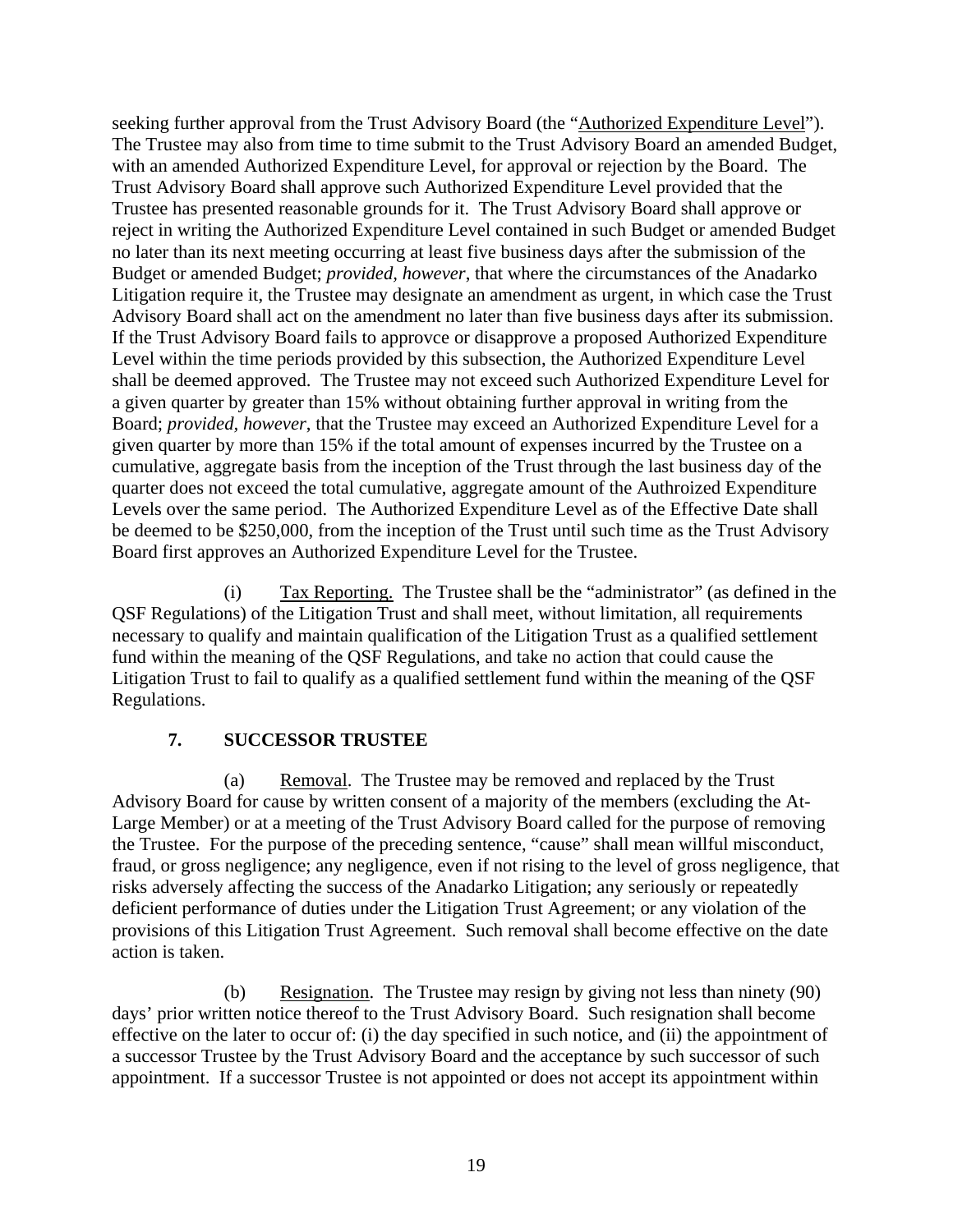ninety (90) days following delivery of notice of resignation, the Trustee may petition the Bankruptcy Court for appropriate relief.

(c) Appointment of Successor Trustee. In the event of the death (in the case of a Trustee that is a natural person), dissolution (in the case of a Trustee that is not a natural person), resignation pursuant to Section 7(b) hereof, incompetency, or removal pursuant to Section 7(a) hereof, a successor Trustee may be appointed either by (a) unanimous vote of the Trust Advisory Board, subject to the approval of the United States in consultation with the Beneficiaries, or (b) order of the Bankruptcy Court. Such vote or order shall specify the date on which such appointment shall be effective. Every successor Trustee appointed hereunder shall execute, acknowledge, and deliver to the Bankruptcy Court and to a removed or resigning Trustee (or the representative of a deceased or dissolved Trustee) an instrument accepting the appointment under this Litigation Trust Agreement and agreeing to be bound hereto, and thereupon the successor Trustee, without any further act, deed, or conveyance, shall become vested with all rights, powers, trusts, and duties of such removed, resigning, deceased, or dissolved Trustee pursuant to this Litigation Trust Agreement and the Plan; *provided*, *however*, that a removed or resigning Trustee (or the representative of a deceased or dissolved Trustee) shall, nevertheless, when requested in writing by the successor Trustee, execute and deliver an instrument or instruments conveying and transferring to such successor Trustee under the Litigation Trust, or confirming the conveyance and transfer thereto of, all the estates, properties, rights, powers, and privileges of such predecessor Trustee.

# **8. TRUST ADVISORY BOARD**

#### (a) Trust Advisory Board.

(i) The Trust Advisory Board shall be comprised of five members appointed to serve on the Trust Advisory Board by the Bankruptcy Court, and one member (the "At-Large Member") selected as provided in subsection 8(a)(i)(II), below.

> (I) Initially, the members other than the At-Large Member shall be the five individuals or entities listed on the attached Schedule 2, who are deemed appointed by the Bankruptcy Court's approval of this Litigation Trust Agreement. Two members shall be deemed to have been recommended to the Bankruptcy Court for appointment jointly by the United States and the Beneficiaries other than the Multistate Trust, the Nevada Trust, and the Tort Claims Trust, and one member shall be deemed to have been recommended to the Bankruptcy Court for appointment by each of the Multistate Trust, the Nevada Trust, and the Tort Claims Trust, in each case as indicated on the attached Schedule 2. (The Beneficiary or Beneficiaries deemed to be recommending such member referred to as the "Recommending Beneficiary.") Each of these members of the Trust Advisory Board shall owe fiduciary duties only to the Recommending Beneficiary or Beneficiaries for that member. For the avoidance of doubt, the nominees of the Multistate Trust, the Nevada Trust, and the Tort Claims Trust shall have fiduciary duties only to the beneficiaries of the Multistate Trust, the Nevada Trust, and the Tort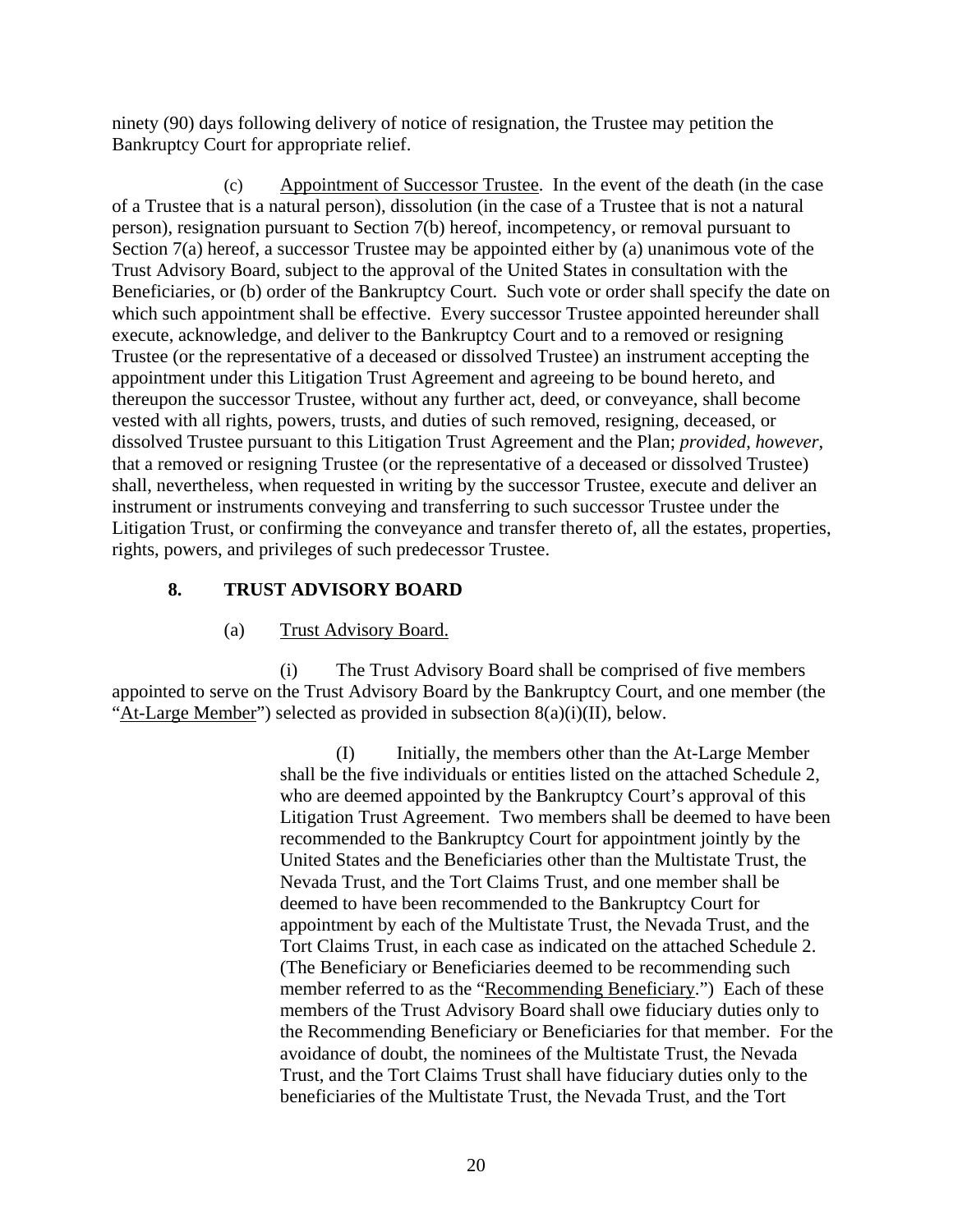Claims Trust, respectively. The relationship between Board members and Recommending Beneficiaries is not an attorney-client relationship, and the fiduciary duties governing activities of Board members under this Litigation Trust Agreement will not preclude Board members who are attorneys, or the law firms of which they are members or with which they are associated, from representing clients with interests adverse to the Recommending Beneficiaries on unrelated matters.

(II) The At-Large Member shall be chosen as soon as practicable after the Effective Date by the unanimous vote of the other members of the Trust Advisory Board; provided that if the Trust Advisory Board fails to select an At-Large Member by unanimous vote within 90 days of the Effective Date, the Trustee shall move the Bankruptcy Court to appoint the At-Large Member. In the event the Trustee makes a motion to appoint the At-Large Member, as described in the preceding sentence, the Bankruptcy Court shall not appoint any person or entity to serve as such At-Large Member unless such person is disinterested within the meaning of Section 327 of the Bankruptcy Code. Immediately after being selected by the members of the Trust Advisory Board or the Bankruptcy Court, the At-Large Member shall execute, acknowledge, and deliver to the Trustee and to the other members of the Trust Advisory Board, and file with the Bankruptcy Court, an instrument accepting its appointment as the At-Large Member under this Litigation Trust Agreement and agreeing to be bound hereto, and thereupon, without any further act, deed, or conveyance, shall become vested with all rights, powers, trusts, and duties of the At-Large Member pursuant to this Litigation Trust Agreement. The At-Large Member shall be an entity or person qualified to review environmental analyses and shall have access to the final expert reports of Dr. Ram, and, to the extent not inconsistent with protecting documents and information from disclosure in the Anadarko Litigation, shall also have access to Dr. Ram and any other work product prepared by Dr. Ram. If necessary, the At-Large Member may incur up to \$50,000 in expenses in reviewing available environmental analyses and conferring with Dr. Ram. The At-Large Member shall owe fiduciary duties to all Beneficiaries. The At-Large Member shall be a non-voting member of the Trust Advisory Board (except as provided in subsections  $4(c)(i)(III)$  and  $5(a)(v)(II)$ ), and the rights, power and authority of the At-Large Member under this Litigation Trust Agreement shall be limited to (i) the right to attend and participate, other than by voting, in any meeting of the Trust Advisory Board, to the same extent as other members of the Trust Advisory Board and (ii) the rights, power and authority to vote for or against a Distribution Plan as and to the extent and based on the factors set forth in subsections  $4(c)(i)(III)$  and  $5(a)(v)(II)$ . Without limiting the foregoing, the At-Large Member shall not be considered a "member of the Trust Advisory Board" for the purpose of the first two sentences of subsection  $8(e)(i)$  or for the purpose of subsections 8(e)(ii) and 8(f), below.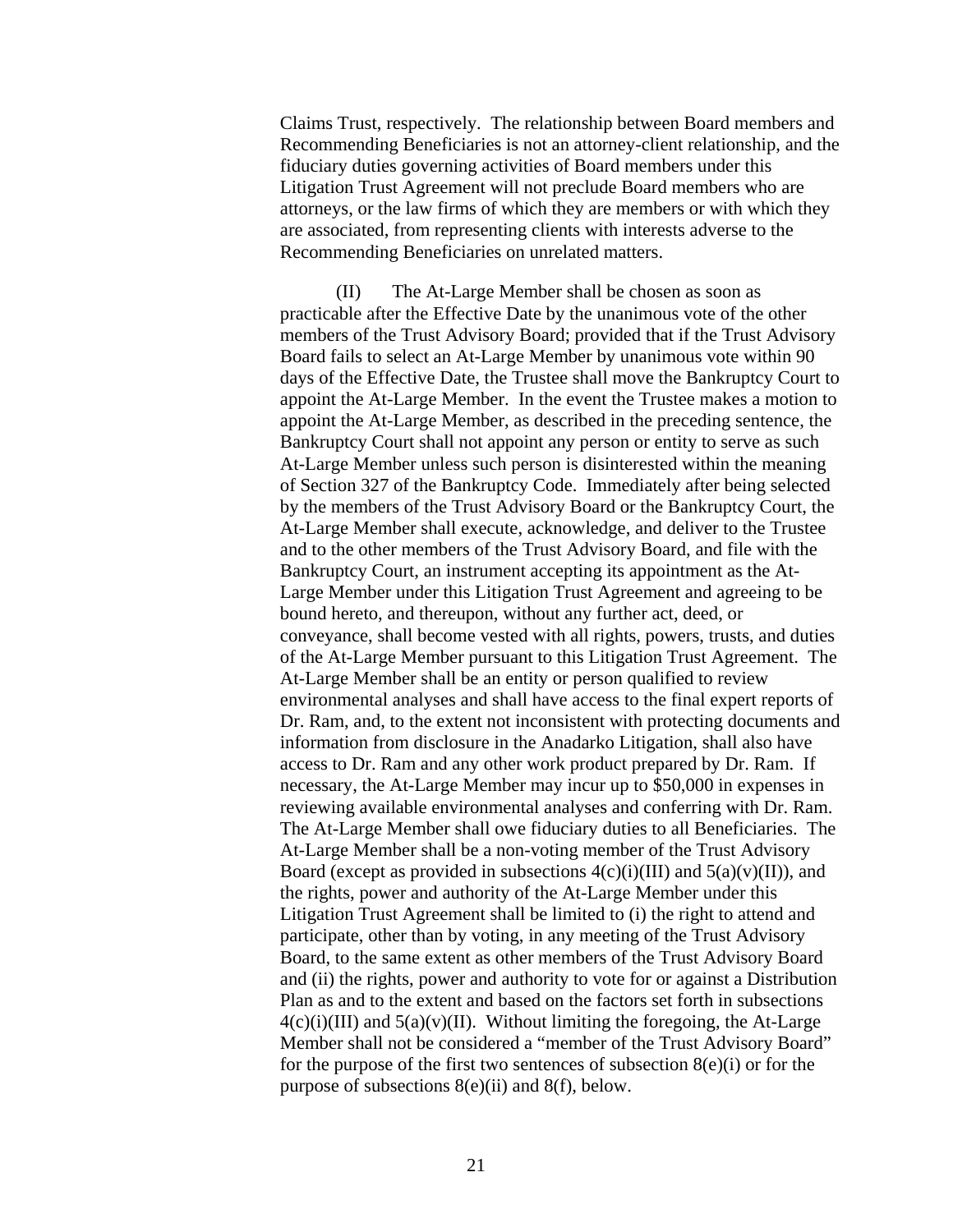(ii) The Trust Advisory Board shall have the authority and responsibility to oversee, review, and guide the activities and performance of the Trustee and shall have the authority to remove and replace the Trustee at any time for cause by written consent of a majority of the members (excluding the At-Large Member) or at a meeting of the Trust Advisory Board called for the purpose of removing the Trustee. For the purpose of the preceding sentence, "cause" shall mean willful misconduct, fraud, or gross negligence; any negligence, even if not rising to the level of gross negligence, that risks adversely affecting the success of the Anadarko Litigation; any seriously or repeatedly deficient performance of duties under the Litigation Trust Agreement; or any violation of the provisions of this Litigation Trust Agreement. The Trustee shall consult with and provide information to the Trust Advisory Board in accordance with and pursuant to the terms of this Litigation Trust Agreement. The Trust Advisory Board may direct the Trustee to take any action or not take any action with respect to Trust Property or otherwise so long as such direction is consistent with the Plan; the Environmental Claims Settlement Agreement as it exists on the Effective Date and as modified by the First Amendment to the Consent Decree and Environmental Settlement Agreement ("First Amendment"); the Tort Claims Trust Agreement as it exists on the Effective Date; the Special Fee Arrangement; this Litigation Trust Agreement; and the purposes of the Litigation Trust; *provided*, *however*, that the Trustee, upon advice of counsel, shall refuse to follow any direction that conflicts with law, the Plan, the Environmental Claims Settlement Agreement as it exists on the Effective Date and as modified by the First Amendment, the Tort Claims Trust Agreement as it exists on the Effective Date, the Special Fee Arrangement, this Litigation Trust Agreement, or the purposes of the Litigation Trust; *provided further that* the Trust Advisory Board may not direct the Trustee to undertake any action that the Trustee is prohibited, by Section 4(c) or otherwise, to take under this Litigation Trust Agreement; and *provided further* that nothing in this Litigation Trust Agreement shall be interpreted to authorize the Trust Advisory Board to direct the Trustee to take any action that this Litigation Trust Agreement conditions (i) upon the joint agreement of the Trustee and the Trust Advisory Board or (ii) upon Trust Advisory Board approval of a proposal made by the Trustee, including but not limited to the provisions of subsection 4(c)(i). Members of the Trust Advisory Board shall make themselves reasonably available for consultation by their respective Recommending Beneficiaries.

(iii) The Trust shall pay all reasonable out-of-pocket fees and expenses incurred by any member of the Trust Advisory Board (other than the fees, costs or expenses of attorneys, professionals or other advisors) and shall reimburse all such members for any and all losses, liabilities, expenses, or damages that such members may, in good faith and without willful misconduct, gross negligence, or fraud, sustain in the exercise and performance of any of the powers and duties of the Trust Advisory Board under this Litigation Trust Agreement. The Trust shall also pay a stipend to each member of the Trust Advisory Board in the amount of \$5,000 per annum; *provided* that any member of the Trust Advisory Board who also serves as a trustee, contractor, or employee of the Multistate Trust, Nevada Trust, or Tort Claims Trust shall not receive a stipend; *provided further, however*, that the amount of said stipend may be increased or decreased, or the stipend may be made payable to a Trust Advisory Board member who is a trustee, contractor, or employee of the Multistate Trust, Nevada Trust, or Tort Claims Trust, if the Trustee and the Trust Advsiory Board (by unanimous vote) conclude that such change is in the best interest of the Trust and the Trust's Beneficiaries.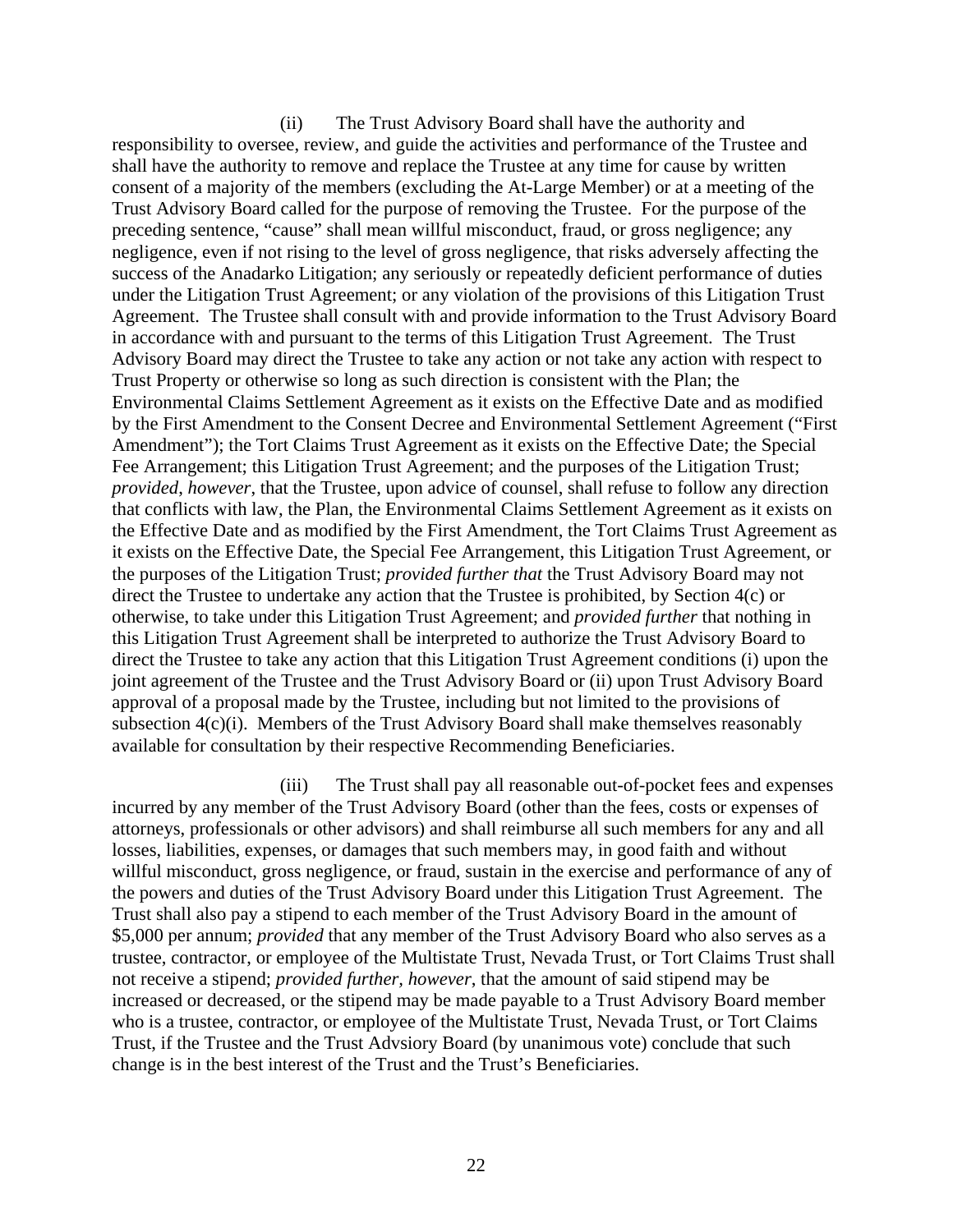(iv) The Trust Advisory Board shall have no obligation or responsibility to retain, engage or consult any attorneys, professionals or other advisors, and in the event the Trust Advisory Board elects to retain, engage or consult any such persons, the Trust shall have no obligation to pay any of the fees, costs or expenses of such persons, (x) except as provided in subsection  $8(a)(i)(II)$ , above, and (y) except that the Trust shall pay up to a total of \$50,000 (or such higher amount jointly agreed by the Trustee and the unanimous vote of the Trust Advisory Board) for the fees, costs or expenses of any attorneys engaged by unanimous vote of the Trust Advisory Board at reasonable rates to advise the Trust Advisory Board on its rights and responsibilities under this Litigation Trust Agreement.

(v) The Trust Advisory Board shall have the right to cause the Litigation Trust to purchase insurance coverage with respect to the liabilities and obligations of its members under this Litigation Trust Agreement, except to the extent that such liabilities and obligations are covered by other insurance applicable to the service of such members of the Trust Advisory Board.

(vi) At its first meeting, the Trust Advisory Board shall select a chairman or chairwoman from among the members (other than the At-Large Member) of the Trust Advisory Board. Such selection shall be by majority vote of the Trust Advisory Board, and such chairman or chairwoman may be removed and replaced as chairman or chairwoman by another member of the Trust Advisory Board, at any time and without cause, by a subsequent majority vote of the Trust Advisory Board. Such chairman or chairwoman shall preside over the meetings of the Trust Advisory Board, but otherwise shall have no additional rights or privileges as a result of his or her status as chairman or chairwoman.

(b) Regular Meetings of the Trustee and the Trust Advisory Board. Meetings of the Trustee and the Trust Advisory Board are to be held with such frequency and at such place as the Trustee and the Trust Advisory Board may determine in their sole discretion, but in no event shall such meetings be held less frequently than quarterly. Such meetings (other than the first meeting of the Trust Advisory Board) should be held telephonically as authorized by subsection 8(e)(i), when practicable.

(c) Special Meetings of the Trustee and the Trust Advisory Board. Special meetings of the Trustee and the Trust Advisory Board may be held whenever and wherever called for either by the Trustee or any member of the Trust Advisory Board. Such meetings (other than the first meeting of the Trust Advisory Board) should be held telephonically as authorized by subsection  $8(e)(i)$ , when practicable.

(d) Notice of, and Waiver of Notice for, Trustee and Trust Advisory Board. Notice of the time and place (but not necessarily the purpose or all of the purposes) of any regular or special meeting will be given to the Trustee and the members of the Trust Advisory Board in person or by telephone, or via mail or facsimile or electronic mail transmission. Notice to the Trustee and the members of the Trust Advisory Board of any such regular or special meeting, if the meeting is to be held in-person rather than telephonically, will be deemed given sufficiently in advance when, at least ten (10) days before the meeting date, (i) if given by mail, the same is deposited in the United States mail, with postage thereon prepaid, (ii) if given by facsimile transmission or by e-mail, the same is transmitted by such means, or (iii) if personally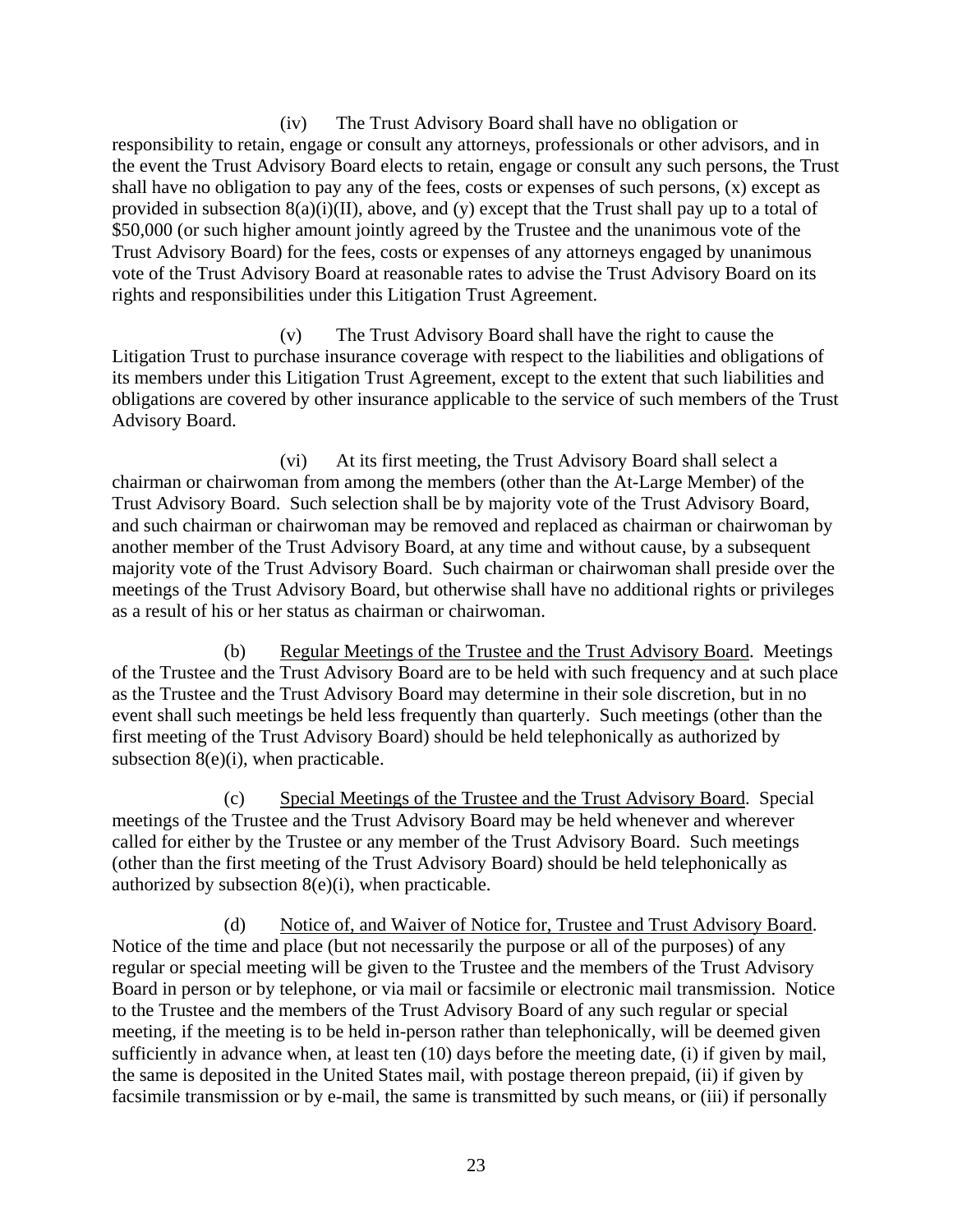delivered (including by overnight courier) or given by telephone, the same is handed, or the substance thereof is communicated over the telephone to the Trustee and the members of the Trust Advisory Board or to an adult member of his or her office staff or household. In the event that such meeting is to be held telephonically, as authorized by subsection  $8(e)(i)$ , the notice requirement in the preceding sentence shall be ten (10) days for notice by mail and 48 hours for facsimile transmission, email, personal delivery (including by overnight courier) or telephone. The Trustee and any member of the Trust Advisory Board may waive notice of any meeting and any adjournment thereof at any time before, during, or after it is held, as provided by law. Except as provided in the next sentence below, the waiver must be in writing, signed by the Trustee or the members of the Trust Advisory Board entitled to the notice, and filed with the minutes or records of the Trust. The attendance of the Trustee or a member of the Trust Advisory Board at a meeting shall constitute a waiver of notice of such meeting, except when the person attends a meeting for the express purpose of objecting, at the beginning of the meeting, to the transaction of any business because the meeting is not lawfully called or convened.

#### (e) Manner of Acting.

(vii) A majority of the total number of members of the Trust Advisory Board then in office shall constitute a quorum for the transaction of business at any meeting of the Trust Advisory Board. The affirmative vote of a majority of the members of the Trust Advisory Board present at a meeting at which a quorum is present shall be the act of the Trust Advisory Board except as otherwise required by law or as provided in this Litigation Trust Agreement. The Trustee may direct that the members of the Trust Advisory Board shall participate in any regular or special meeting (other than the initial meeting of the Trust Advisory Board) by, and conduct the meeting through the use of, conference telephone or similar communications equipment by means of which all persons participating in the meeting may hear each other, in which case any required notice of such meeting may generally describe the arrangements (rather than or in addition to the place) for the holding thereof. In the event that the Trustee does not so direct, any or all members of the Trust Advisory Board may nonetheless choose to participate in, or conduct, any meeting through such telephonic or similar means. Any member of the Trust Advisory Board participating in a meeting by this means is deemed to be present in person at the meeting. The Trust Advisory Board, and individual members thereof, shall take into account the relative expense of in person and telephonic appearance at meetings in determining the manner of members' appearance. The members of the Trust Advisory Board shall have the authority to designate any person or entity to act on their behalf, including, without limitation, to attend, participate in and vote at meetings of the Trust Advisory Board. The Trust Advisory Board shall prepare minutes of its meetings. The members of the Trust Advisory Board shall at all times seek to minimize expenses that they incur that are chargeable to the Trust, in order to conserve funds consistent with the purpose of the Trust and the limited funding available to it.

(viii) Any member of the Trust Advisory Board who is present at a meeting of the Trust Advisory Board when action is taken is deemed to have assented to the action taken unless: (i) such member of the Trust Advisory Board objects at the beginning of the meeting (or promptly upon his/her arrival) to holding it or transacting business at the meeting; or (ii) his/her dissent or abstention from the action taken is entered in the minutes of the meeting; or (iii) he/she delivers written notice of his/her dissent or abstention to the Trust Advisory Board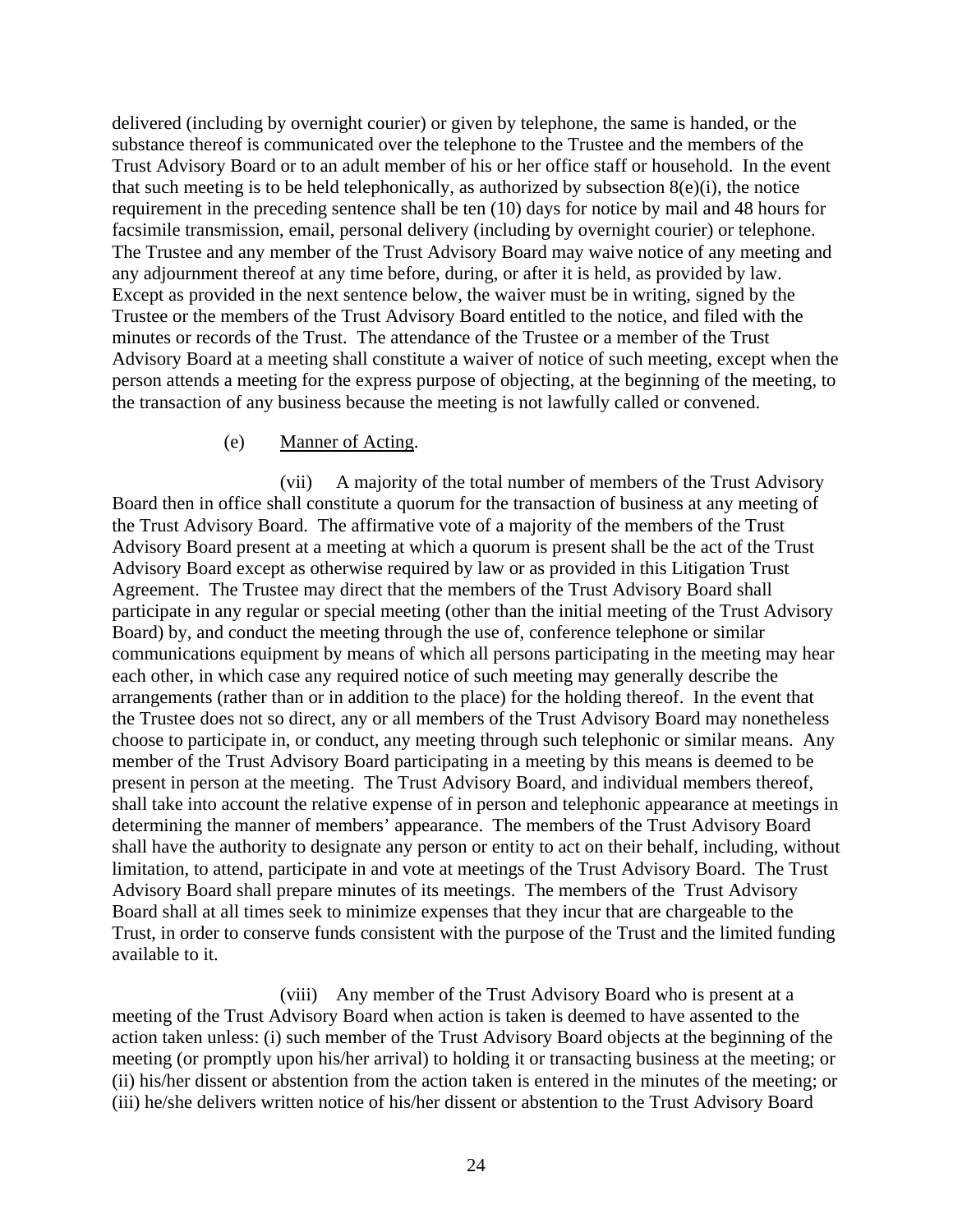before its adjournment. The right of dissent or abstention is not available to any member of the Trust Advisory Board who votes in favor of the action taken.

(f) Trust Advisory Board's Action Without a Meeting. Any action required or permitted to be taken by the Trust Advisory Board at a meeting may be taken without a meeting if the action is taken by unanimous written consent of the Trust Advisory Board as evidenced by one or more written consents describing the action taken, signed by the Trust Advisory Board and filed with the minutes or proceedings of the Trust Advisory Board.

(g) Tenure, Removal, and Replacement of the Members of the Trust Advisory Board. The authority of the members of the Trust Advisory Board will be effective as of the Effective Date and will remain and continue in full force and effect until the Trust is terminated in accordance with Section  $10(a)$ . The service of the members of the Trust Advisory Board will be subject to the following:

(i) The members of the Trust Advisory Board will serve until death or resignation, or removal pursuant to subsection (ii) or (iii) below;

(ii) A member of the Trust Advisory Board may resign at any time by providing a written notice of resignation to the remaining members of the Trust Advisory Board. Such resignation will be effective when a successor is appointed as provided herein;

(iii) Any member of the Trust Advisory Board may be removed for cause by the Bankruptcy Court, upon the motion of the Trustee or any Beneficiary or on the Court's own motion.

(iv) In the event of a vacancy in any member's position (whether by removal, death or resignation), other than the position of At-Large Member, the Recommending Beneficiary for the vacating member shall be entitled to recommend to the Bankruptcy Court an individual or entity to be appointed as a successor to the vacating member. In the event that the Bankruptcy Court declines to appoint an individual or entity recommended by a Recommending Beneficiary as a successor member, the Recommending Beneficiary may recommend additional individuals or entities to the Bankruptcy Court. If the Recommending Beneficiary fails timely to seek the appointment of a successor member, or fails timely to recommend an additional individual or entity after the Court has declined to appoint a recommended individual or entity, the Trustee or any Beneficiary may make application to the Court for the appointment of a successor member notwithstanding the lack of action by the Recommending Beneficiary. Upon appointment of a successor member, such appointment will be evidenced by delivery of notice to record holders of Litigation Trust Interests, which notice will include the name, address and telephone number of the successor member of the Trust Advisory Board.

(v) In the event of a vacancy in the At-Large Member's position, a successor At-Large Member shall be chosen by the unanimous vote of the other members of the Trust Advisory Board; provided that if the Trust Advisory Board fails to select an At-Large Member by unanimous vote at its first meeting after the vacancy arises, the Trustee may move the Bankruptcy Court to appoint a successor At-Large Member.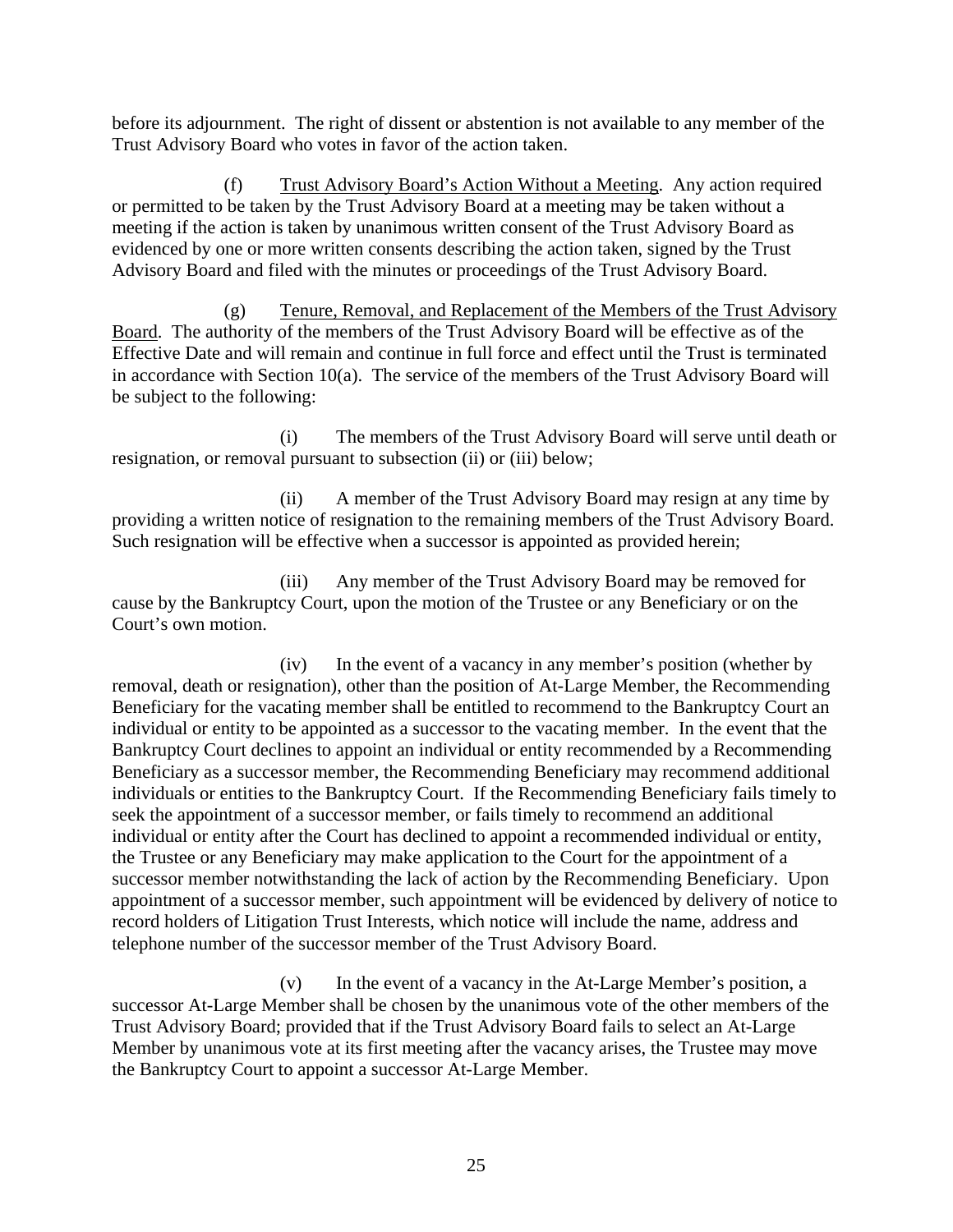(vi) Immediately upon appointment of any successor member of the Trust Advisory Board, all rights, powers, duties, authority and privileges of the predecessor member of the Trust Advisory Board hereunder will be vested in and undertaken by the successor member of the Trust Advisory Board without any further act, and the successor member of the Trust Advisory Board will not be liable for any act or omission of the predecessor member of the Trust Advisory Board.

# **9. REPORTS TO HOLDERS OF LITIGATION TRUST INTERESTS**

(a) Securities Laws. Under section 1145 of the Bankruptcy Code, the issuance of Litigation Trust Interests under the Plan shall be exempt from registration under the Securities Act of 1933, as amended, and applicable state and local laws requiring registration of securities. If the Trustee determines, with the advice of counsel, that the Litigation Trust is required to comply with any of the registration, reporting, or other requirements of the Securities Exchange Act of 1934, as amended, or the Investment Company Act of 1940, as amended, then the Trustee shall take any and all actions necessary to comply with such requirements or may seek exemption from the Securities and Exchange Commission therefor, and, if granted, shall comply with the terms of any such exemption.

(b) Other Reporting. As soon as practicable after the end of each calendar year and as soon as practicable upon termination of the Litigation Trust, the Trustee shall provide to the members of the Trust Advisory Board and to each holder of Litigation Trust Interests appearing on its records as of the end of such period or such date of termination a written report describing the financial condition of the Litigation Trust for such period. Such report shall reflect the result of such procedures relating to the financial accounting administration of the Litigation Trust considered by the Trustee, subject to the approval of the Trust Advisory Board, to be appropriate under the circumstances. To the extent considered appropriate by the Trustee, subject to the approval of the Trust Advisory Board, such report may but need not be prepared by an independent certified public accountant employed by the Trustee and may but need not be certified or prepared in accordance with U.S. generally accepted accounting principles. Such report shall not include any estimate of the value of the Anadarko Litigation. In addition, the Trustee shall provide to each holder of Litigation Trust Interests appearing on its records as of the end of each calendar quarter a written report including: (a) a description of any action taken by the Trustee in the performance of its duties that materially affects the Litigation Trust and of which notice has not previously been given to the holders of Litigation Trust Interests; (b) a description of the progress of the Anadarko Litigation and any other material information relating to the Trust Property and the administration of the Litigation Trust; and (c) a statement of the fees and expenses of the Trustee and the Trust's professionals. Notwithstanding anything to the contrary contained herein, the Trustee shall not provide or disclose any information that it reasonably believes is privileged or otherwise protected from discovery without first ensuring that inclusion of that information will not waive any such privilege or protection. Subject to the foregoing sentence, the Trustee may, but is not required to, post any such report on a limitedaccess web site maintained by the Trustee and available to the Beneficiaries. To the extent specifically authorized by a Beneficiary, the posting of any such report may be in lieu of providing a copy to the Beneficiary (unless otherwise required by law).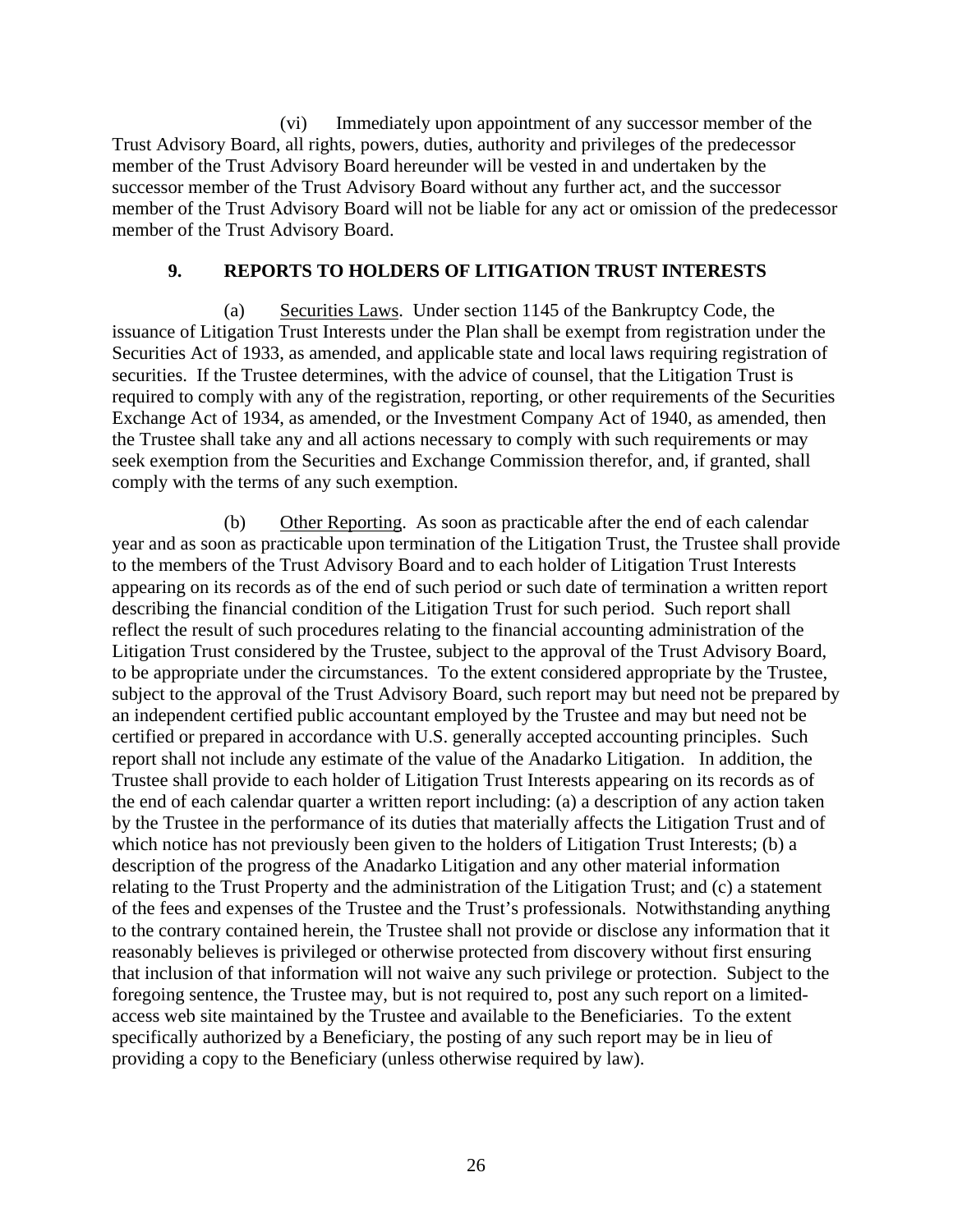#### **10. TERMINATION OF LITIGATION TRUST**

#### (a) Termination of Litigation Trust.

(i) The Litigation Trust shall terminate upon the occurrence of the earlier of (I) the full liquidation, administration and distribution of the Trust Property in accordance with the Plan, the Confirmation Order and this Litigation Trust Agreement and the full performance of all other duties and functions of the Trustee set forth in the Plan, the Confirmation Order and this Litigation Trust Agreement or (II) the fifth anniversary of the Effective Date, subject to one or more finite extensions, which must be approved by the Bankruptcy Court within one month prior to the then-current termination date and provided that the Trustee receives an opinion of counsel or a favorable ruling from the Internal Revenue Service to the effect that any such extension would not adversely affect the status of the Trust as a qualified settlement fund (or a qualified settlement fund treated as a grantor trust pursuant to the QSF Regulations) for federal income tax purposes.

(ii) The Trustee shall not unduly prolong the duration of the Litigation Trust and shall at all times endeavor to resolve, settle, or otherwise dispose of all claims that constitute Trust Property, subject to the limitations of Section 4(c), and to effect the distribution of the Trust Property to the holders of the Litigation Trust Interests in accordance with the terms hereof and terminate the Litigation Trust as soon as practicable. Prior to and upon termination of the Litigation Trust, the Trust Property will be distributed to the holders of the Litigation Trust Interests, pursuant to the provisions set forth in Section 5 hereof. If  $(x)$  the Trustee has sent two notices by certified mail, at least a month apart, to a holder of Litigation Trust Interests, inviting that holder to claim a distribution of Trust Property, and (y) a year has passed from the date of the second notice without such holder's claiming such Trust Property, such Trust Property will be redistributed *pro rata* to all other holders of Litigation Trust Interests receiving Trust Property pursuant to Section 5 hereof.

(b) Continuance of Trust for Winding Up. After the termination of the Litigation Trust and for the purpose of winding up the affairs of the Litigation Trust, the Trustee shall continue to act as such until its duties have been fully performed. Upon termination of the Litigation Trust, the Trustee shall retain for a period of two years the books, records, the register of holders of Litigation Trust Interests, and certificates and other documents and files which shall have been delivered to or created by the Trustee; *provided that,* subject to the terms of any applicable protective order, documents received by the Trustee solely in connection with the conduct of the Anadarko Litigation, including discovery documents produced by any party therein, may be destroyed at any time after the completion of the Anadarko Litigation, including the expiration of time to take any appeals, but only to the extent permitted by law, judicial rule, or other agreements pertaining to such documents. At the Trustee's discretion, all of such records and documents may, but need not, be destroyed at any time after two years from the completion and winding up of the affairs of the Litigation Trust. Except as otherwise specifically provided herein, upon the termination of the Litigation Trust, the Trustee shall have no further duties or obligations hereunder. Notwithstanding the above, the Trustee shall notify the Beneficiaries and Government Environmental Entities at least three months prior to the destruction of any documents authorized to be destroyed under this subsection, and shall offer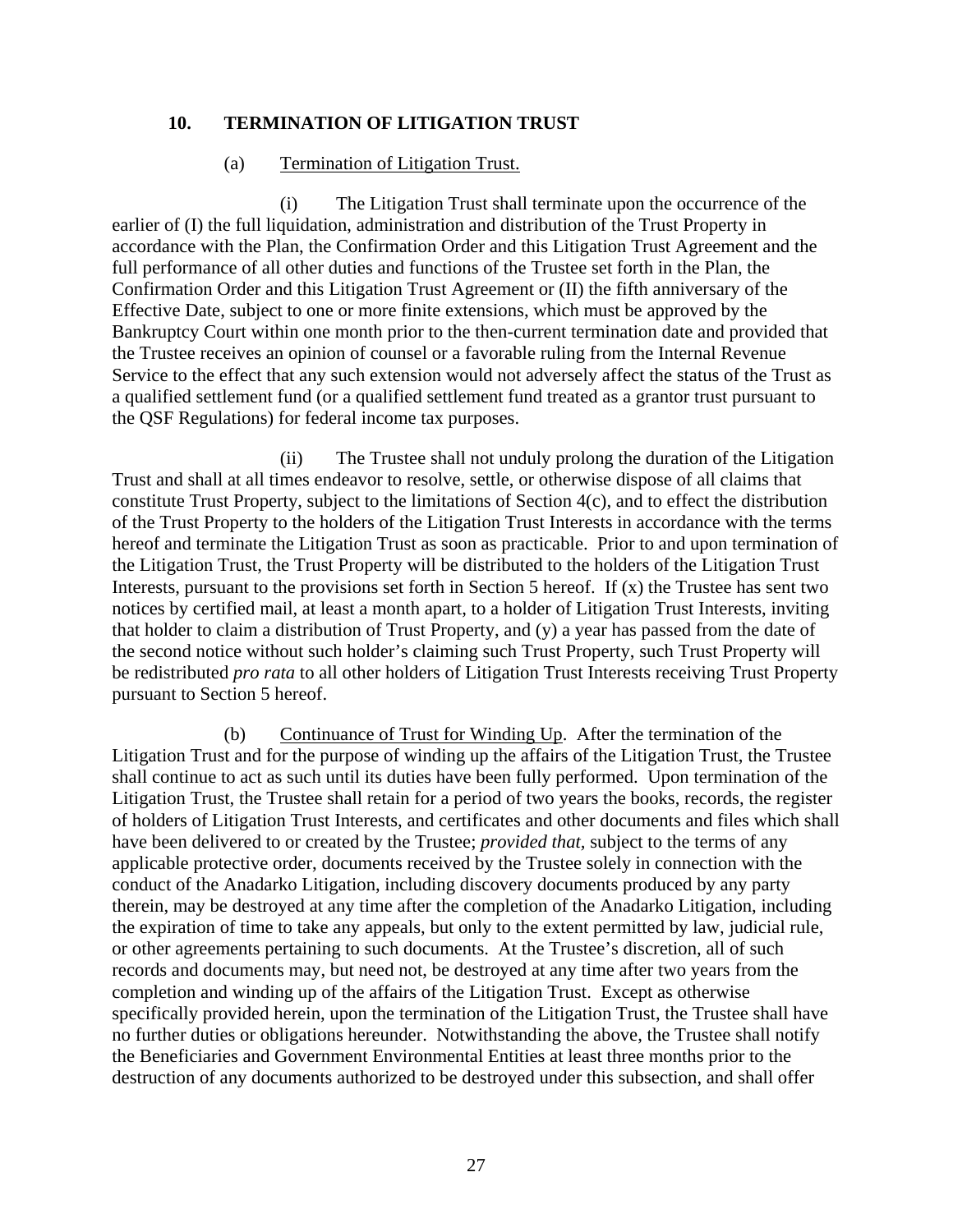the Beneficiaries and Government Environmental Entities an opportunity to take possession, custody, and control of such documents.

# **11. LIMITATIONS ON LIABILITY; INDEMNIFICATION**

Liability of Trustee, Trust Advisory Board; Indemnification. Except as otherwise provided in section 14(c), none of the Trustee, the Trust Advisory Board, or Trust Advisory Board members, or any of their respective officers, directors, shareholders, designees, partners, affiliates, employees, or professionals, or any duly designated agent or representative of the Trustee, the Trust Advisory Board, or the Trust Advisory Board members shall be personally liable for any act or omission in such capacity, other than acts or omissions resulting from such person or entity's own fraud, willful misconduct, gross negligence, self-dealing, or *ultra vires* acts. The Trustee and the Trust Advisory Board may, in connection with the performance of their functions, and in their sole and absolute discretion, consult with their attorneys, accountants and financial advisors and shall not be liable for any act taken, omitted to be taken, or suffered to be done in accordance with advice or opinions rendered by such persons. Notwithstanding such authority, and except as otherwise expressly required herein, neither the Trustee nor the Trust Advisory Board shall be under any obligation to consult with their attorneys, accountants, financial advisors, or agents, and their determination not to do so shall not result in the imposition of liability on the Trustee or the Trust Advisory Board or its members or, as applicable, their respective designees, unless such determination is based on the Trustee's or the Trust Advisory Board's respective fraud, willful misconduct, gross negligence, self-dealing, or *ultra vires* acts. The Litigation Trust shall indemnify and hold harmless the Trustee, the Trust Advisory Board, its members, and all of their respective designees, partners, affiliates, employees, and professionals, and any duly designated agent or representative of the Trustee or the Trust Advisory Board or any of its members (in their capacity as such), from and against and in respect of all liabilities, losses, damages, claims, costs, and expenses, including, but not limited to, attorneys' fees and costs payable monthly in arrears arising out of or due to their actions or omissions, or consequences of such actions or omissions with respect to the Litigation Trust or the implementation or administration of this Litigation Trust Agreement and the Plan; *provided*, *however*, that no such indemnification will be made to such persons for such actions or omissions that result from fraud, willful misconduct, gross negligence, self-dealing, or *ultra vires* acts.

hereof:

(b) Reliance by Trustee. Except as otherwise provided in Section  $11(a)$ 

(i) The Trustee and the Trust Advisory Board may rely, and shall be protected in acting upon, any resolution, certificate, statement, instrument, opinion, report, notice, request, consent, order, or other paper, document, spreadsheet, or database believed by it to be genuine and to have been signed or presented by the proper party or parties; and

(ii) Except as otherwise provided in section 14(c), persons dealing with the Trustee or the Trust Advisory Board shall look only to Trust Property to satisfy any liability incurred by the Trustee or the Trust Advisory Board, other than in the case of fraud, willful misconduct, gross negligence, self-dealing, or *ultra vires* acts, to such person in carrying out the terms of this Litigation Trust Agreement, and neither the Trustee, the Trust Advisory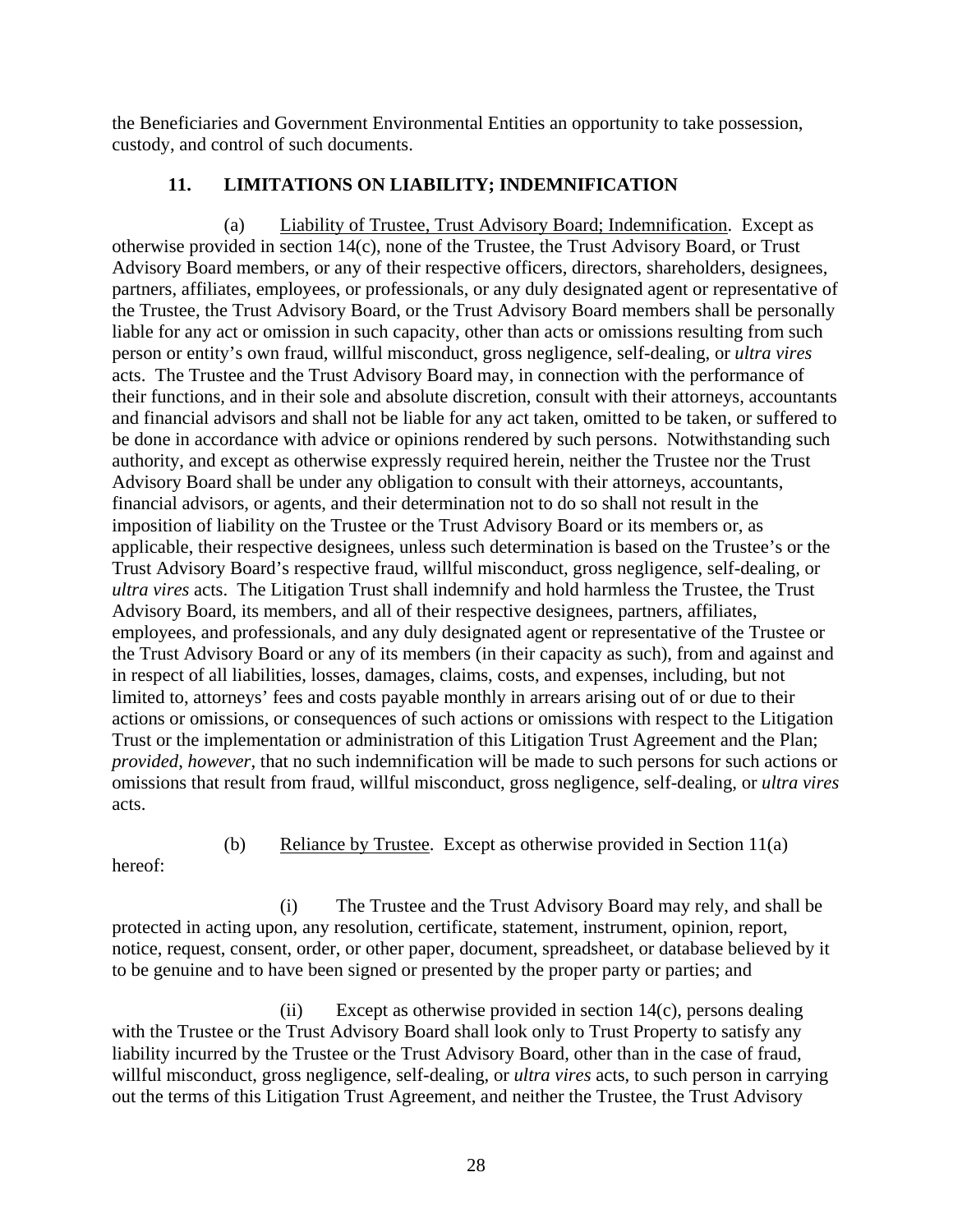Board, its members, nor any of their respective designees, partners, affiliates, agents, employees, representatives, attorneys, or professionals shall have any personal obligation or recourse of any nature or kind whatsoever to satisfy any such liability, other than in the case of fraud, willful misconduct, gross negligence, self-dealing or ultra vires acts.

# **12. AMENDMENT AND WAIVER**

(a) Amendment and Waiver. Any substantive provision of this Litigation Trust Agreement may be amended, and any right of the Trust may be waived, by the joint agreement of the Trustee, a majority vote of the Trust Advisory Board (excluding the At-Large Member), and the United States; except that (I) any such amendment or waiver that affects a provision of this Litigation Trust Agreement requiring a unanimous vote of the Trust Advisory Board or that affects subsections  $4(a)$ ,  $4(c)(i)(II)$  or  $4(c)(i)(III)$  may be approved only by the joint agreement of the Trustee, a unanimous vote of the Trust Advisory Board (excluding the At-Large Member), and the United States, (II) any such amendment or waiver that affects the last sentence of subsection  $4(c)(i)(II)$ , subsections  $5(a)(i)$  or  $5(a)(ii)$ , or Schedule 1 requires the approval of any adversely affected Beneficiaries, and (III) subsection 4(c)(i)(IV), subsection  $4(c)(i)(V)$ , and this subsection  $12(a)(III)$  may not be amended or waived. Technical amendments to this Litigation Trust Agreement may be made, as necessary, to clarify this Litigation Trust Agreement or enable the Trustee to effectuate the terms of this Litigation Trust Agreement by the Trustee with the approval of the Trust Advisory Board and the United States, but with notice to each of the holders of Litigation Trust Interests. Notwithstanding this Section 12(a), any amendments to this Litigation Trust Agreement shall not be inconsistent with the purpose and intention of the Litigation Trust to pursue the Anadarko Litigation and distribute the Trust Property in accordance with the QSF Regulations and Section 4(a) hereof, nor shall any such amendments be inconsistent with the Plan, the Environmental Claims Settlement Agreement as it exists on the Effective Date and as modified by the First Amendment, the Tort Claims Trust Agreement as it exists on the Effective Date, or the Special Fee Arrangement.

# **13. ADDITIONAL PROVISIONS RELATED TO THE UNITED STATES**

(a) In addition to the provisions otherwise specifically applicable to the United States in this Litigation Trust Agreement, including but not limited to the requirement of Section  $4(c)(i)(II)(A)$ , above, that the consent of the United States be obtained for any Settlement, and in addition to the provisions applicable to the United States as a Beneficiary, the following additional provisions shall apply:

(i) The United States shall be given advance notice of any Settlement negotiations or other dispute resolution process, and shall have the right to be present and participate.

(ii) The United States shall have such rights as are accorded to it under the Special Fee Arrangement between the Trust and its attorneys.

(iii) The United States shall have standing to be heard in any judicial proceeding concerning the Trust or the Anadarko Litigation.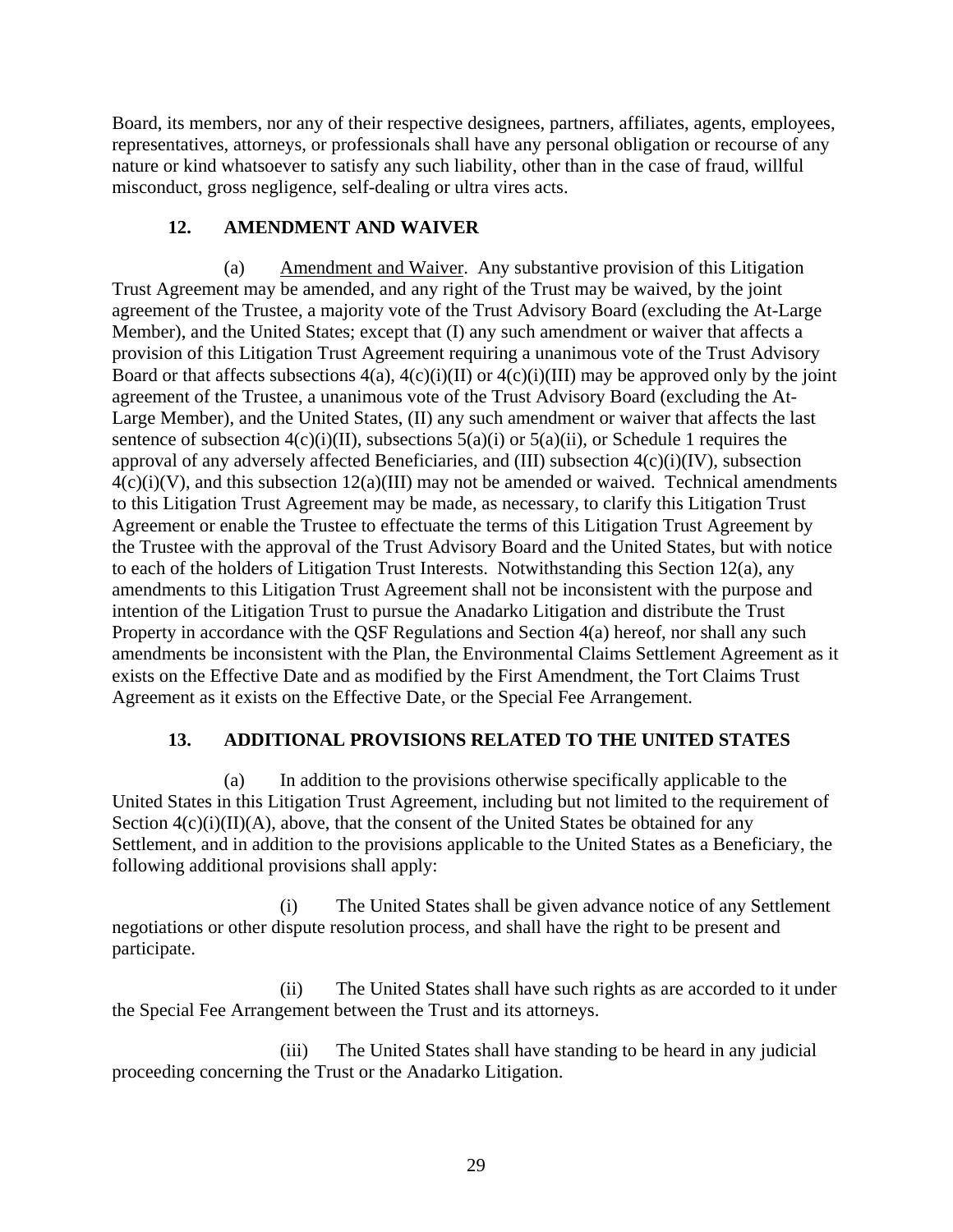(iv) The Trust shall endeavor to coordinate its litigation strategy in the Anadarko Litigation with counsel for the United States.

(v) To the greatest extent consistent with the protection of privileged documents and information from disclosure and to the extent permitted under the Protective Orders (as defined in subsection 14(c)), the Trust will, upon request, provide the United States access to all documents and information in the possession of the Trust and its counsel.

(vi) Nothing contained in this Litigation Trust Agreement shall be construed to compromise or in any way alter the independent right of the United States to participate in the Anadarko Litigation under the "Order Approving Revised Stipulation and Order with Respect to Federal Debt Collection Procedures Act" entered by the United States Bankruptcy Court for the Southern District of New York on August 29, 2009.

(b) The United States and the Trust are jointly prosecuting the Anadarko Litigation and share a common interest in the Litigation with the other Beneficiaries and the Government Environmental Entities. Accordingly, privileged documents and information relating to the prosecution of the Anadarko Litigation may be exchanged among the United States, the other Beneficiaries, the Government Environmental Entities and the Trust, or their respective counsel, without waiver of privilege.

(c) Notwithstanding anything in this Litigation Trust Agreement, the United States retains sole authority over, and ownership of, and control of the prosecution and settlement of the claims asserted in its complaint-in-intervention in the Anadarko Litigation; provided, however, that the proceeds of any settlement or other resolution of such claims shall be treated as if they were funds obtained in the Anadarko Litigation by the Litigation Trust, and shall be distributed as such to the Beneficiaries in accordance with the terms of this Litigation Trust Agreement.

# **14. MISCELLANEOUS PROVISIONS**

(a) Intention of Parties to Establish Qualified Settlement Fund. This Litigation Trust Agreement is intended to create a qualified settlement fund for federal income tax purposes and, to the extent provided by law, shall be governed and construed in all respects as such a trust and any ambiguity herein shall be construed consistent herewith and, if necessary, this Litigation Trust Agreement may be amended to comply with such federal income tax laws, which amendments may apply retroactively.

(b) Preservation of Privilege and Defenses. Any attorney client privilege, work product privilege, or other privilege or immunity held by Tronox, including any such privilege held jointly by Tronox and another person or entity ("Joint Privilege"), that attaches to any documents or communications (whether written or oral) transferred to the Litigation Trust or related to the Anadarko Litigation shall vest in the Trust. Subject to the provisions of this paragraph, paragraph 14(c) and the Protective Orders, the Trustee and the Trust Advisory Board, and the members of the Trust Advisory Board, shall have access to information to which a Joint Privilege applies solely in connection with the exercise of their powers and duties under this Litigation Trust Agreement. The Trust, the Trustee and the Trust Advisory Board shall not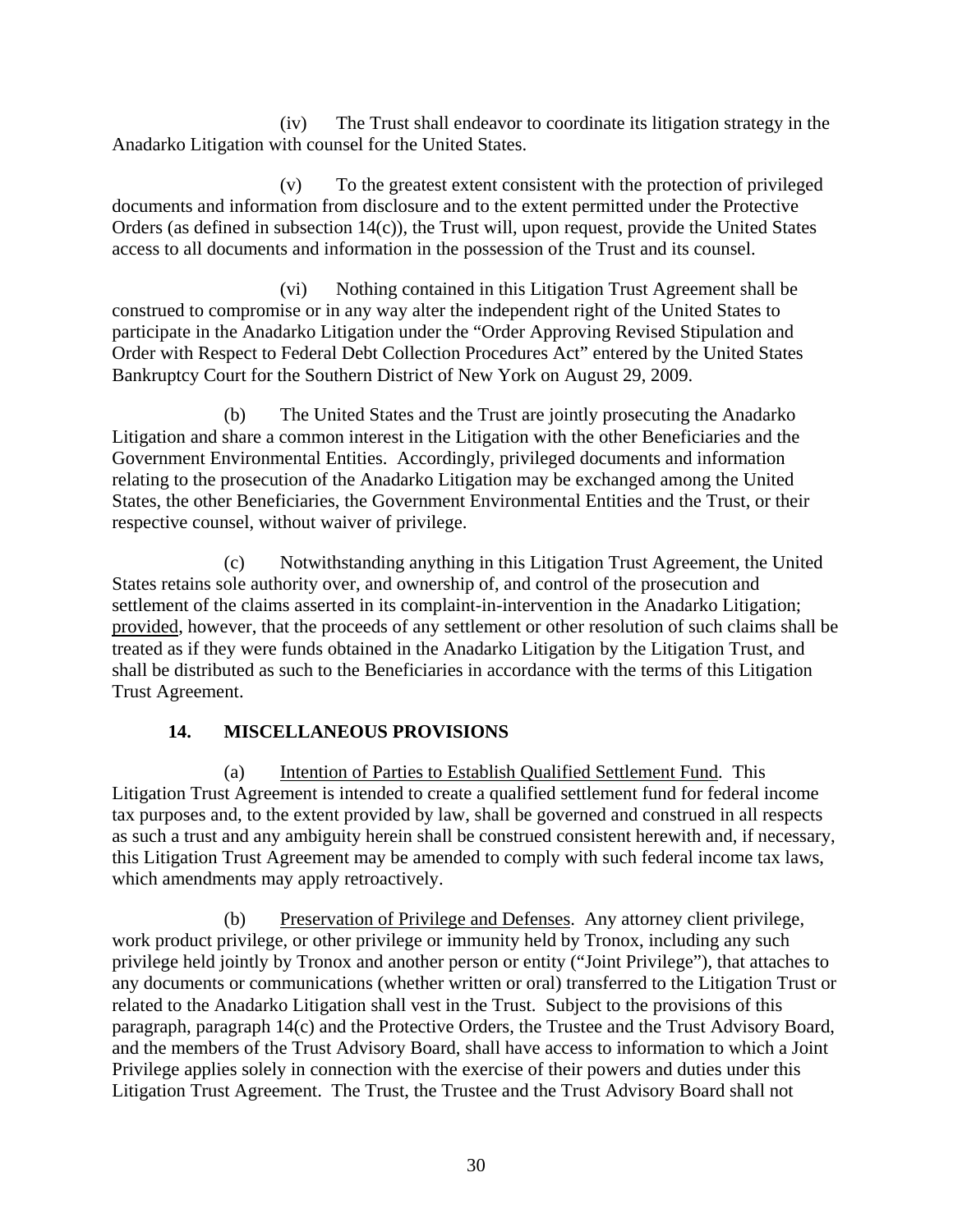disclose any information to which a Joint Privilege applies to any Beneficiary other than the United States, unless expressly permitted by both the Protective Orders, including Paragraphs 10 and 11 of the Agreed Protective Order, and applicable law. The Trust, the Trustee, the Trust Advisory Board, and the members of the Trust Advisory Board shall take all appropriate actions to preserve such privileges and immunities, including, but not limited to, by complying with applicable provisions of the Protective Orders and all applicable laws governing the use or dissemination of joint privileged information. The Debtors, the Reorganized Debtors and the Trustee are authorized to take all necessary actions to effectuate the transfer of such privileges and immunities. Disclosure of any qualifying documents or communications to the Trust, the Trustee, the Trust Advisory Board, any member of the Trust Advisory Board, or any Beneficiary in accordance with the provisions of this Agreement and the Protective Orders shall not be deemed a waiver of any applicable privilege, immunity or protection for purposes of the Anadarko Litigation or any other Federal or State proceeding. Any and all work product created by or on behalf of the Trustee, the Trust Advisory Board, their retained professionals (including, but not limited to, their counsel), agents, representatives, and employees shall be deemed confidential to the extent that such work product is not protected by the attorney client privilege, attorney work-product doctrine, or any other applicable privilege.

(c) Protective Orders. Notwithstanding anything to the contrary herein, the Trust, the Trustee, the Trust Advisory Board and the members of the Trust Advisory Board shall not have access to documents protected by the Agreed Protective Order (docket no. 248 in case 09-10156) and Second Agreed Protective Order (docket no. 2626 in case 09-10156) (collectively and as has been and may be further modified or amended, the "Protective Orders") until such time as the Trustee (on behalf of himself, the Trust, and the Trust Advisory Board) and the members of the Trust Advisory Board (i) execute an appropriate document agreeing to be bound by and comply with the Protective Orders and (ii) notify the other parties to the Protective Orders that such document has been executed. Notwithstanding anything to the contrary in this Litigation Trust Agreement, this Litigation Trust Agreement shall not be construed to relieve any person or entity, including the Trustee and the Trust Advisory Board members, of any liability that might otherwise exist for violation of the Protective Orders.

(d) Treatment of Tronox as Party for Certain Purposes. Notwithstanding anything to the contrary herein and subject to Tronox's rights under the Federal Rules of Civil Procedure, Federal Rules of Evidence, Federal Rules of Bankruptcy Procedure, the Local Rules of the Bankruptcy Court and any other applicable rules (collectively, the "Rules"), Tronox (a) shall be required to comply with the Protective Orders, the Stipulation and Order Regarding Expert Discovery (docket no. 104 in case 09-01198) and the Deposition Protocol Stipulation and Order (docket no. 115 in case 09-01198) and (b) shall continue to be treated as if it is a partyplaintiff for the purposes of (i) preservation of evidence, (ii) the jurisdiction of any court presiding over the Anadarko Litigation to order the appearance of witnesses at deposition, hearing, or trial, (iii) responding to discovery requests, (iv) receipt of any appropriate papers or pleadings by service pursuant to Rule 7005 of the Federal Rules of Bankruptcy Procedure rather than Rule 7004 or Rule 9016 of the Federal Rules of Bankruptcy Procedure, and (v) any other purpose necessary or appropriate to avoid undue prejudice to the Defendants in the Anadarko Litigation.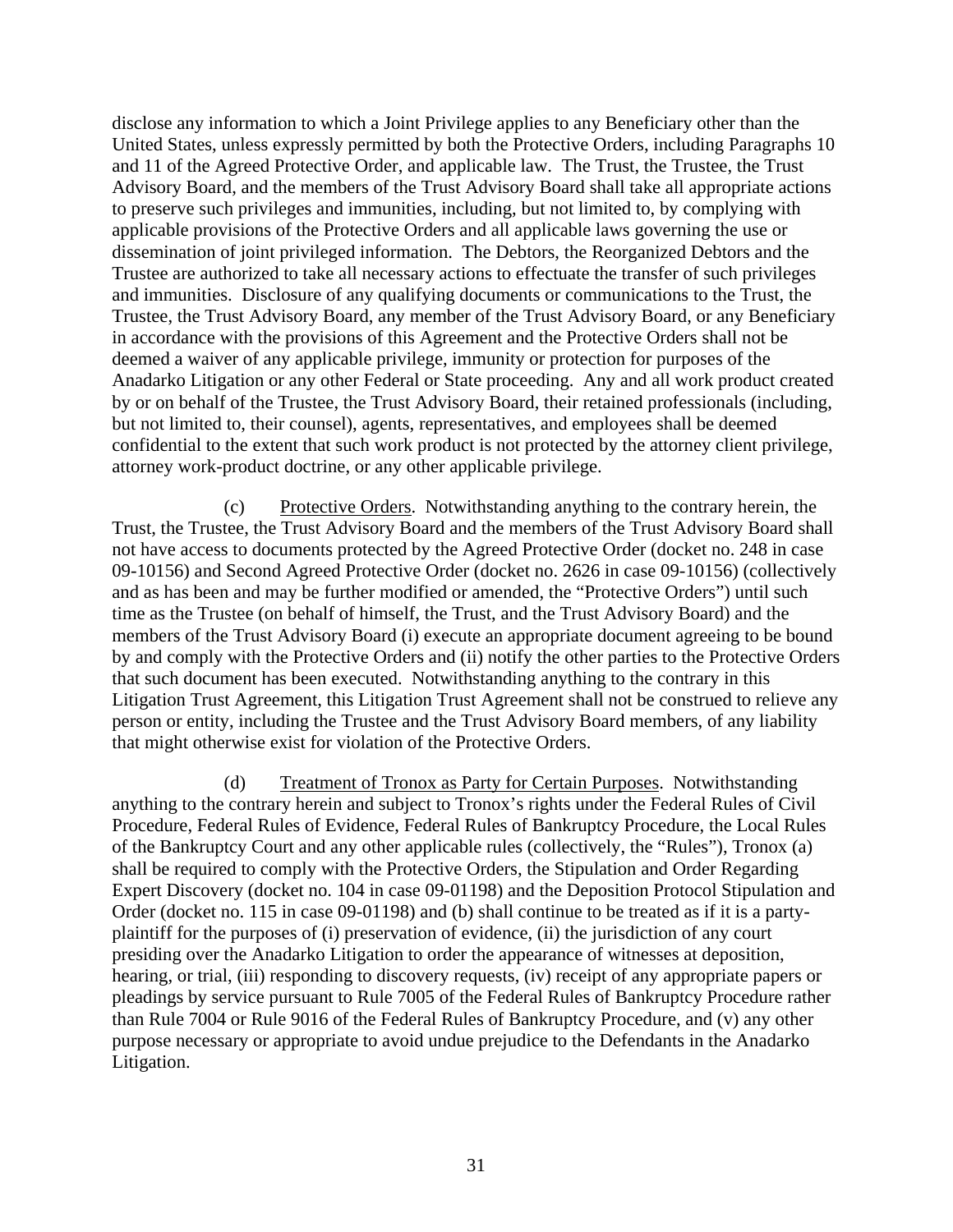(e) Certain Parties Not Beneficiaries. The following persons and entities are not and may not become Beneficiaries: Anadarko Petroleum Corporation, Kerr-McGee Corporation, Ernst & Young LLP, and Lehman Brothers Holdings Inc., and each of their respective officers, directors, partners, members, employees, advisors, attorneys, professionals, accountants, investment bankers, consultants, agents and other representatives (including their respective affiliates officers, directors, employees, members and professionals), or any individuals who were former directors or officers of any of the Debtors or any of their subsidiaries and who also were or currently are directors or officers of Kerr-McGee Corporation and/or Anadarko Petroleum Corporation (collectively, the "Adverse Persons"). Notwithstanding anything to the contrary contained in this Litigation Trust Agreement, the Plan, the Confirmation Order or any other order (except a final order by a court of competent jurisdiction expressly requiring the production of such information to such Adverse Persons) or agreement, the Adverse Persons are not entitled to receive, and the Trust shall not provide to the Adverse Persons, any non-public information regarding the Anadarko Litigation or the Trust Property. Further, the Trust shall not provide such non-public information to any person or entity without receiving assurances deemed appropriate by the Trustee that such non-public information will not be provided by the recipient to the Adverse Persons.

(f) Laws as to Construction. This Litigation Trust Agreement shall be governed by, construed and enforced in accordance with the laws of the State of New York, without giving effect to provisions, policies, or principles thereof governing conflict or choice of laws.

(g) Severability. If any provision of this Litigation Trust Agreement or the application thereof to any person or circumstance shall be finally determined by a court of competent jurisdiction to be invalid or unenforceable to any extent, the remainder of this Litigation Trust Agreement, or the application of such provision to persons or circumstances other than those as to which it is held invalid or unenforceable, shall not be affected thereby, and such provision of this Litigation Trust Agreement shall be valid and enforced to the fullest extent permitted by law.

(h) Notices – General. Except as otherwise specifically provided herein, any notice or other communication hereunder shall be deemed to have been sufficiently given, for all purposes, if personally delivered or sent by mail, postage prepaid, or by telecopy addressed to the person for whom such notice is intended as follows (or such other address as may be designated by notice given in accordance with this Section 14(h)):

If to the Trustee:

John C. Hueston Irell & Manella LLP 1800 Avenue of the Stars Suite 900 Los Angeles, CA 90067-4276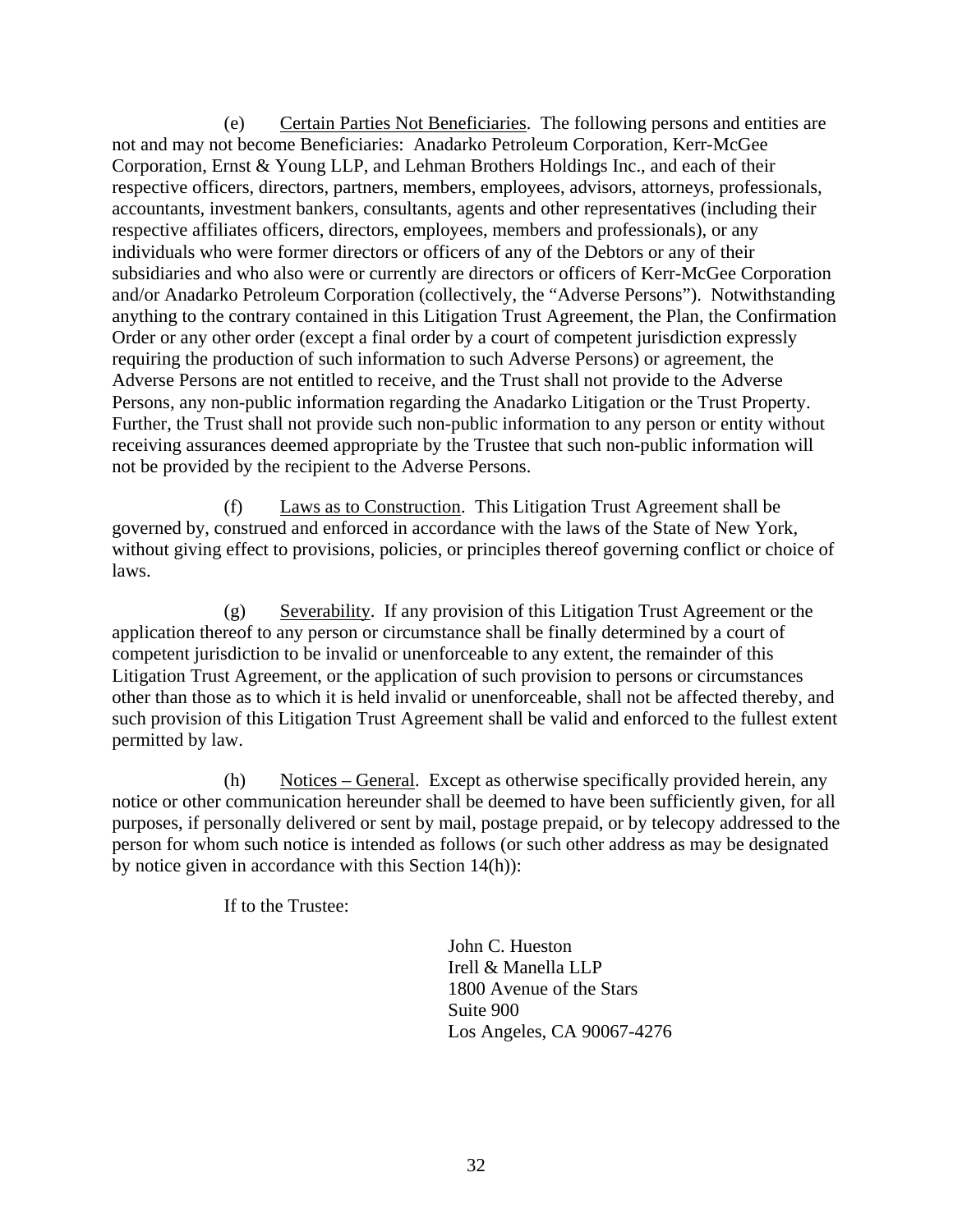If to the Debtors or the Reorganized Debtors:

Tronox Incorporated 3301 NW 150th Street Oklahoma City, Oklahoma 73134 Attn: General Counsel

If to the Trust Advisory Board:

For Karen Cordry Karen Cordry National Association of Attorneys General 2030 M Street, N.W., 8th Floor Washington, DC 20036

For Garretson Resolution Group Matthew L. Garretson The Garretson Resolution Group, Inc. 7775 Cooper Road Cincinnati, OH 45242

and

Rachael A. Rowe Keating, Muething & Klekamp, PLL One East 4th Street, Suite 1400 Cincinnati, OH 45202

For Greenfield Environmental Multistate Trust, LLC Marc Weinreich, Vice President Greenfield Environmental Multistate Trust, LLC Trustee of the Multistate Environmental Response Trust Greenfield Environmental Trust Group, Inc. 1928 Eagle Crest Drive Draper, UT 84020

For Le Petomane XXVII, Inc. Le Petomane XXVII, Inc., not individually but solely as Trustee of the Nevada Environmental Response Trust 35 E. Wacker Dr.

Chicago, IL 60601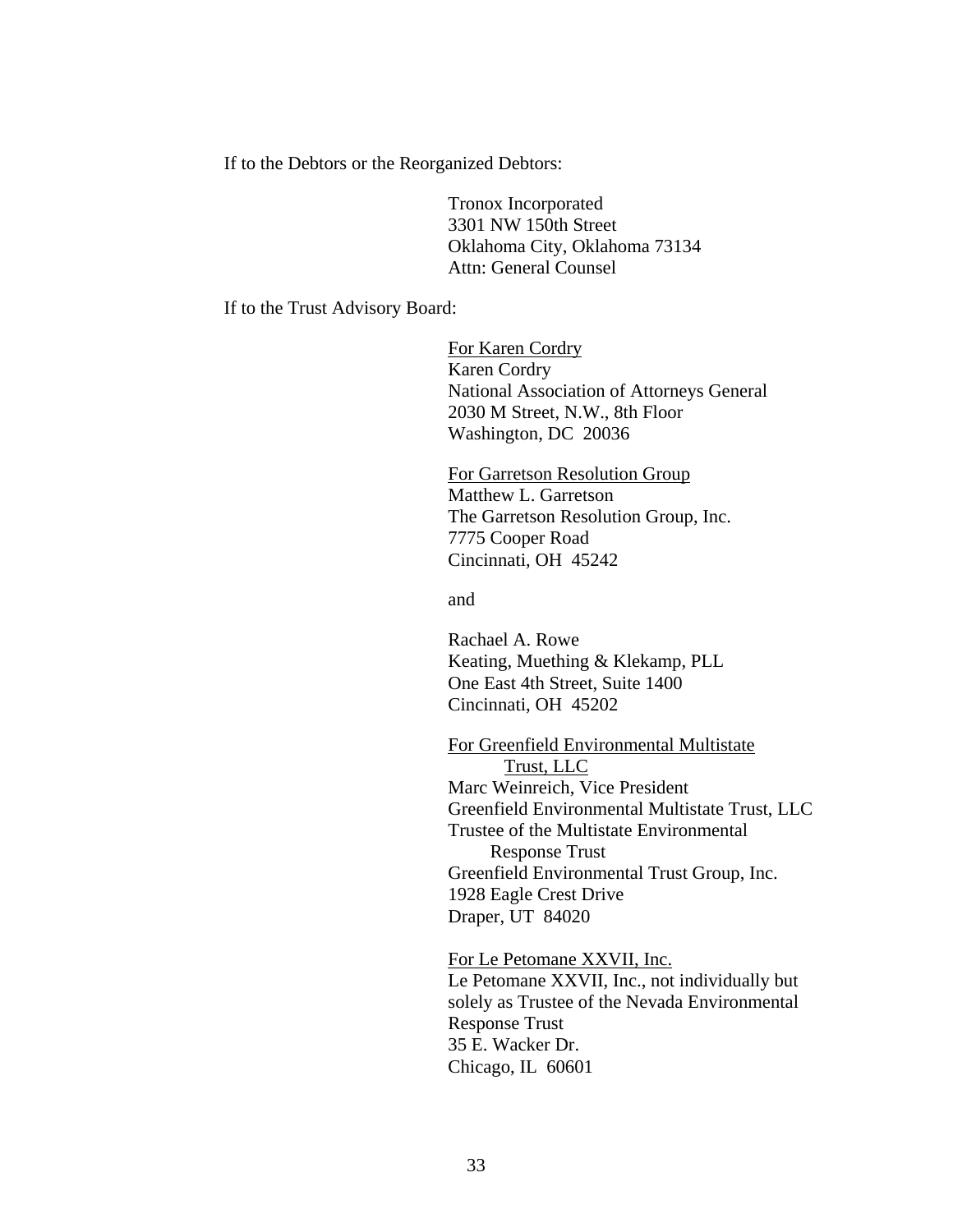with a copy to:

Foley & Lardner LLP 777 E. Wisconsin Ave., Suite 3500 Milwaukee, WI 53202 Attention: Tanya C. O'Neill

#### If to a holder of a Litigation Trust Interest:

To the name and address set forth on the registry maintained by the Trustee.

(i) Notices – Email. Except as otherwise specifically provided herein, any notice or other communication hereunder shall be deemed to have been sufficiently given, for all purposes, if sent by email to the email address of a person who has previously consented to the notice by email in lieu of other means; has designated the particular email address to be used for this purpose; and has not revoked such consent or designation; provided that such service shall not be deemed sufficient if the Trustee receives an electronic notification that electronic transmission of such email was unsuccessful. At any time, such person or entity may terminate its approval to delivery of notices by email.

(j) Headings. The section headings contained in this Litigation Trust Agreement are solely for convenience of reference and shall not affect the meaning or interpretation of this Litigation Trust Agreement or of any term or provision hereof.

(k) Relationship to the Plan. If any provisions of this Litigation Trust Agreement are found to be inconsistent with the provisions of the Plan, the provisions of this Litigation Trust Agreement shall control.

(l) No Recourse to Beneficiaries. In no event shall the Beneficiaries or Government Environmental Entities have any responsibility for paying any expenses, fees, and other obligations of the Anadarko Litigation Trust, and in no event shall the Trust, the Trustee, or the Trust Advisory Board, or any of their agents, representatives, or professionals, have recourse to the Beneficiaries or the Government Environmental Entities therefor.

(m) The Trust's Compliance With Other Orders. The Trust shall be bound (to the same extent that Tronox would have been bound but for this Litigation Trust Agreement) by all orders entered by the Bankruptcy Court in the Anadarko Litigation on or before the Effective Date and all stipulations between Tronox and the Defendants that have been filed with the Bankruptcy Court in the Anadarko Litigation on or before the Effective Date, including the Stipulation and Order Regarding Expert Discovery and the Deposition Protocol Stipulation and Order.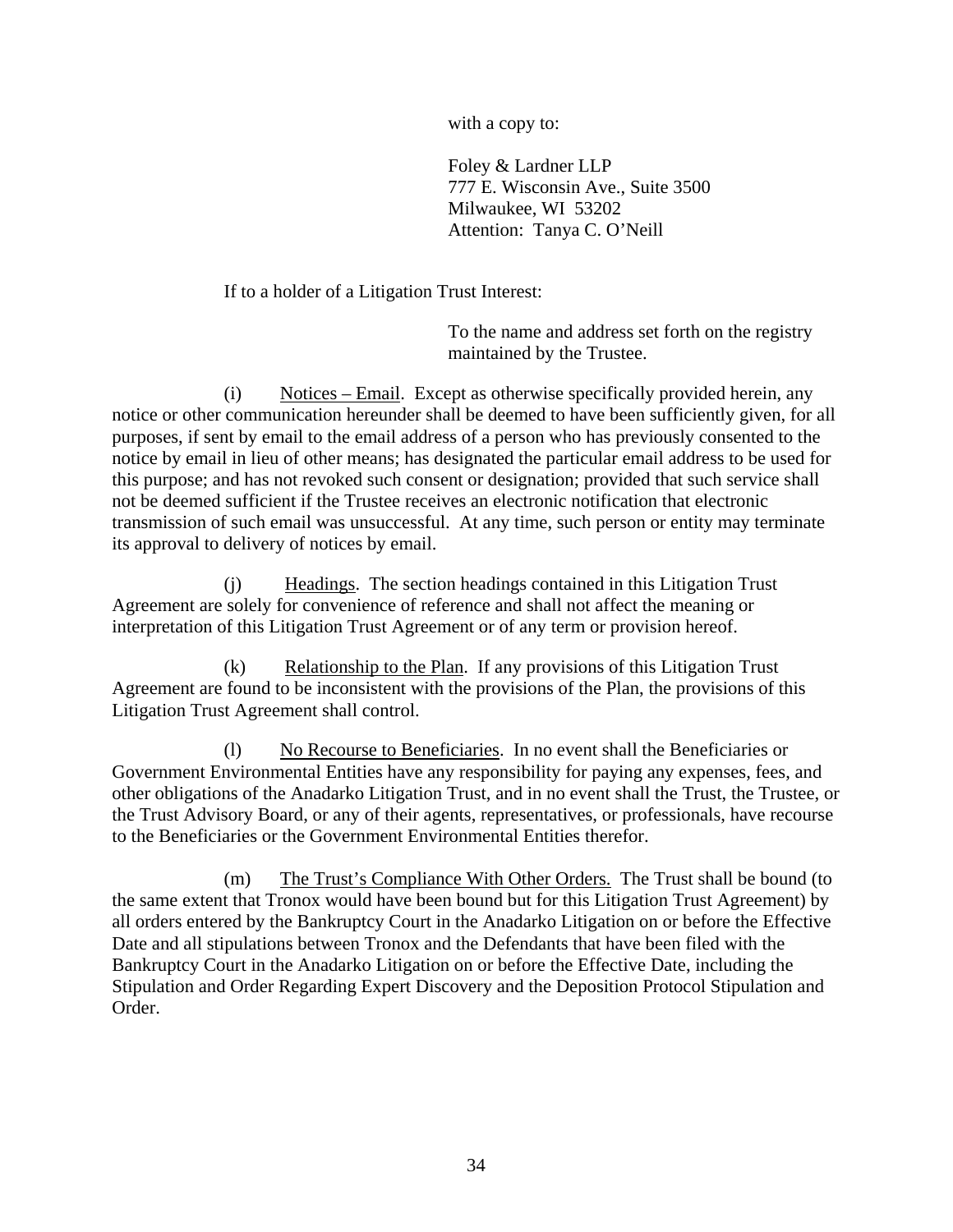IN WITNESS WHEREOF, the parties hereto have either executed and acknowledged this Litigation Trust Agreement, or caused it to be executed and acknowledged on their behalf by their duly authorized officers all as of the date first above written.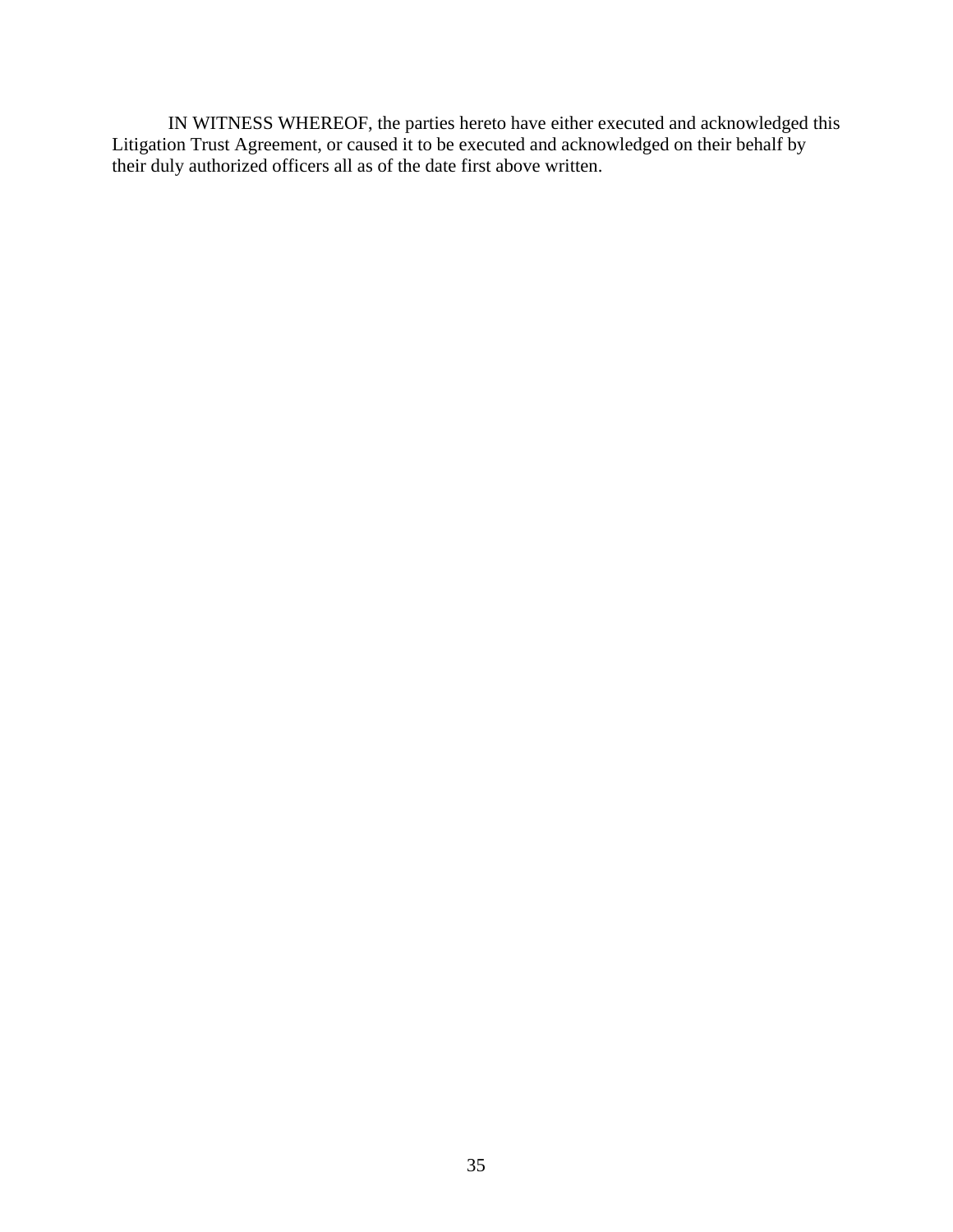#### FOR TRONOX LUXEMBOURG S.ar.L

Date:

 $By:$ 

Michael J. Foster Attorney-in-Fact

#### FOR TRONOX INCORPORATED

Date:

By:

Michael J. Foster

Vice President, General Counsel & Secretary

#### FOR CIMARRON CORPORATION

Date:

By:

Michael J. Foster

Director, Vice President & Secretary

# FOR SOUTHWESTERN REFINING COMPANY, INC.

Date:  $By:$ Michael J. Foster

Director, Vice President & Secretary

# FOR TRANSWORLD DRILLING COMPANY

Date:

By: Michael J. Foster

Director, Vice President & Secretary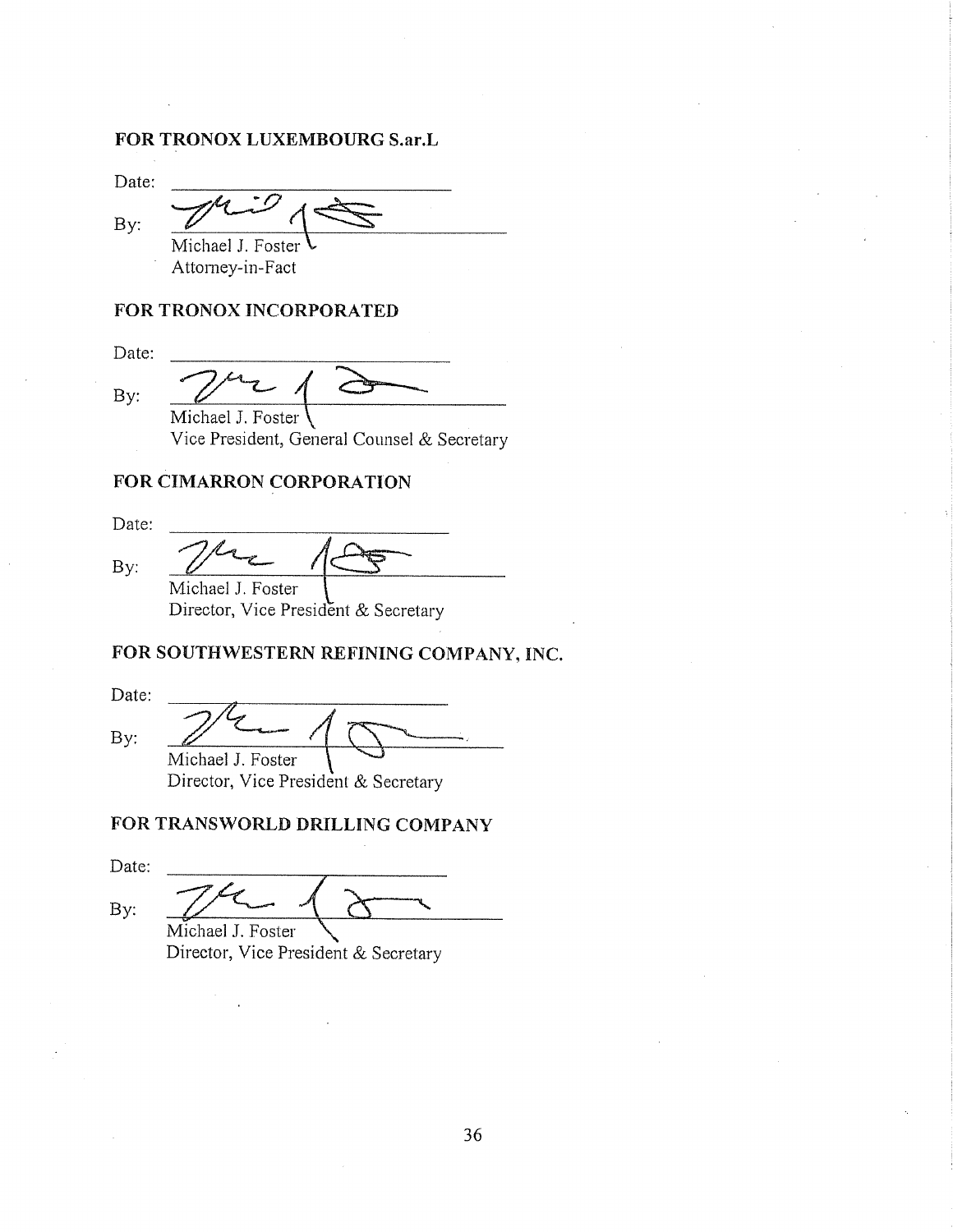#### FOR TRIANGLE REFINERIES, INC.

Date:

By: Michael J. Foster

Director, Vice President & Secretary

#### FOR TRIPLE S, INC.

Date: By: Michael J. Foster

Director, Vice President & Secretary

# FOR TRIPLE S ENVIRONMENTAL MANAGEMENT CORPORATION

Date:

By:

Michael J. Foster

Director, Vice President & Secretary

# FOR TRIPLE S MINERALS RESOURCES CORPORATION

Date: By: Michael J. Foster

Director, Vice President & Secretary

# FOR TRIPLE S REFINING CORPORATION

Date:  $By:$ 

Michael J. Foster Director, Vice President & Secretary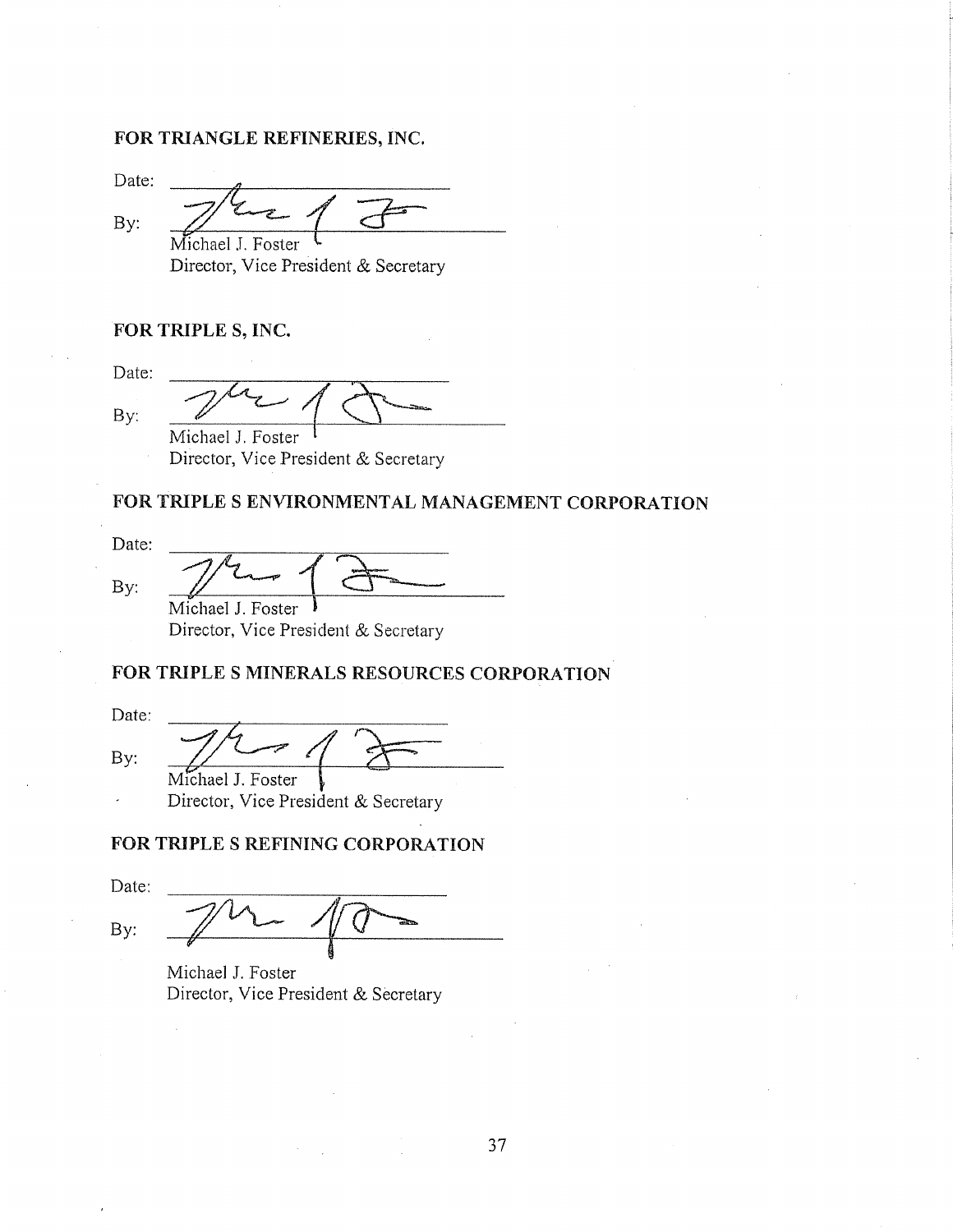#### FOR TRONOX LLC

| Manager, Vice President & Secretary |
|-------------------------------------|

#### FOR TRONOX FINANCE CORP.

Date:

By:

Michael J. Foster

Director, Vice President & Secretary

# FOR TRONOX HOLDINGS, INC.

Date:  $By:$ Michael J. Foster

Director Vice President & Secretary

# FOR TRONOX PIGMENTS (SAVANNAH) INC.

Date: By: Michael J. Foster

Director, Vice President & Secretary

# FOR TRONOX WORLDWIDE LLC

Date:

 $By:$ 

Michael J. Foster

Manager, Vice President & Secretary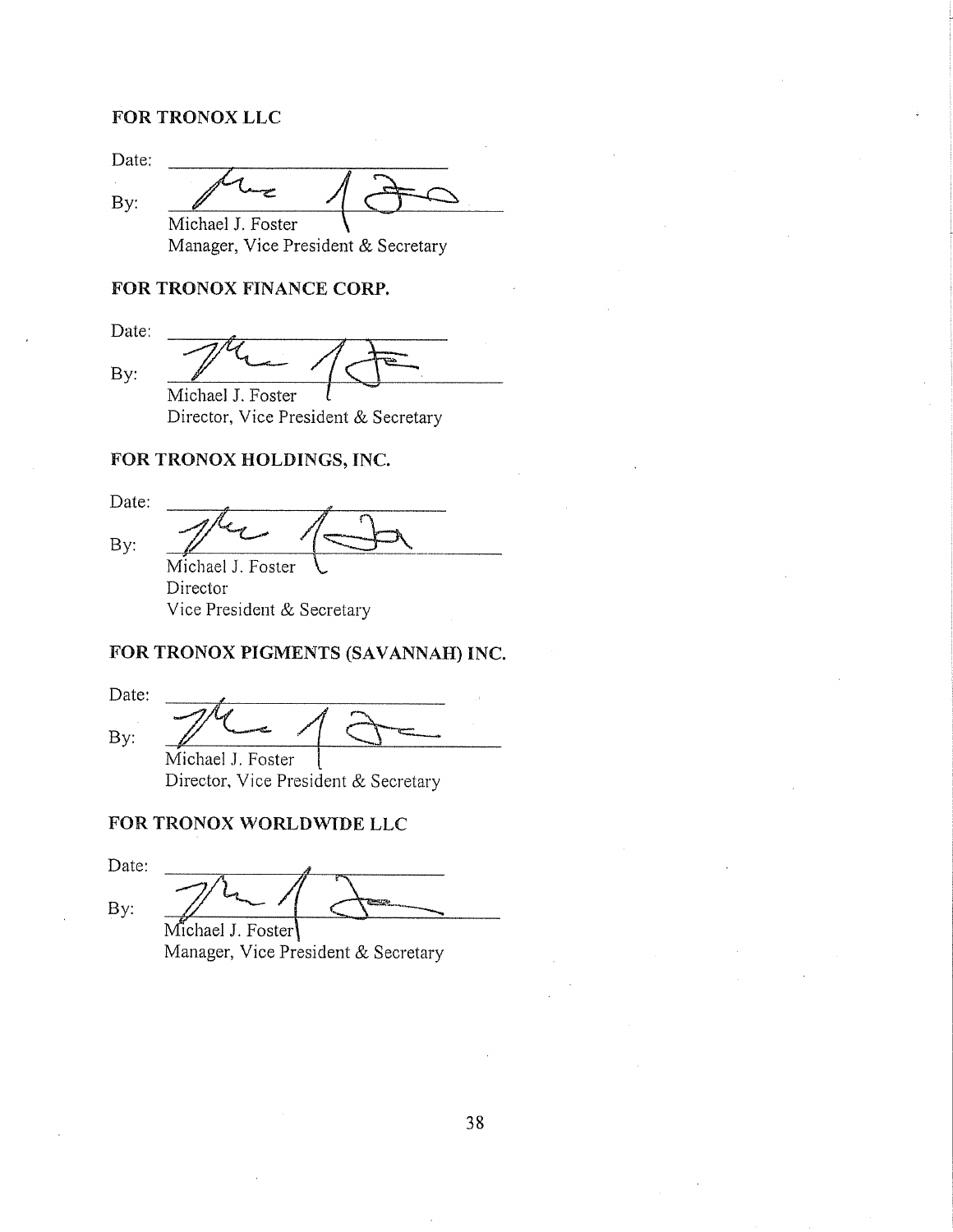FOR THE TRUSTEE (solely in his capacity as Trustee for the<br>Anadarko Litigation Trust)

Name: John  $K$ . Hueston<br>Irell & Manella LLP

39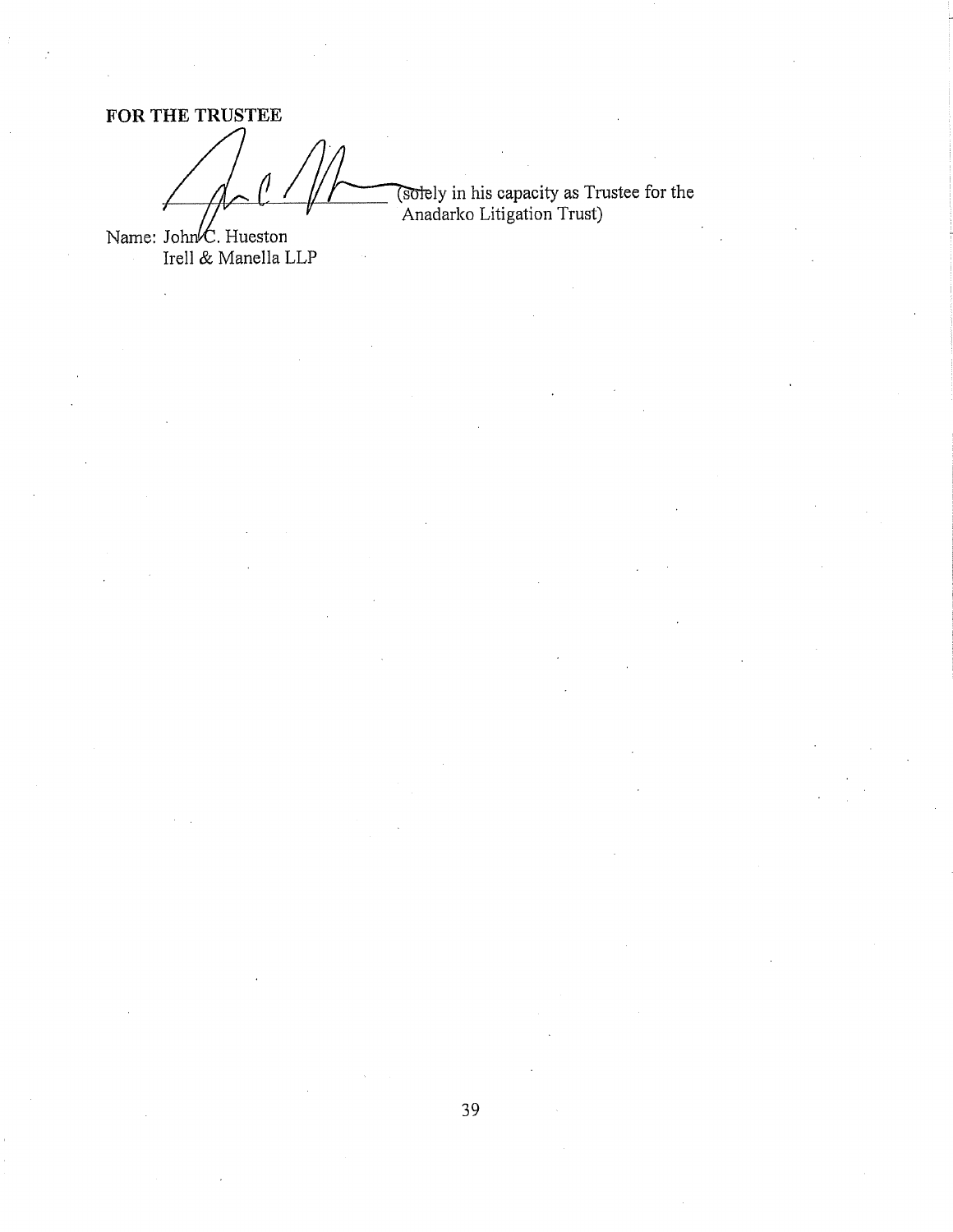$_{\text{Date:}}2/12/201$ 

tistate Frust LLC mdnrál í

Notlindividually But Solely In Its Representative Capacity

As Trustee for the Multistate Trust

By: Greenfield Environmental Trust Group, Inc., Member By: Cynthia Brooks, President

The Nevada Trustee By and through Le Petomane XXVII, Inc., not individually but solely as the Nevada Environmental **Response Trust Trustee** 

By:

Jay A. Steinberg, not individually but solely in the representative capacity as President of the Trustee of the Nevada Environmental **Response Trust** 

GARRETSON RESOLUTION GROUP, INC. (solely in its capacity as Tort Claims Trustee)

Date:

 $\sim 10^{-1}$ 

Date:

 $By:$ 

Name: Matthew L. Garretson Title: President and CEO

 $By:$ 

Name: Karen Cordry: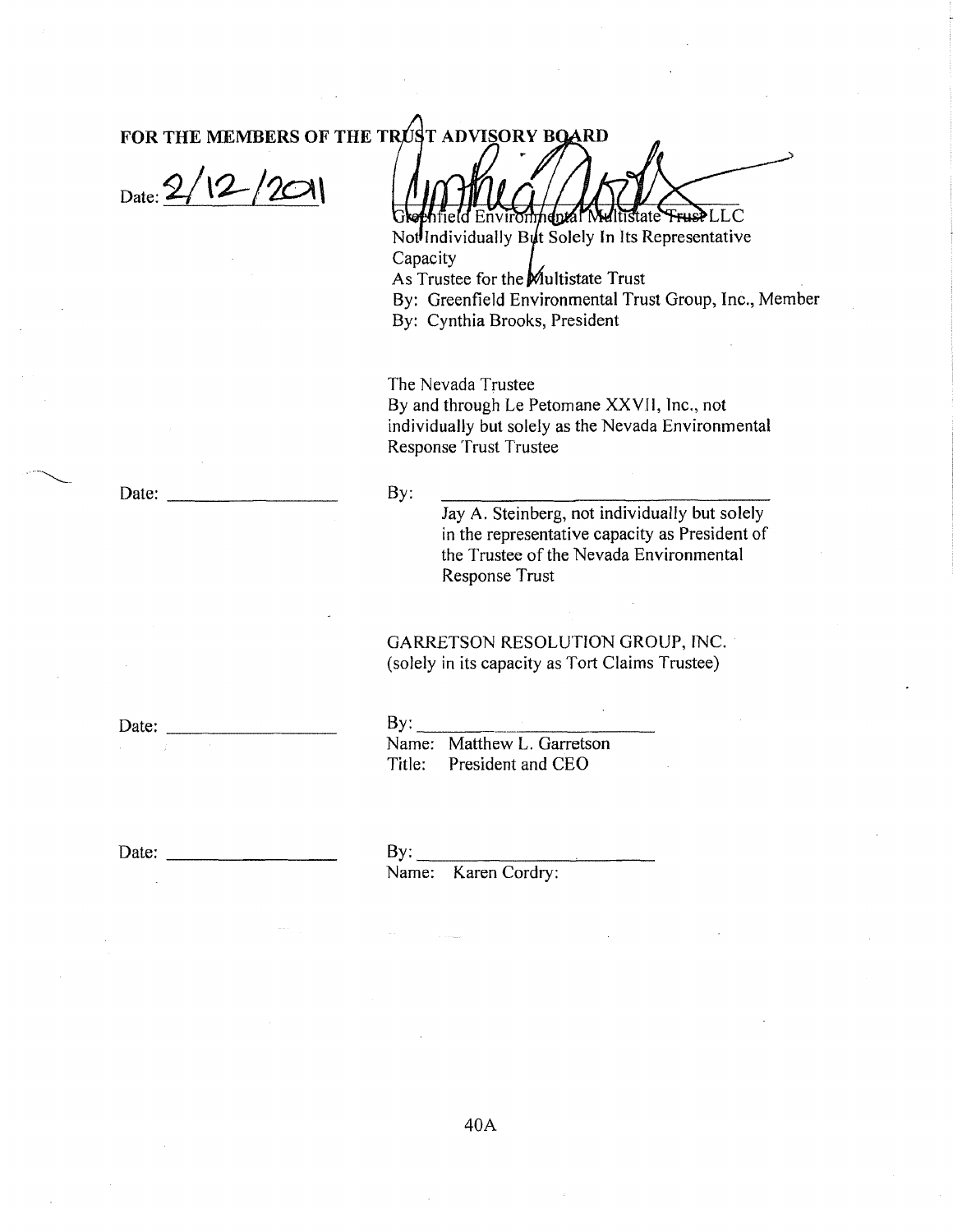Date:

 $\mathcal{L}(\mathcal{L})$ 

Greenfield Environmental Multistate Trust LLC Not Individually But Solely In Its Representative Capacity

As Trustee for the Multistate Trust

By: Greenfield Environmental Trust Group, Inc., Member

By: Cynthia Brooks, President

The Nevada Trustee

By and through Le Petomane XXVII, Inc., not individually but solely as the Nevada Environmental as fusident Response Trust Trustee

Date:

 $\theta$ AN  $By:$ Jay\A/Steinberg, not individually but solely in the representative capacity as President of the Trustee of the Nevada Environmental Response Trust

# GARRETSON RESOLUTION GROUP, INC. (solely in its capacity as Tort Claims Trustee)

Date:

 $By:$ 

Name: Matthew L. Garretson Title: President and CEO

Date:

 $By:$ 

Name: Karen Cordry: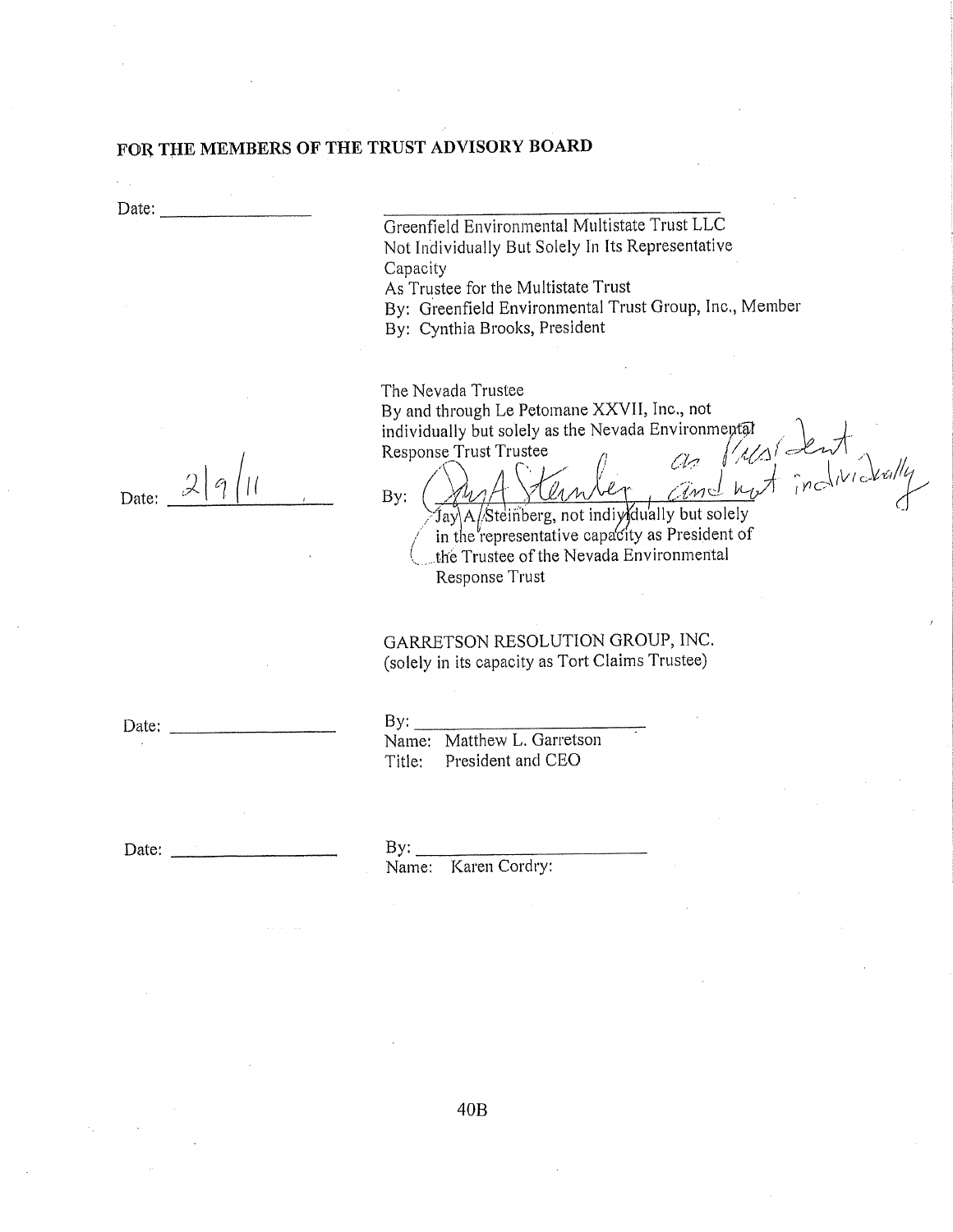By:

By:

Date:

Greenfield Environmental Multistate Trust LLC Not Individually But Solely In Its Representative Capacity

As Trustee for the Multistate Trust

By: Greenfield Environmental Trust Group, Inc., Member

Jay A. Steinberg, not individually but solely in the representative capacity as President of the Trustee of the Nevada Environmental

By: Cynthia Brooks, President

The Nevada Trustee By and through Le Petomane XXVII, Inc., not individually but solely as the Nevada Environmental **Response Trust Trustee** 

Date:

Date:  $2/10/11$ 

GARRETSON RESOLUTION GROUP, INC. (solely in its capacity as Tort Claims Trustee)

Name: Matthew L. Garretson Title: President and CEO

**Response Trust** 

Date:

 $By:$ Name: Karen Cordry: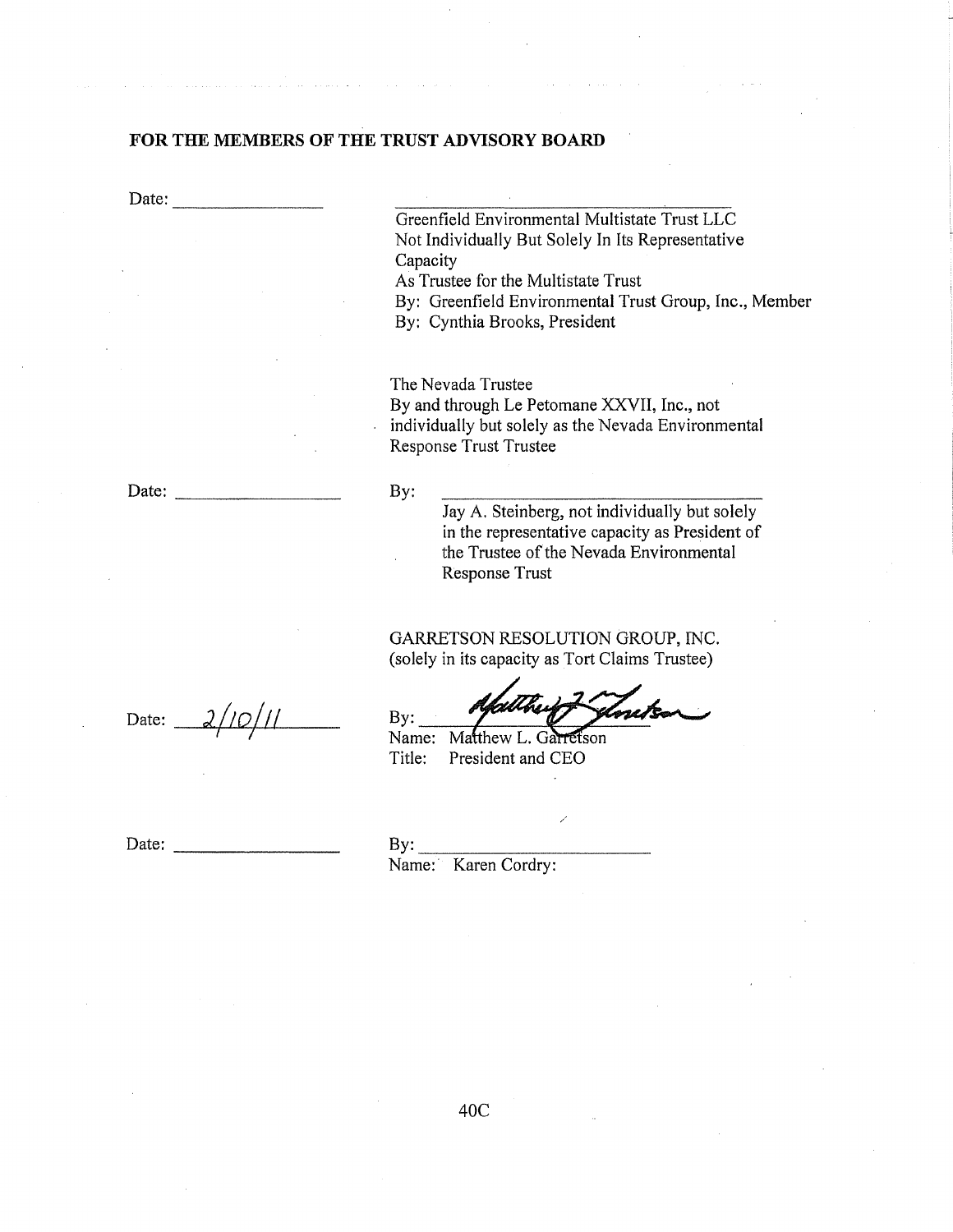Date: Greenfield Environmental Multistate Trust LLC Not Individually But Solely In Its Representative Capacity As Trustee for the Multistate Trust By: Greenfield Environmental Trust Group, Inc., Member By: Cynthia Brooks, President The Nevada Trustee By and through Le Petomane XXVII, Inc., not individually but solely as the Nevada Environmental Response Trust Trustee By: Date: Jay A. Steinberg, not individually but solely in the representative capacity as President of the Trustee of the Nevada Environmental Response Trust GARRETSON RESOLUTION GROUP, INC. (solely in its capacity as Tort Claims Trustee)  $Bv$ Date:

Date:  $\partial / \partial / \partial$ 

| <u>. .</u> . |                            |
|--------------|----------------------------|
|              | Name: Matthew L. Garretson |
| Title:       | President and CEO          |

aren  $By:$ 

Name: Karen Cordry: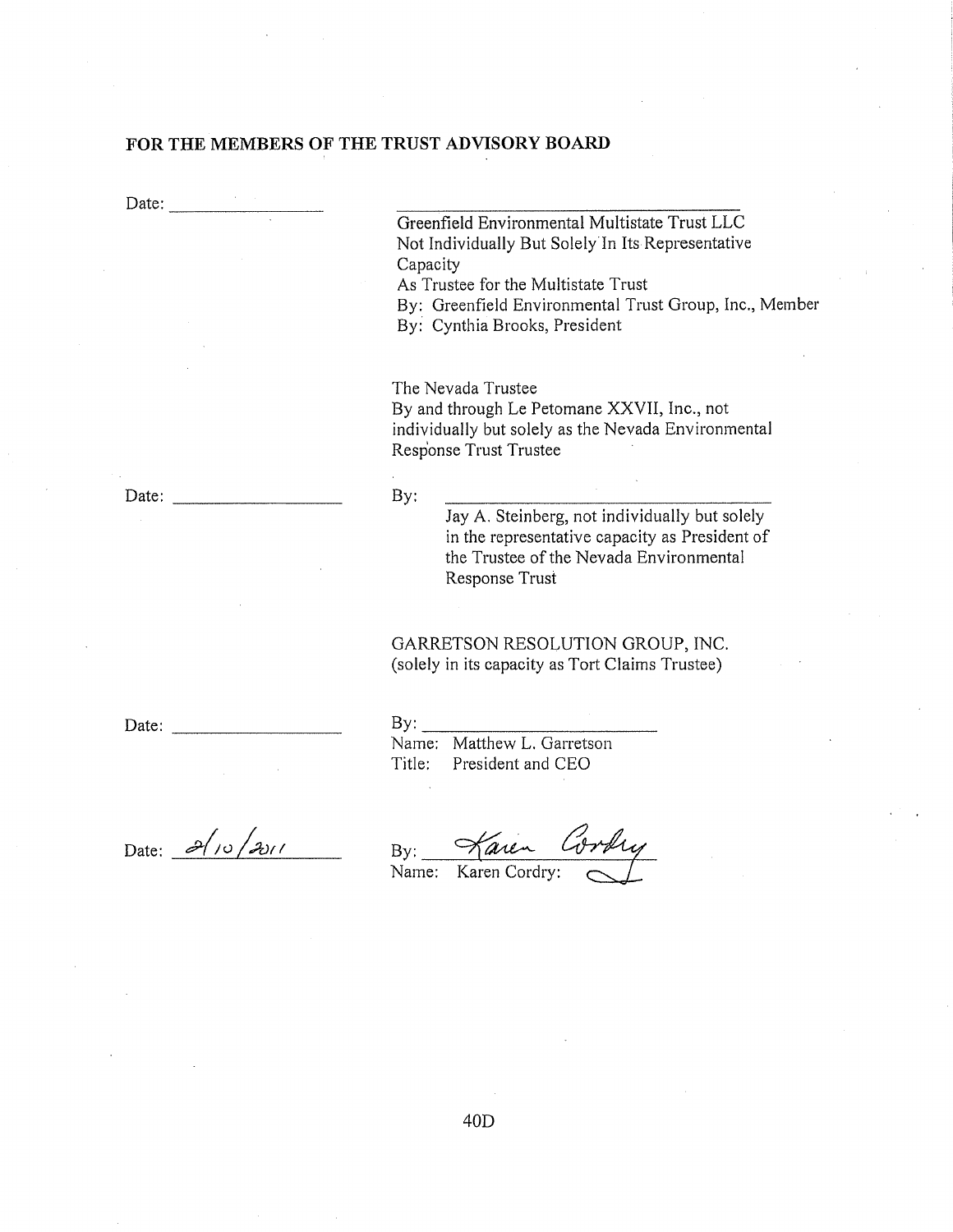#### FOR THE UNITED STATES OF AMERICA

Date:

Date:

ROBERT G. DREHER

Acting Assistant Attorney General **Environment and Natural Resources Division** U.S. Department of Justice Washington, D.C. 20044

PREET BHARARA United States Attorney for the Southern District of New York

By:

ROBERT WILLAM YALEN TOMOKO ONÓZAWA JOSEPH A. PANTOJA **Assistant United States Attorneys** 86 Chambers Street New York, New York 10007 Tel: (212) 637-2722 Fax: (212) 637-2686

Cenentian **ALAN S. TENENBAUM** National Bankruptcy Coordinator Environment and Natural Resources Division U.S. Department of Justice Washington, D.C. 20044

FREDERICK PHILLIPS, Attorney **Environment and Natural Resources Division** U.S. Department of Justice Washington, D.C. 20044

Date:

Date:  $2/10/u$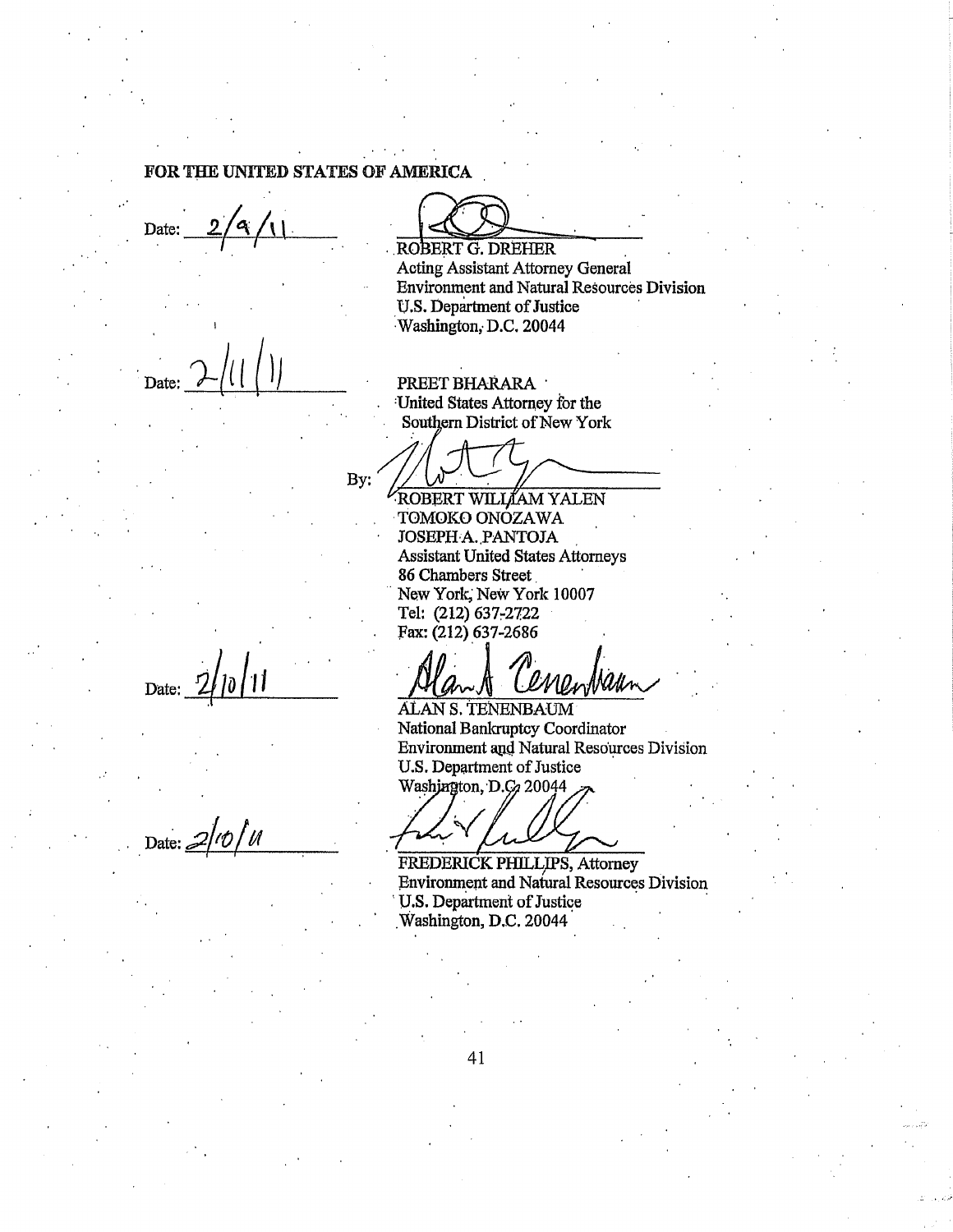#### FOR THE UNITED STATES ENVIRONMENTAL PROTECTION AGENCY

Date:

 $By:$ 

CYNTHIA GILES Assistant/Administrator for Enforcement and Compliance Assurance U.S. Environmental Protection Agency

Date:

 $By:$ 

**CRAIG KAUFMAN** Attorney-Advisor U.S. Environmental Protection Agency Ariel Rios Building 1200 Pennsylvania Avenue, NW Washington, DC 20460

In re: Tronox, Inc., et al., Case No. 09-10156 (ALG)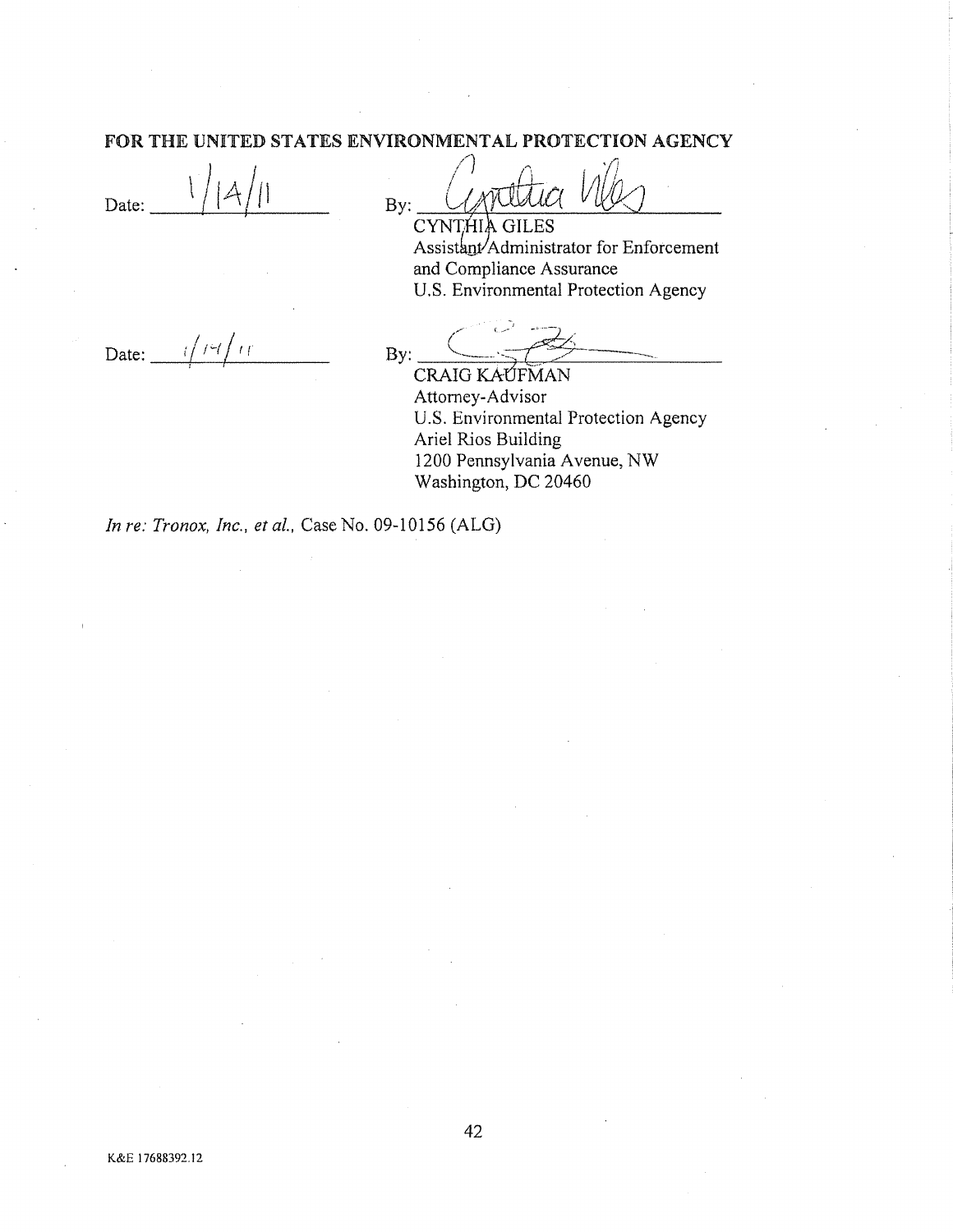FOR THE MULTISTATE TRUST

 $9/201$ Date:  $\frac{2}{ }$ 

Greenfield Environmental Multistate Trust LLC<br>Not Individually But Solely In Its Representative Capacity

As Trustee for the Multistate Trust

By: Greenfield Environmental Trust Group, Inc., Member

By: Cynthia Brooks, President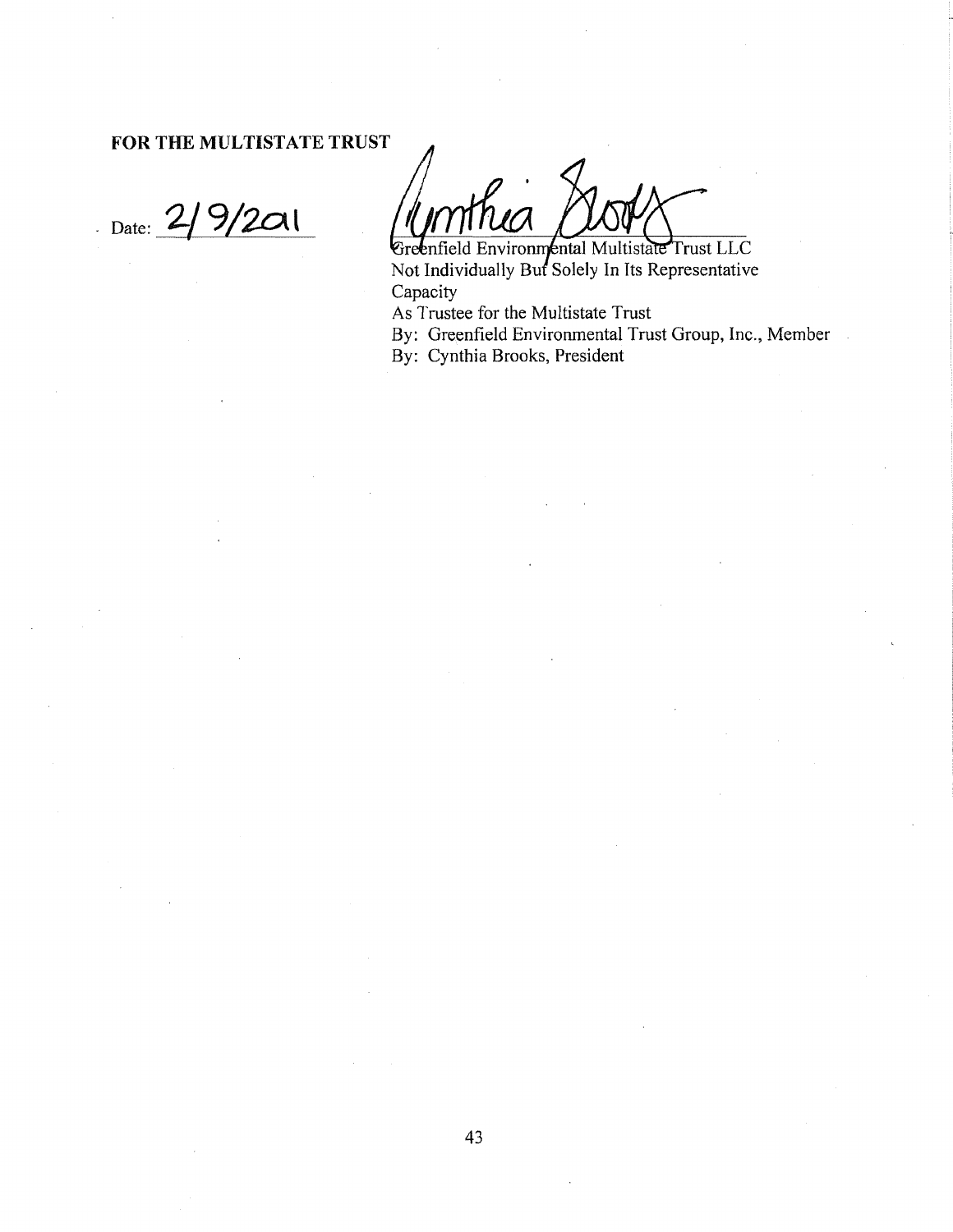# FOR THE TORT CLAIMS TRUST

# GARRETSON RESOLUTION GROUP, INC.<br>(solely in its capacity as Tort Claims Trustee)

 $By:$ nis

Name: Matthew L. Garretson Title: President and CEO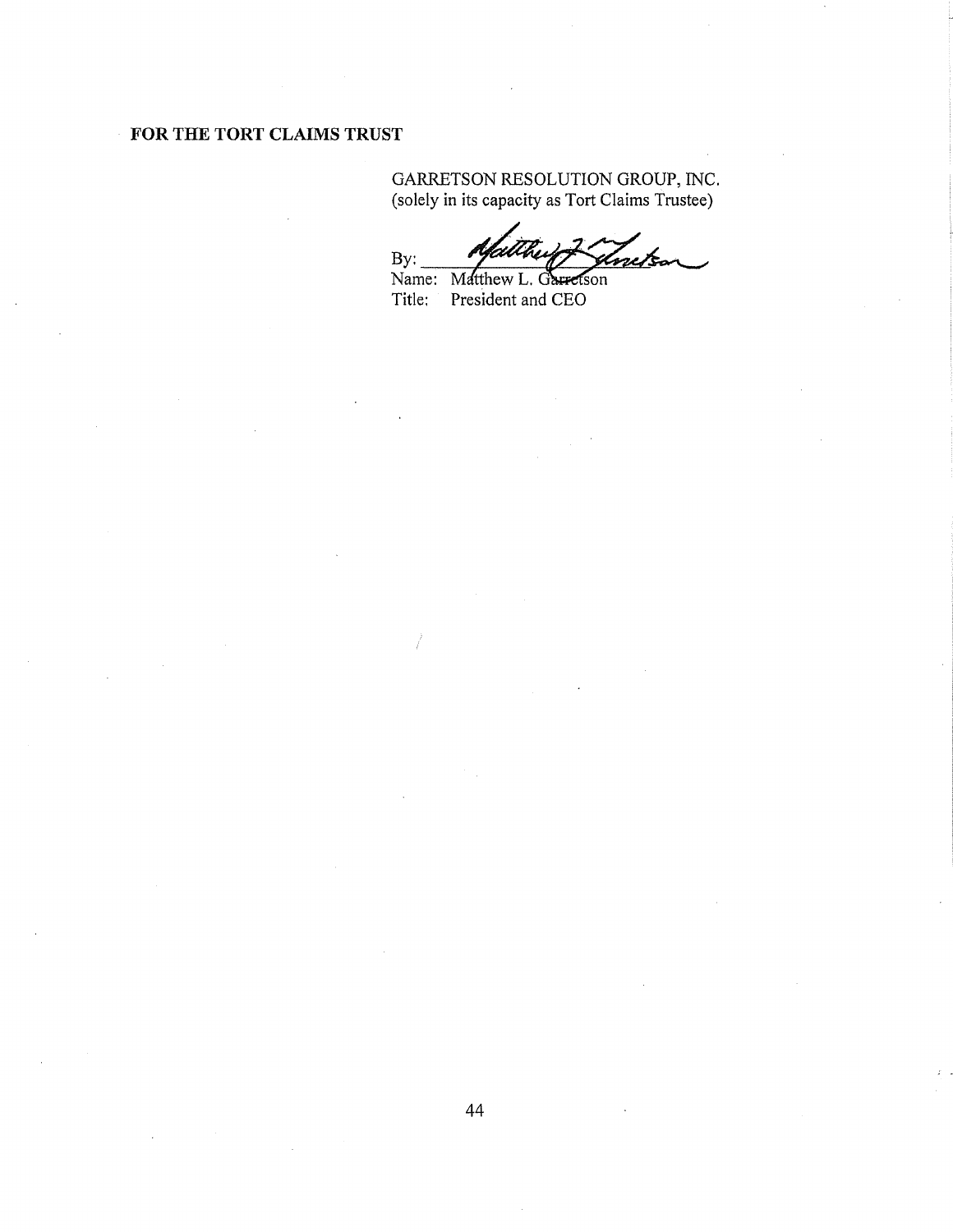#### FOR THE NEVADA TRUST

The Nevada Trustee

 $By:$ 

By and through Le Petomane XXVII, Inc., not individually but solely as the Nevada Environmental Response Trust Trustee

iles Press, Lent<br>Jay of Steinberg, not individually but solely<br>in the representative capacity as President of<br>the Trustee of the Nevada Environmental<br>Response Trust

Response Trust

Date: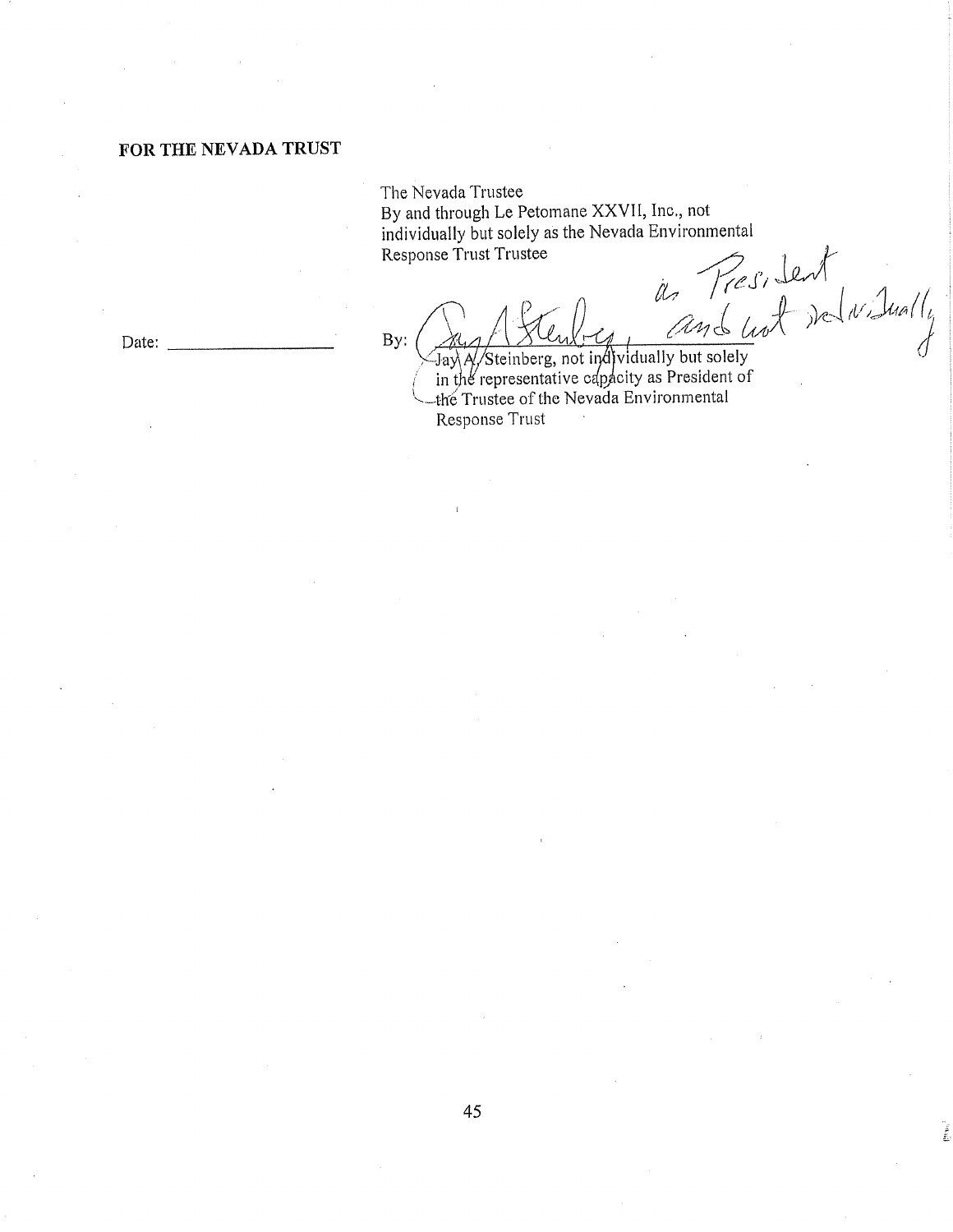# **Schedule 1**

|    | <b>Beneficiary</b>      | Percentage |
|----|-------------------------|------------|
| 1  | <b>United States</b>    | 41.92400%  |
| 2  | <b>Multistate Trust</b> | 25.41900%  |
| 3  | Nevada Trust            | 25.00000%  |
| 4  | <b>Cimarron Trust</b>   | 1.83900%   |
| 5  | Massachusetts           | 1.65300%   |
| 6  | Savannah Trust          | 1.28500%   |
| 7  | Navajo Nation           | 1.00000%   |
| 8  | New Jersey              | 0.72500%   |
| 9  | Oklahoma                | 0.37000%   |
| 10 | Texas                   | 0.16000%   |
| 11 | <b>Illinois</b>         | 0.15200%   |
| 12 | Missouri                | 0.15000%   |
| 13 | Alabama                 | 0.11000%   |
| 14 | Ohio                    | 0.10200%   |
| 15 | Mississippi             | 0.10000%   |
| 16 | New York                | 0.00500%   |
| 17 | Louisiana               | 0.00400%   |
| 18 | Georgia                 | 0.00200%   |